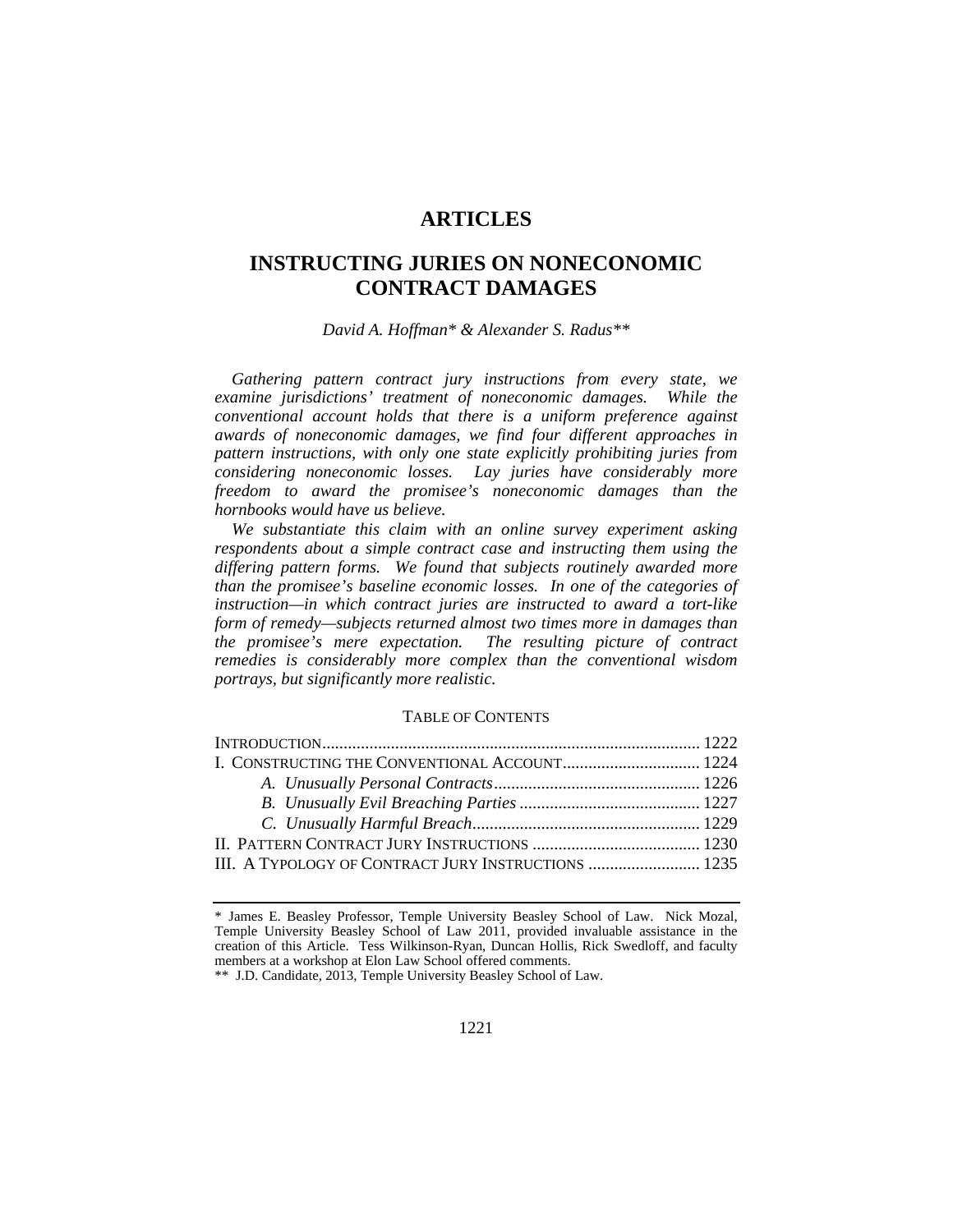#### 1222 *FORDHAM LAW REVIEW* [Vol. 81

| APPENDIX: PATTERN CONTRACT DAMAGE INSTRUCTIONS 1254 |  |
|-----------------------------------------------------|--|
|                                                     |  |
|                                                     |  |
|                                                     |  |
|                                                     |  |
|                                                     |  |

#### **INTRODUCTION**

What are the natural and probable consequences of breach of contract? Please illustrate/define/exemplify?<sup>1</sup>

Juries may not award noneconomic damages for breach of contract.2 The point is often expressed in the major contracts treatises, casebooks, and the *Restatement (First)* and *Restatement (Second) of Contracts*, with copious supporting documentation.<sup>3</sup> And yet, venerable authorities acknowledge that such losses may be real,<sup>4</sup> foreseeable,<sup>5</sup> or even likely<sup>6</sup> consequences of

 3. RESTATEMENT (SECOND) OF CONTRACTS § 353 (1981); RESTATEMENT (FIRST) OF CONTRACTS § 341 (1932); CALAMARI & PERILLO, *supra* note 2, § 14.5(b); 11 CORBIN, *supra* note 2, § 59.1, at 535; 3 FARNSWORTH, *supra* note 2, § 12.17; 2 MODERN LAW, *supra* note 2, § 18:6; MURRAY, *supra* note 2, § 124; 24 WILLISTON, *supra* note 2, § 64:7, at 67.

 <sup>1.</sup> This quote is from a jury's note to a judge. Memo Pursuant to R.1:6-2(f) at Ja.-94, Don Corson Constr. Co. v. Hrebek, No. MON-L-1725-01 (N.J. Super. Ct. Law Div. Feb. 6, 2006), 2006 WL 6676864.

 <sup>2.</sup> What is noneconomic harm in contract law? Some describe it as mental suffering, 24 RICHARD A. LORD, WILLISTON ON CONTRACTS § 64:7, at 67 (4th ed. 2002) [hereinafter 24 WILLISTON], mental distress, 2 HOWARD O. HUNTER, MODERN LAW OF CONTRACTS § 18:6, at 141 (2012) [hereinafter 2 MODERN LAW]; 11 JOSEPH M. PERILLO, CORBIN ON CONTRACTS § 59.1, at 535 (2005) [hereinafter 11 CORBIN], mental disappointment, 2 MODERN LAW, *supra*, § 18:6, mental anguish, *id.*, emotional trauma, CORBIN, *supra*, § 59.1, at 535; JOSEPH M. PERILLO, CALAMARI & PERILLO ON CONTRACTS § 14.5(b) (6th ed. 2009) [hereinafter CALAMARI & PERILLO]; emotional disturbance, 3 E. ALLAN FARNSWORTH, FARNSWORTH ON CONTRACTS § 12.17, at 291 (2004), or emotional distress, JOHN E. MURRAY, MURRAY ON CONTRACTS § 124 (5th ed. 2011). In general, treatise writers use multiple terms and do not distinguish them, perhaps reflecting the variety of terms appearing in court opinions. *E.g.*, 24 WILLISTON, *supra*, § 64:7, at 67, 72, 79 (using the terms "mental suffering," "mental distress," "mental disturbance," "emotional disturbance," and "injury to a person's feelings").

 <sup>4. 24</sup> WILLISTON, *supra* note 2, § 64:7, at 67.

 <sup>5.</sup> RESTATEMENT (SECOND) OF CONTRACTS § 353; MURRAY, *supra* note 2, § 124; *see also* 3 FARNSWORTH, *supra* note 2, § 12.17, at 291 (general denial of recovery for emotional harm "even if the limitations of unforeseeability and uncertainty can be overcome").

 <sup>6.</sup> RESTATEMENT (FIRST) OF CONTRACTS § 341 cmt. a.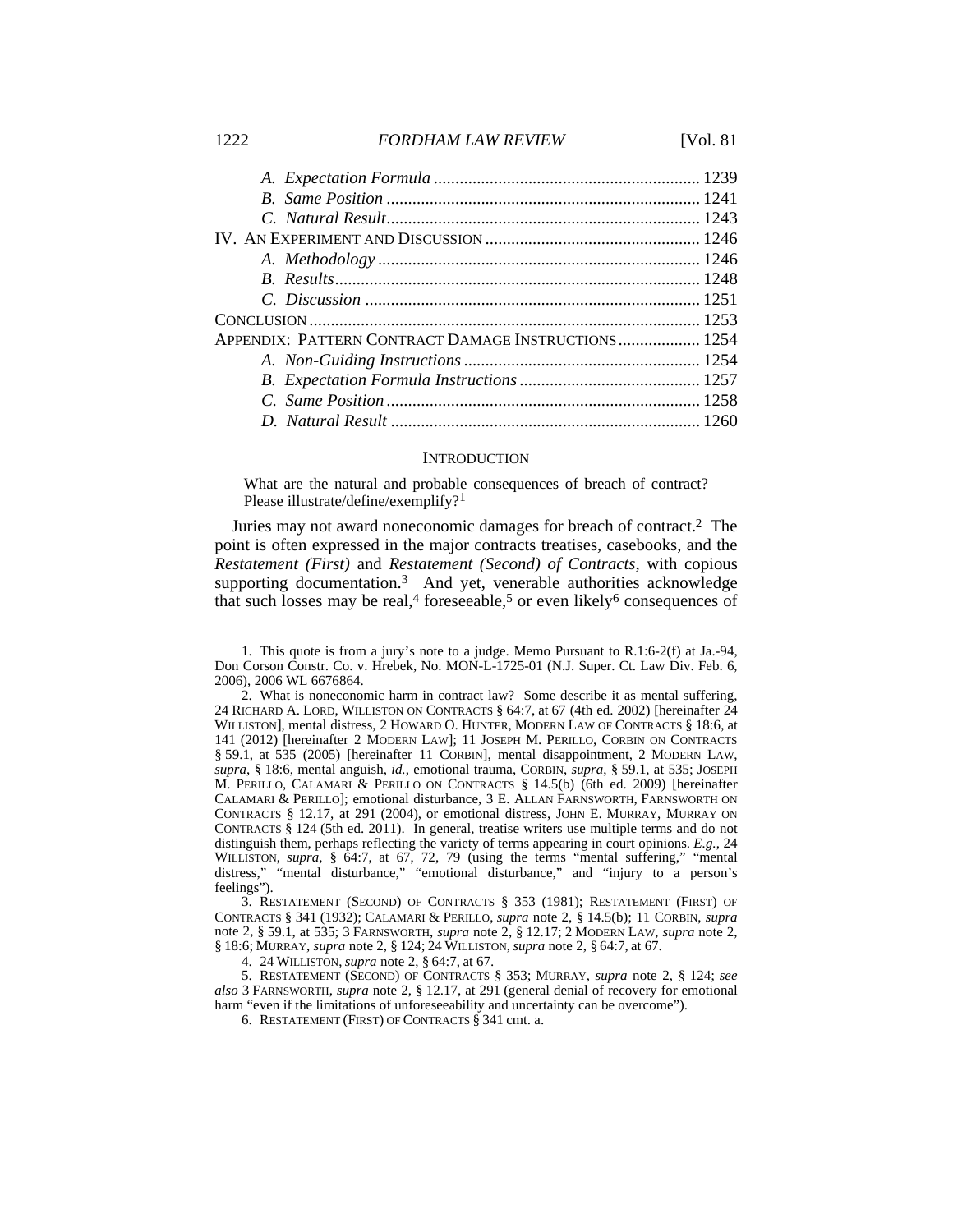contract breach. Corbin takes it a step further, noting that contract breach "practically always causes mental vexation and feelings of disappointment by the plaintiff."7

With a few exceptions, $8$  this conventional wisdom thus concludes that frustrated promisees routinely are denied the opportunity to seek and recover noneconomic damages. This remedial gap is not an accident or a bug of contract adjudication—it is built into the very structure of the system.

The problem with this story is that it overgeneralizes and, consequently, misleads at two levels. First, "contract law" is legion: each state has its own peculiar contracting tradition, doctrine, and practice. Commentators de-emphasize *regional* variety in finding a broad exclusive doctrine against noneconomic losses.9 This kind of monistic approach to contract law is common. Our understandings of purportedly uniform contract doctrines like interpretation<sup>10</sup> and remedies<sup>11</sup>—are impoverished when we mistake the Restatement's certainty for the diversity that exists across the states.

But much more significantly, the conventional wisdom operates at the wrong level of analysis. It misses the actual mechanism by which contract damages are shaped in real cases—jury instructions. This Article remedies that failure by conducting the first comprehensive academic study of pattern contract jury instructions in all fifty states and the District of Columbia. Such pattern instructions form the preapproved baseline against which real jury instructions are drafted and exert significant influence at trial.12 Analysis of these pattern instructions results in a more muddled picture than the treatises would have led us to believe. We find that there are *four* basic approaches to contract remedy instructions, which guide—or fail to guide—

 <sup>7. 11</sup> CORBIN, *supra* note 2, § 59.1, at 539; *see also* MURRAY, *supra* note 2, § 124 (noting the foreseeability "that [an] aggrieved party will often be unhappy after a breach and [that] the breach may even cause some mental pain and suffering"). Interestingly, Corbin further opines that plaintiffs "seldom think[] of asking" to be compensated for emotional harm. 11 CORBIN, *supra* note 2, § 59.1, at 539.

<sup>8</sup>*. See, e.g.*, Ronnie Cohen & Shannon O'Byrne, *Cry Me a River: Recovery of Mental Distress Damages in a Breach of Contract Action—A North American Perspective*, 42 AM. BUS. L.J. 97, 100–01 (2005) (noting exceptions); Steven W. Feldman, *Betrayal and Exploitation in Contract Law: A Comment on* Breach is for Suckers, 63 VAND. L. REV. EN BANC 171 (2010), http://www.vanderbiltlawreview.org/content/articles/2010/11/Feldman-Betrayal-and-Exploitation-63-Vand.-L.-Rev.-En-Banc-171-2010.pdf (same).

 <sup>9.</sup> This is related to the claim that general contract law, as such, does not and should not exist, as various more specified jurisprudential frames actually govern transactions. *Cf.* Nathan B. Oman, *A Pragmatic Defense of Contract Law*, 98 GEO. L.J. 77, 86–105 (2009) (defending generalized contract law).

<sup>10</sup>*. See, e.g.*, Robert E. Scott, *The Uniformity Norm in Commercial Law: A Comparative Analysis of Common Law and Code Methodologies*, *in* THE JURISPRUDENTIAL FOUNDATIONS OF CORPORATE AND COMMERCIAL LAW 149, 150–51 (Jody S. Kraus & Steven D. Walt eds., 2000).

 <sup>11.</sup> For a recent exploration of jurisdictional variance, see Brian H. Bix, *Contract Rights and Remedies, and the Divergence Between Law and Morality*, 21 RATIO JURIS 194, 201–02 (2008).

<sup>12</sup>*. See infra* Part II.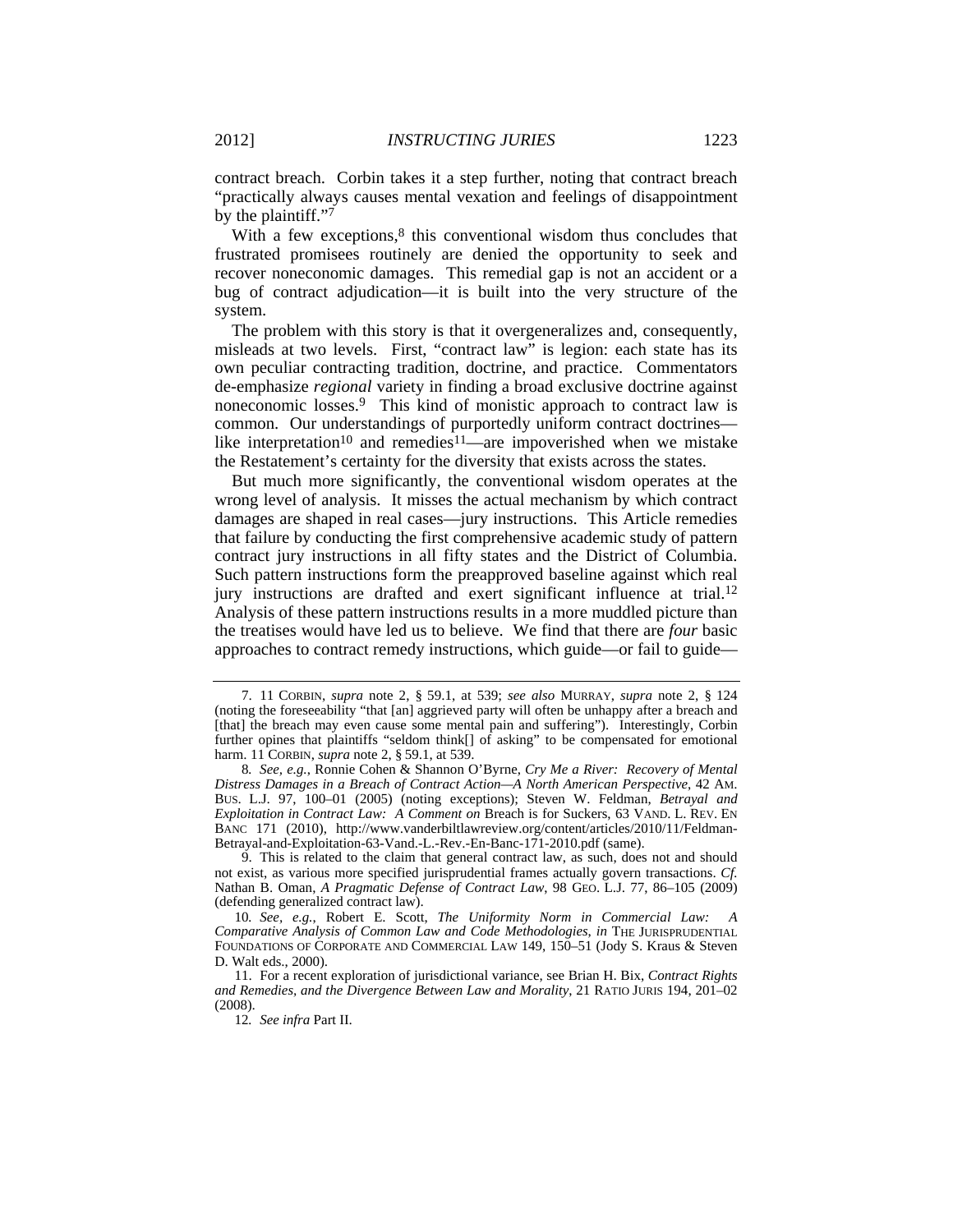juries through the process of awarding general damages in significantly different ways.

We couple this research with a preliminary psychological experiment in which we test how lay people react to these different pattern jury instructions. In each category, we find jurors eager to "overcompensate" plaintiffs. Most interestingly—and perhaps surprisingly—we find some evidence that this overcompensation is closely linked to more general principles of jury control and may best be explained as an award for noneconomic losses. Therefore, in the majority of American jurisdictions, juries instructed with the pattern instructions may be likely to include noneconomic damages for breach as a matter of course. Indeed, in eight jurisdictions,13 jurors hearing contract cases are instructed to award damages in a way that is very hard to distinguish from ordinary tort remedies.

Looking carefully at pattern instructions thus excavates the hidden diversity in contract doctrine, as well as jurisdictions' surprising flexibility regarding damages. Although it may be true that in many (but not all) states a judge would deny a claim for noneconomic losses if it were squarely presented in a motion, most juries will be instructed in a way that makes the award of noneconomic damages likely. Thus, noneconomic damages in contract cases are not the exception—they are probably the norm.

We proceed as follows. Part I details the conventional wisdom on contract remedies as collected in treatises, casebooks, and court opinions. Part II describes pattern jury instructions, a remarkably neglected source of information about contract law. Part III categorizes existing contract jury instructions on noneconomic losses. Finally, Part IV uses these categories to generate a survey experiment suggesting how lay people will respond to different instructions. Part IV also describes the significance of these results for conventional understandings of the law of contract remedies.

### I. CONSTRUCTING THE CONVENTIONAL ACCOUNT

The conventional account of noneconomic contract losses rests on citations to appellate court opinions that dismiss plaintiffs' claims to have suffered a nonpecuniary loss.<sup>14</sup> Obviously, generalizing from such rare and exceptional opinions may mislead—we have no idea how many contract plaintiffs assert damages based on noneconomic losses, how many such cases are settled before trial for some nontrivial sum, how many cases are tried and not appealed, etc. Treatise writers, unburdened by such doubts, generally assert that cases awarding noneconomic damages are exceptional and rare.15 They offer various justifications for this state of affairs.16

<sup>13</sup>*. See infra* Part III.C.

<sup>14</sup>*. See supra* note 3 and accompanying text.

<sup>15</sup>*. See supra* note 3 and accompanying text.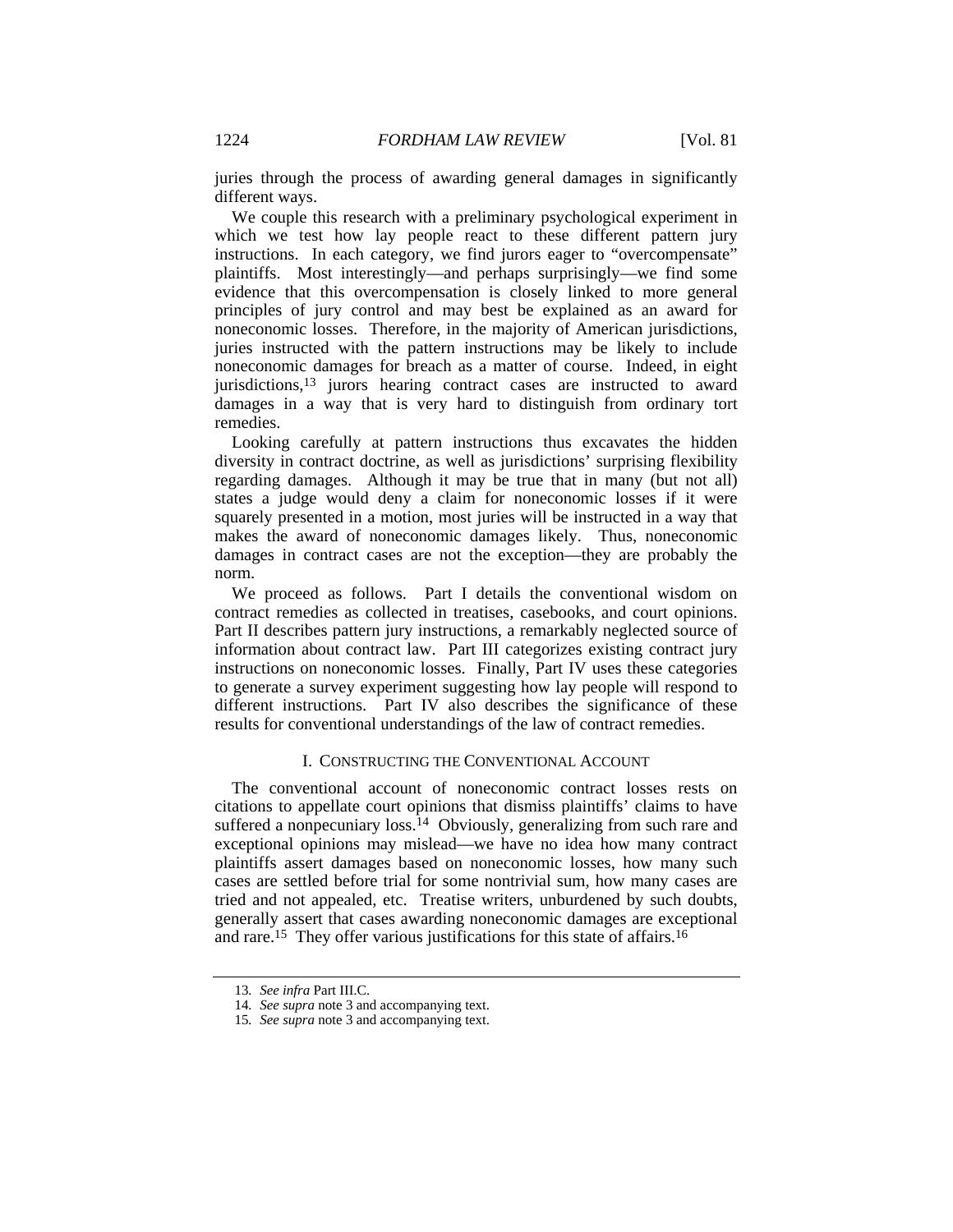By far the most commonly advanced reason why noneconomic losses are not awarded is that doing so would result in overcompensation. The possibility of economic gain motivates most litigated bargains; expectation damages protect that interest. Parties concerned about nonpecuniary gains and losses will price those items into the contract. By permitting noneconomic losses to be recoverable, the nonbreaching party in effect would be allowed a double recovery*.* 17

Others invoke arguments grounded in practical concerns about predictability and its effect on future contracting. Noneconomic losses may be unforeseeable<sup>18</sup> or uncertain.<sup>19</sup> Permitting such damages raises floodgate concerns, as they are purportedly more likely to be frivolous or fraudulent.20 Thus, forbidding noneconomic damages might be linked to a larger pro-growth, anti-litigation movement.<sup>21</sup> If citizens dislike this policy choice, their representatives in the legislature can always intervene. $22$  So deeply held is the prohibition against noneconomic damages that treatise writers rank it as the fourth general limitation of damages—alongside the trinity of foreseeability, avoidability, and certainty.23

18*. See* CALAMARI & PERILLO, *supra* note 2, at xix (listing "mental distress and personal injury" damages as part of a section on foreseeability).

 <sup>16.</sup> *See* Tess Wilkinson-Ryan & David A. Hoffman, *Breach Is for Suckers*, 63 VAND. L. REV. 1003, 1011 (2010) (arguing that the noneconomic damage bar may relate to a fear of expressive contests in contract law).

 <sup>17. 3</sup> FARNSWORTH, *supra* note 2, § 12.17, at 292 ("[T]he real basis of [limiting recovery for emotional harm] is that such recovery is likely to result in disproportionate compensation, and that the rule could therefore be subsumed under the more general [unforeseeability limitation]."); 2 MODERN LAW, *supra* note 2, § 18:6 (noting that one reason for limiting emotional harm damages is that they are not in the contemplation of the parties at the time of contracting). Corbin colorfully explains that "[p]ecuniary deprivation may reduce one to poverty and bankruptcy, resulting in humiliation and mental discomfort, but damages are rarely awarded for such humiliation and discomfort." 11 CORBIN, *supra* note 2, § 59.1, at 541; *see also* RESTATEMENT (FIRST) OF CONTRACTS § 341 cmt. a (1932) ("In some cases of sudden poverty or bankruptcy, the suffering may be more severe than in cases involving marriage or death; but for mental suffering so caused, no compensatory damages are given."); *cf.* RESTATEMENT (SECOND) OF CONTRACTS § 353 cmt. a (1981) (using similar language, but concluding that "if the contract is not one where [severe emotional disturbance] was a *particularly likely risk*, there is no recovery for [sudden impoverishment or bankruptcy]" (emphasis added)). Corbin claims that emotional harm is "disregarded" because plaintiffs will be entirely satisfied by "an equivalent pecuniary satisfaction for pecuniary injury." 11 CORBIN, *supra* note 2, § 59.1, at 539.

<sup>19</sup>*. See* RESTATEMENT (SECOND) OF CONTRACTS § 353 (1981) (explaining that "[e]ven if they are foreseeable, [damages for emotional disturbance] are often particularly difficult to establish and to measure"); CALAMARI & PERILLO, *supra* note 2, § 14.5(b) (too remote to be in parties' contemplation); 11 CORBIN, *supra* note 2, § 59.1, at 535 (same).

 <sup>20. 2</sup> MODERN LAW, *supra* note 2, § 18:6.

<sup>21</sup>*. See* CALAMARI & PERILLO, *supra* note 2, § 14.5(b); 11 CORBIN, *supra* note 2, § 59.1, at 535–36. Corbin claims that this approach has been adopted by "most courts." 11 CORBIN, *supra* note 2, § 59.1, at 535–36.

 <sup>22. 24</sup> WILLISTON, *supra* note 2, § 64:7, at 77 (noting that due to the "enormous public policy implications that flow from the allowance of recovery of emotional distress damages from breach of an employment contract," changes in the law are better left to the legislature).

 <sup>23.</sup> MURRAY, *supra* note 2, § 124, at 787.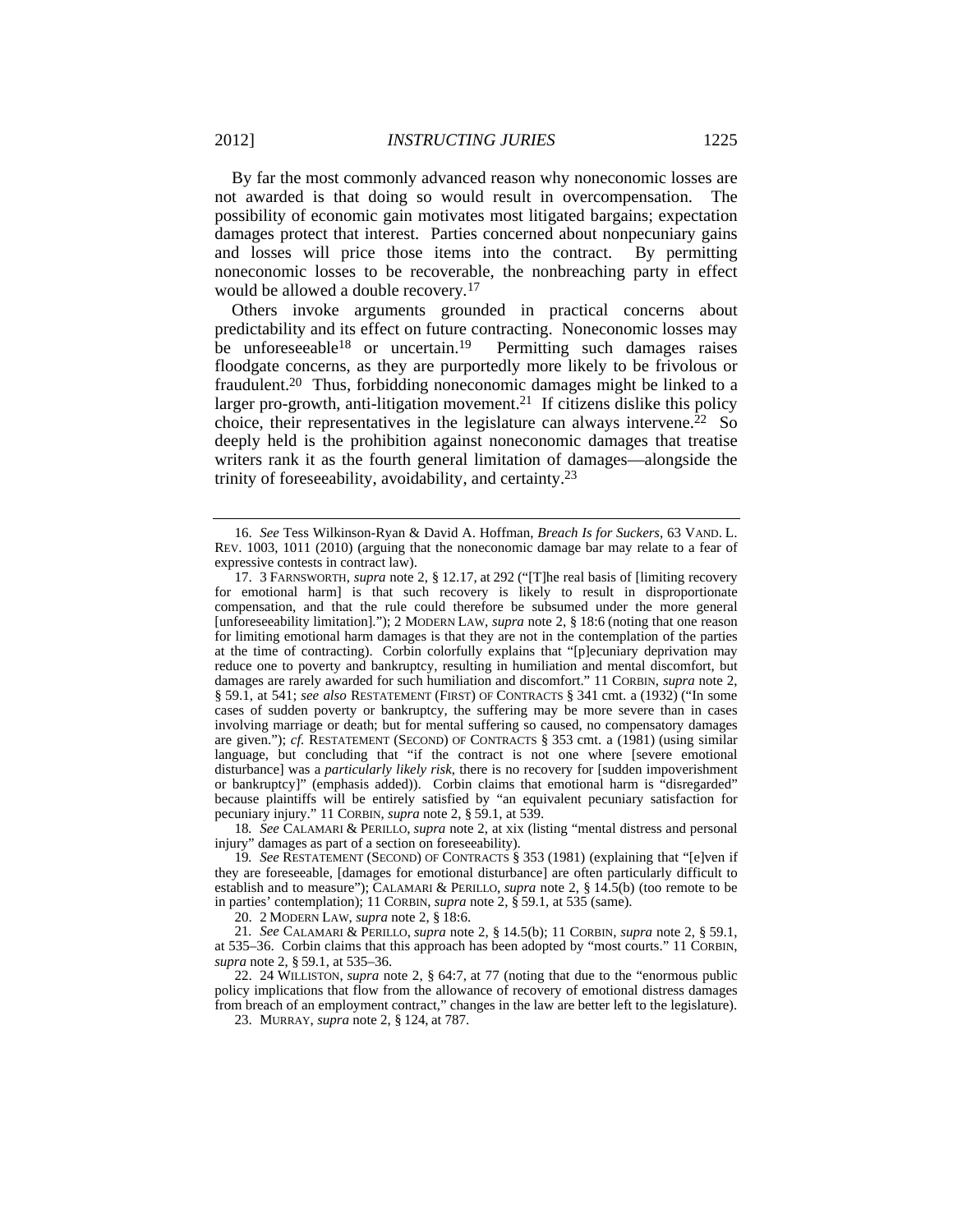Just as there are exceptions to the traditional trinity of limitation, treatise writers admit that the prohibition of noneconomic damages is imperfectly enforced. The literature advances three typical excepting scenarios: (1) when the contract is unusually personal,  $24$  (2) when the breaching party is unusually evil,  $2^5$  or (3) when the breach creates unusually severe harm.  $2^6$ We will briefly discuss these three exceptional categories.

### *A. Unusually Personal Contracts*

Many modern commentators focus their discussion of noneconomic damages on developing ever more finely parsed case typologies.27 Typical categories include contracts touching on marriage, common carriers, and contracts for funeral arrangements or other end-of-life matters. That is, contracts of an unusually personal nature.28

Marriage contracts for which courts have allowed recovery of emotional harm include breach of contract to marry,<sup>29</sup> or a breach of contract to deliver a bride's trousseau prior to a wedding.<sup>30</sup> Corbin argues that breach of contract to marry "must be regarded as *sui generis.*"31

Courts have awarded noneconomic damages for breach of a variety of other contracts. For example, courts permit emotional harm damages against hotels and inns for mistreating or expelling guests,<sup>32</sup> wrongfully

 <sup>24.</sup> RESTATEMENT (SECOND) OF CONTRACTS § 353 (excepting situations in which "the contract *or* the breach is of such a kind that serious emotional disturbance [is] a particularly likely result" (emphasis added)); 3 FARNSWORTH, *supra* note 2, § 12.17; MURRAY, *supra* note 2, § 124; 24 WILLISTON, *supra* note 2, § 64:7, at 68 (noting that this principle is propounded in the *Restatement (Second) of Contracts*); *see also* CALAMARI & PERILLO, *supra* note 2, § 14.5(b) (contracts involving "'interests of personality'" (quoting CHARLES T. MCCORMICK, MCCORMICK ON DAMAGES § 145, at 593 (1935))); 11 CORBIN, *supra* note 2, § 59.1, at 536 (contracts involving "'interests of personality'" (quoting CHARLES T. MCCORMICK, MCCORMICK ON DAMAGES § 145, at 593 (1935))).

 <sup>25.</sup> RESTATEMENT (SECOND) OF CONTRACTS § 353; RESTATEMENT (FIRST) OF CONTRACTS § 341 (1932); 11 CORBIN, *supra* note 2, § 59.1, at 539; 3 FARNSWORTH, *supra* note 2, § 12.17; MURRAY, *supra* note 2, § 124; 24 WILLISTON, *supra* note 2, § 64:7, at 77.

<sup>26</sup>*. See* RESTATEMENT (SECOND) OF CONTRACTS § 353; RESTATEMENT (FIRST) OF CONTRACTS § 341; 11 CORBIN, *supra* note 2, § 59.1, at 539; 3 FARNSWORTH, *supra* note 2, § 12.17; MURRAY, *supra* note 2, § 124; 24 WILLISTON, *supra* note 2, § 64:7, at 68 (noting that this principle is propounded in the *Restatement (Second) of Contracts*).

 <sup>27.</sup> RESTATEMENT (SECOND) OF CONTRACTS § 353 cmt. a; RESTATEMENT (FIRST) OF CONTRACTS § 341 cmt. a; 11 CORBIN, *supra* note 2, § 59.1, at 541.

<sup>28</sup>*. E.g.*, Feldman, *supra* note 8, at 181.

 <sup>29. 11</sup> CORBIN, *supra* note 2, § 59.1, at 541.

 <sup>30. 24</sup> WILLISTON, *supra* note 2, § 64:7, at 75.

 <sup>31. 11</sup> CORBIN, *supra* note 2, § 59.1, at 543.

 <sup>32.</sup> CALAMARI & PERILLO, *supra* note 2, § 14.5(b); 11 CORBIN, *supra* note 2, § 59.1, at 536; MURRAY, *supra* note 2, § 124.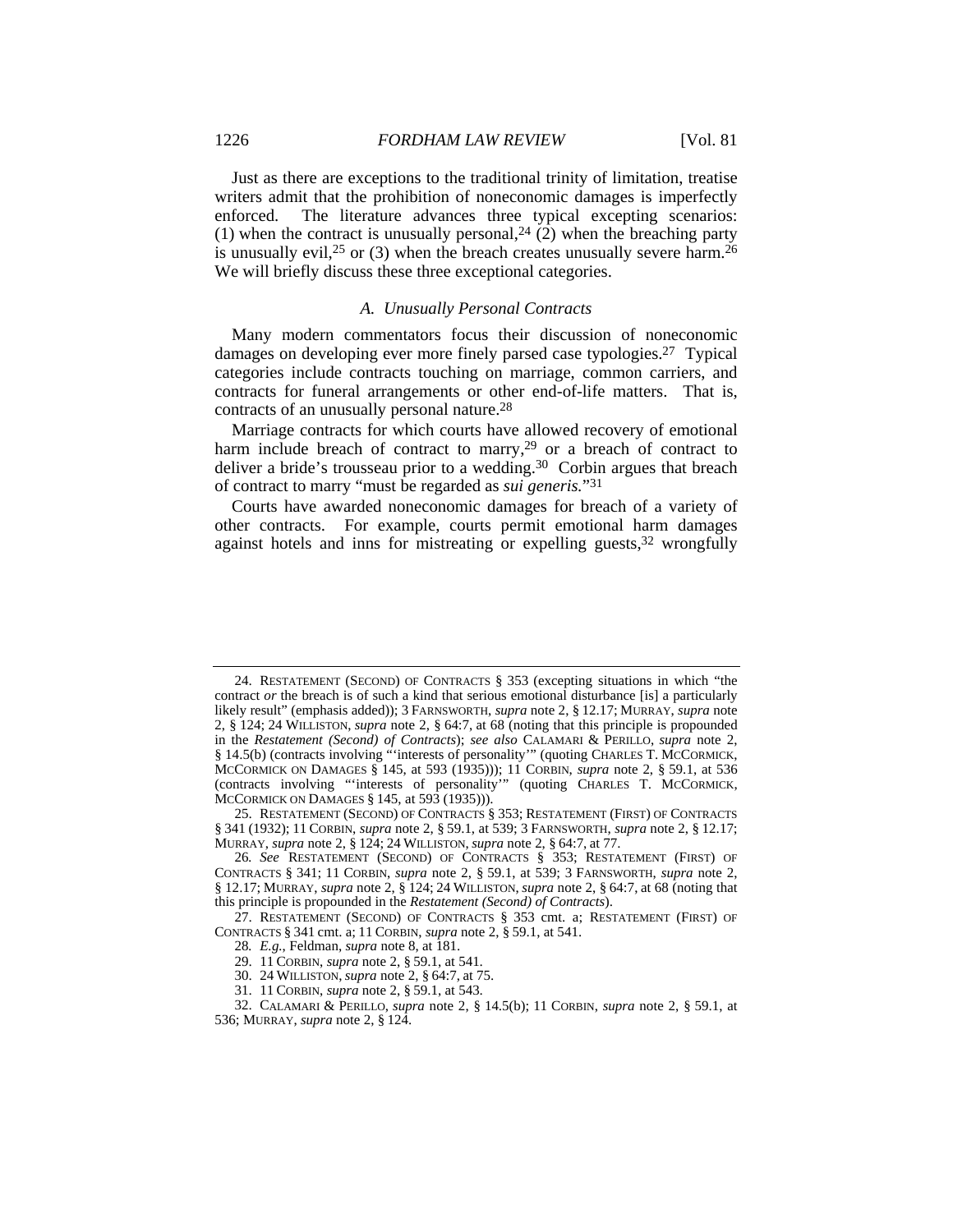removing passengers from common carriers<sup>33</sup> or cars,  $34$  or ticket holders from entertainment venues.35

Finally, courts permit emotional harm recovery for breach of contracts with sensitive subject matters like burial contracts of spouses or other relatives,<sup>36</sup> failure to properly transport or prepare a corpse,<sup>37</sup> and breach of contract to deliver communications of death or illness.<sup>38</sup> Other types of breaches that warrant recovery for emotional harm include harassing methods of debt collection and breach of contracts for medical services.<sup>39</sup> Courts have placed breach of confidentiality agreements in this category, including a psychiatrist improperly disclosing confidential information40 and the failure to hide, as agreed, the faces of participants in a television broadcast.41

#### *B. Unusually Evil Breaching Parties*

Whether it is called willful,<sup>42</sup> reckless,<sup>43</sup> wanton,<sup>44</sup> insulting,<sup>45</sup> or reprehensible,46 the Restatements and most treatises discuss whether and when intentional behavior may lead to recovery for emotional harm in contract cases.47 There is, however, a notable lack of consistency of treatment, illustrating Corbin's claim that "the law cannot be said to be entirely settled."48

 36. CALAMARI & PERILLO, *supra* note 2, § 14.5(b); 11 CORBIN, *supra* note 2, § 59.1, at 536; MURRAY, *supra* note 2, § 124; 24 WILLISTON, *supra* note 2, § 64:7, at 75–76.

- 37. 24 WILLISTON, *supra* note 2, § 64:7, at 75–76.
- 38. 11 CORBIN, *supra* note 2, § 59.1, at 547; MURRAY, *supra* note 2, § 124.
- 39. 24 WILLISTON, *supra* note 2, § 64:7, at 75.
- 40. 11 CORBIN, *supra* note 2, § 59.1, at 537.
- 41. MURRAY, *supra* note 2, § 124.
- 42*. E.g.*, 11 CORBIN, *supra* note 2, § 59.1, at 540.
- 43*. E.g.*, RESTATEMENT (FIRST) OF CONTRACTS § 341 (1932).
- 44*. E.g.*, 11 CORBIN, *supra* note 2, § 59.1, at 540.
- 45*. E.g.*, MURRAY, *supra* note 2, § 124.
- 46. 3 FARNSWORTH, *supra* note 2, § 12.17, at 293.

 48. 11 CORBIN, *supra* note 2, § 59.1, at 540–41. Williston claims that the majority of courts adopt the rule stated in section 353 of the *Second Restatement*. 24 WILLISTON, *supra* note 2, § 64:7, at 73–74. According to Corbin, however, "sufficient authority" also exists to support the version adopted in section 341 of the First Restatement. 11 CORBIN, *supra* note 2, § 59.1, at 540; *see also* 24 WILLISTON, *supra* note 2, § 64:7, at 73 ("[A] number of courts adopted the original Restatement's expression of the rule . . . .").

 <sup>33.</sup> CALAMARI & PERILLO, *supra* note 2, § 14.5(b); 11 CORBIN, *supra* note 2, § 59.1, at 536; MURRAY, *supra* note 2, § 124.

 <sup>34. 11</sup> CORBIN, *supra* note 2, § 59.1, at 543.

 <sup>35.</sup> CALAMARI & PERILLO, *supra* note 2, § 14.5(b); 11 CORBIN, *supra* note 2, § 59.1, at 536; MURRAY, *supra* note 2, § 124.

 <sup>47.</sup> RESTATEMENT (SECOND) OF CONTRACTS § 353 (1981); RESTATEMENT (FIRST) OF CONTRACTS § 341; 11 CORBIN, *supra* note 2, § 59.1, at 539 ("wanton or reckless"); 3 FARNSWORTH, *supra* note 2, § 12.17; MURRAY, *supra* note 2, § 124; 24 WILLISTON, *supra* note 2, § 64:7, at 77.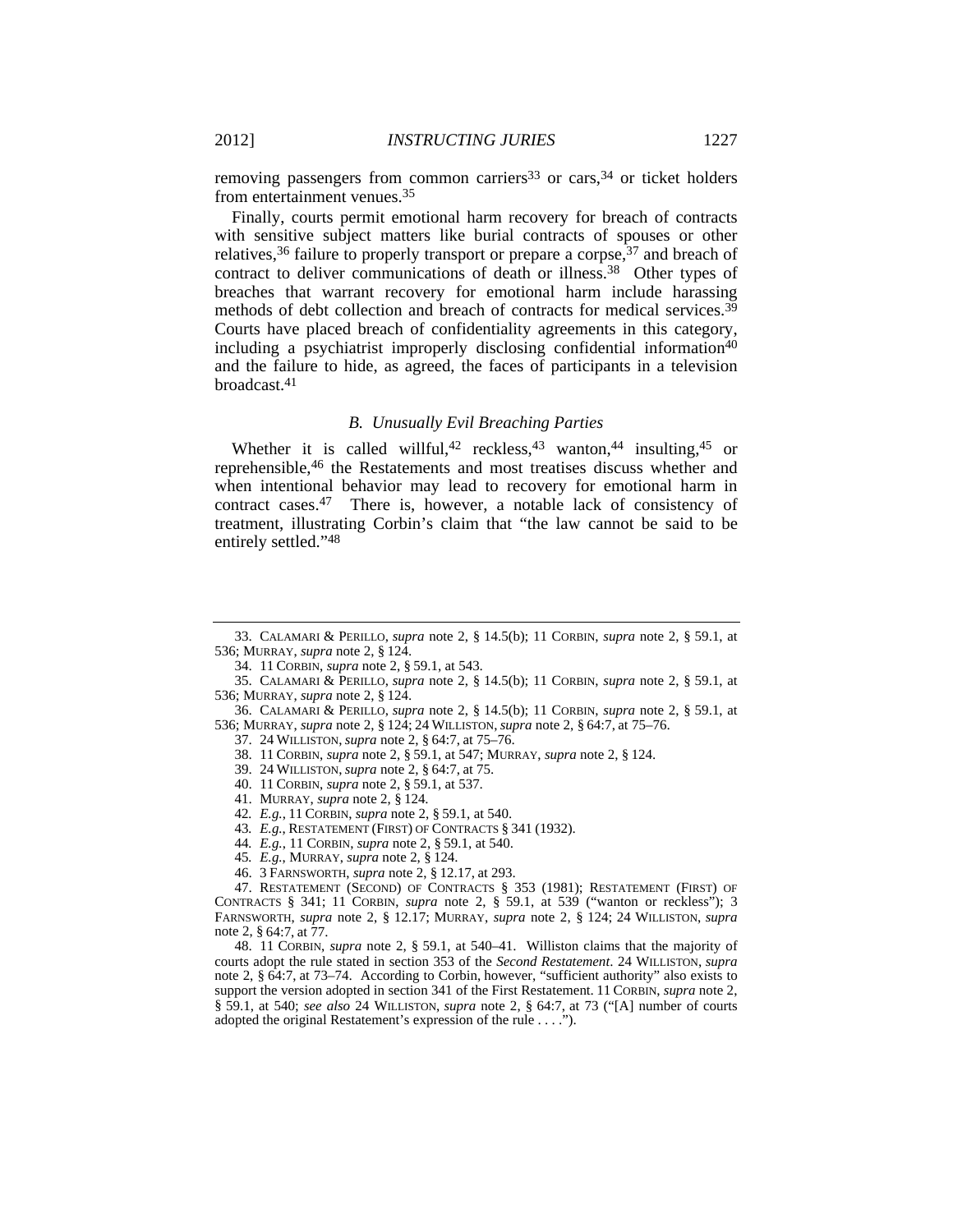The difference between the *First Restatement*'s and *Second Restatement*'s positions on recovery for emotional harm is significant,<sup>49</sup> though some treatises attempt to downplay the difference.<sup>50</sup> Section 341 of the *First Restatement* makes "wanton or reckless" breach a centerpiece of its exception for emotional harm51 and devotes almost the entirety of the comment accompanying that section to expanding upon the claim that "the rule stated in this [s]ection denies recovery of damages for mental suffering, unless the breach was wanton or reckless."52 The *Second Restatement*, by contrast, makes no explicit mention of the defendant's behavior in either the rule53 or comment.54 Instead, it allows recovery for emotional harm based on whether it is a particularly likely result of "the contract *or* the breach."55 The disjunctive may imply that certain kinds of breach (e.g., intentional, willful, or reprehensible breaches) warrant recovery for emotional harm. This reading is not obvious, however.

Other variations exist. A "strong minority" of jurisdictions requires a contract that is particularly likely to cause emotional harm but expands recovery to cases of mere negligence.<sup>56</sup> Also, where "willful or wanton infliction of mental distress" is recognized as a tort independent of bodily injury, "the fact that the infliction of such suffering is also a breach of

51. RESTATEMENT (FIRST) OF CONTRACTS § 341.

52*. Id.* § 341 cmt. a.

53. RESTATEMENT (SECOND) OF CONTRACTS § 353.

54*. Id.* § 353 cmt. a.

<sup>49</sup>*. Compare* RESTATEMENT (SECOND) OF CONTRACTS § 353 ("Recovery for emotional disturbance will be excluded unless the breach also caused bodily harm or the contract or the breach is of such a kind that serious emotional disturbance was a particularly likely result."), with RESTATEMENT (FIRST) OF CONTRACTS § 341 ("In actions for breach of contract, damages will not be given as compensation for mental suffering, except where the breach was wanton or reckless and caused bodily harm and where it was the wanton or reckless breach of a contract to render a performance of such a character that the defendant had reason to know when the contract was made that the breach would cause mental suffering for reasons other than mere pecuniary loss.").

 <sup>50.</sup> Farnsworth contrasts courts that look to the "nature of the contract" (thus following the *Second Restatement*) with courts that consider the "nature of the breach." 3 FARNSWORTH, *supra* note 2, § 12.17, at 292–93. In doing so, Farnsworth appears to read the *Second Restatement* as not allowing recovery for emotional harm based on the manner of the breach. Williston, by contrast, characterizes the *Second Restatement* as "an essentially similar, though perhaps slightly more liberal" recodification of the original rule. 24 WILLISTON, *supra* note 2, § 64:7, at 74.

<sup>55</sup>*. Id.* § 353 (emphasis added). Murray's first exception to the general rule against emotional harm recovery also does not indicate that the type of contract is at issue, instead characterizing the exception as occurring when emotional harm is "a particularly likely result of a breach." MURRAY, *supra* note 2, § 124. For two reasons, however, Murray appears to be discussing the nature of the contract rather than the nature of the breach. First, under his characterization, Murray only discusses types of contracts. *Id.* For example, he states that burial contracts fall in the first exception and claims that "[a]ny funeral director should be aware of the emotional nature of [burial] contracts and that a breach may very well cause emotional distress." *Id.* Second, Murray later discusses "wilful, wanton, or insulting conduct" under his second exception: breaches that involve physical injury. *Id.*

 <sup>56. 11</sup> CORBIN, *supra* note 2, § 59.1, at 541.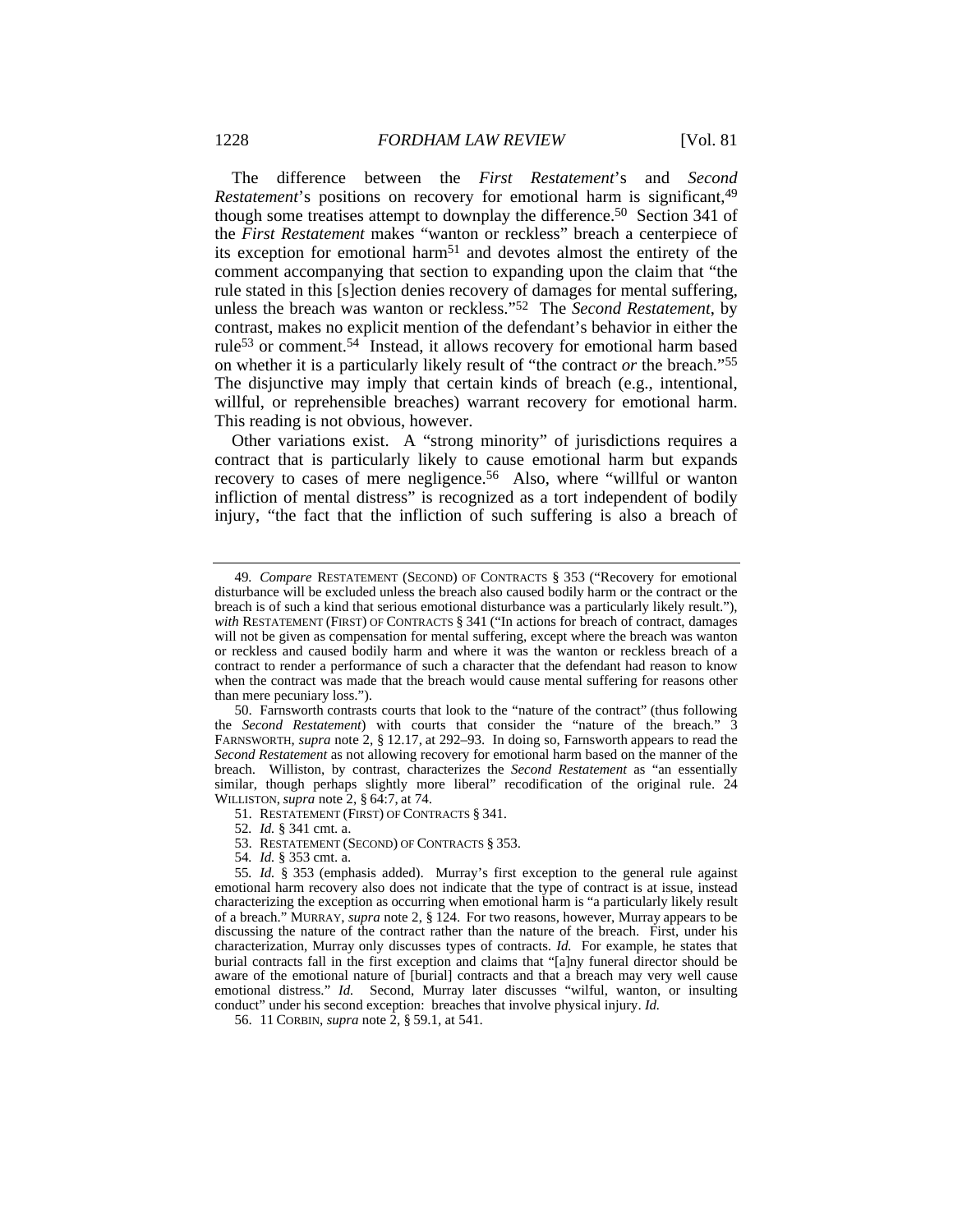contract will not prevent the award of damages."57 Not all cases, however, require tortious conduct to recover for emotional harm; "[r]ather, wilful, wanton, or insulting conduct . . . will be sufficient."<sup>58</sup>

Examples of contracts in which willful conduct has been dispositive are bad faith refusals by insurance companies "to settle . . . liability action[s] within policy limits, bad faith refusal[s] to pay disability, fire or health claims and other special situations."59 Contracts in which intentional conduct is typically not at issue are those against communication companies for breaching contracts to communicate death, burial, or illness messages.<sup>60</sup> Such breaches have turned on "mere[] neglect to perform [a] contractual duty."61

#### *C. Unusually Harmful Breach*

Another common exception to the general prohibition on noneconomic damages is when a breach of contract results in physical injury or extreme hardship.<sup>62</sup> Treatises frequently note the difficulty in distinguishing whether such actions are recoverable under a tort or contract theory.<sup>63</sup> Bodily injury due to either intentional or negligent wrongful conduct "is nearly always tortious."64 The difficulty is compounded by the fact that, due to procedural reforms, it is often impossible to determine whether a case sounds in contract, tort, or both.65 The *First Restatement* further notes that "it is common for a decision to be given without classifying the wrong for which damages are awarded."66

In allowing recovery for noneconomic harm when physical injury attends a contract breach, courts may impose a variety of caveats. Some only permit such recovery when the injury was within the contemplation of the parties when forming the contract,  $67$  while others require that the injury rises to the level of a tort. $68$  Those that do not require tortious conduct may

 63. 11 CORBIN, *supra* note 2, § 59.1, at 540; MURRAY, *supra* note 2, § 124; 24 WILLISTON, *supra* note 2, § 64:7, at 79.

 64. 11 CORBIN, *supra* note 2, § 59.1, at 540; *see also* RESTATEMENT (SECOND) OF CONTRACTS § 353 cmt. a; RESTATEMENT (FIRST) OF CONTRACTS § 341 cmt. a; 24 WILLISTON, *supra* note 2, § 64:7, at 79.

 65. 11 CORBIN, *supra* note 2, § 59.1, at 538; *see also* RESTATEMENT (SECOND) OF CONTRACTS § 353 cmt. a; RESTATEMENT (FIRST) OF CONTRACTS § 341 cmt. a; MURRAY, *supra*  note 2, § 124.

66. RESTATEMENT (FIRST) OF CONTRACTS § 341 cmt. a.

67. 24 WILLISTON, *supra* note 2, § 64:7, at 79.

 68. CALAMARI & PERILLO, *supra* note 2, § 14.5(b); MURRAY, *supra* note 2, § 124. Corbin argues that when tortious conduct resulting in "bodily injury and mental distress"

<sup>57</sup>*. Id.* at 540.

 <sup>58.</sup> MURRAY, *supra* note 2, § 124.

 <sup>59. 11</sup> CORBIN, *supra* note 2, § 59.1, at 542.

<sup>60</sup>*. Id.* at 547.

<sup>61</sup>*. Id.*

 <sup>62.</sup> RESTATEMENT (SECOND) OF CONTRACTS § 353 (1981); RESTATEMENT (FIRST) OF CONTRACTS § 341 (1932); 11 CORBIN, *supra* note 2, § 59.1, at 539; 3 FARNSWORTH, *supra* note 2, § 12.17; MURRAY, *supra* note 2, § 124; 24 WILLISTON, *supra* note 2, § 64:7, at 68.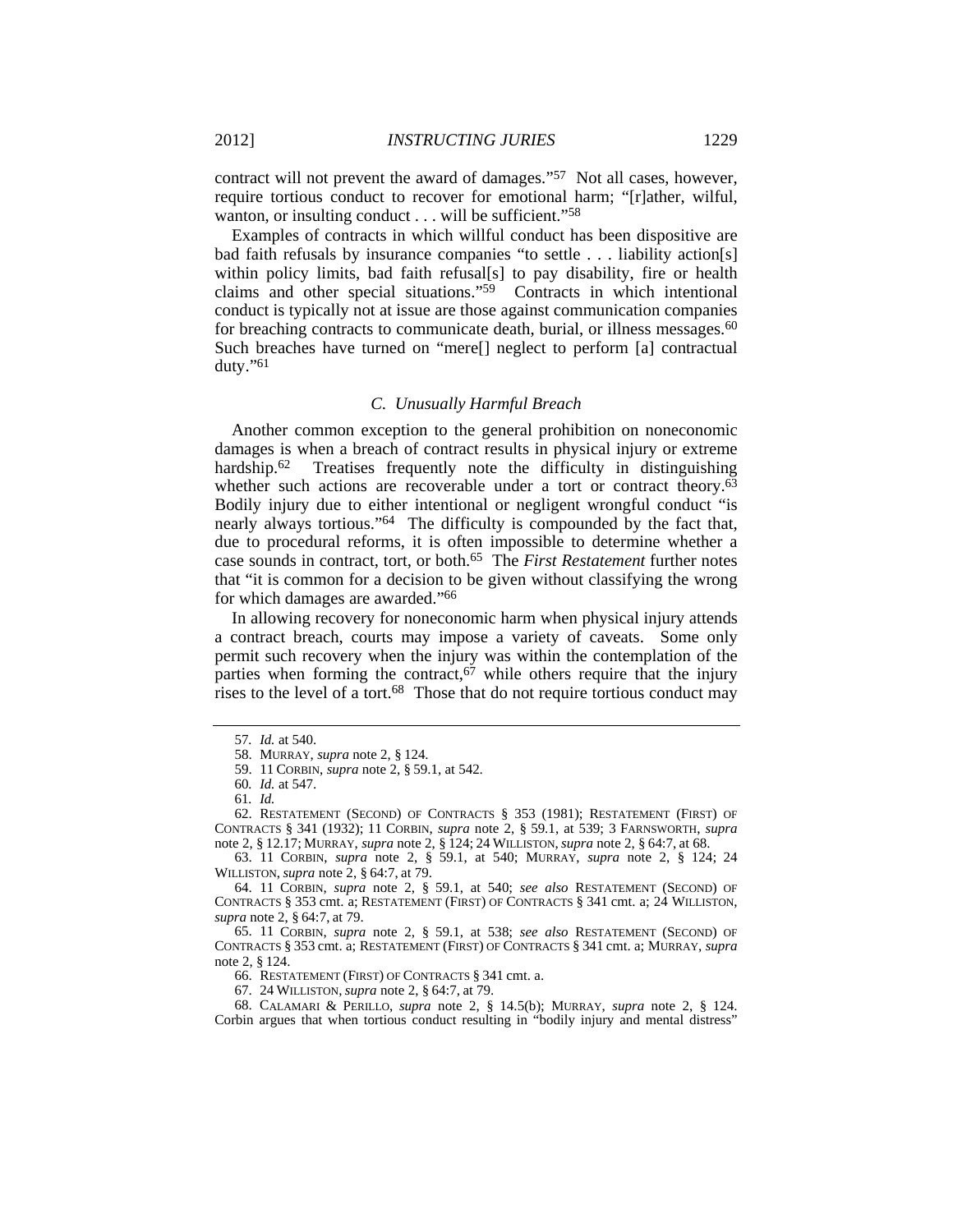still require that the breach be willful, wanton, or insulting.69 Corbin argues that a valid contract may include provisions for emotional harm damages due to physical injury, even though the conduct is not tortious.70 Examples of cases include the breach of a promise to avoid a stillbirth by performing a Caesarean operation, or breach of a contract to perform cosmetic surgery.<sup>71</sup>

The conventional wisdom thus concludes that emotional damages are for highly unusual contracts, which do not fit into the core of contract law. Although this may be the case in terms of official doctrine, we have reason to suspect that juries will take emotional damages into account even in regular core contracts cases.

#### II. PATTERN CONTRACT JURY INSTRUCTIONS

Jury instructions are the channel through which trial court judges communicate our highly specialized law to citizens.72 Pattern jury instructions are generalized instructions that are published (and sometimes modified) for application to a specific case.73 A state bar association typically approves such instructions<sup>74</sup> and courts usually accept them as authoritative.75

Each instruction contains a single legal proposition, which, when combined, "form[s] a skeleton for the judge's charge to the jury."76 A set of jury instructions commonly includes "1) [i]ntroductory instructions to

 73. Don Musser, *Instructing the Jury—Pattern Instructions*, *in* 6 AM. JUR., TRIALS: PRACTICE, STRATEGY, CONTROLS § 4, at 930 (Roy Miller ed., 1964); *see also* 2 ROBERT E. KEHOE, JR., JURY INSTRUCTIONS FOR CONTRACT CASES 1305 (1995) (noting that for the purposes of flexible application, pattern instructions are "necessarily abstract"). Pattern instructions are also called "standard, model, uniform, approved, and recommended jury instructions." Robert G. Nieland, *Assessing the Impact of Pattern Jury Instructions*, 62 JUDICATURE 185, 185 (1978). *But see* 2 KEHOE, *supra*, at 1215 (pattern instructions are often no more than an illustrative template, while standardized instructions are intended for use "with virtually no modifications").

 74. Civil jury instruction committees responding to a 2008 survey were frequently sponsored and funded by state bar associations. *See* PAULA L. HANNAFORD-AGOR & STEPHANIE N. LASSITER, CONTEMPORARY PATTERN JURY INSTRUCTION COMMITTEES: A SNAPSHOT OF CURRENT OPERATIONS AND POSSIBLE FUTURE DIRECTIONS 3 (2008), *available at* http://www.ncsc-jurystudies.org/What-We-Do/~/media/Microsites/Files/CJS/What%20 We%20Do/Contemporary%20Pattern.ashx.

 75. BLACK'S LAW DICTIONARY 935–36 (9th ed. 2009); *see also* Nancy S. Marder, *Bringing Jury Instructions into the Twenty-First Century*, 81 NOTRE DAME L. REV. 449, 451 (2006) ("[J]udges are reluctant to deviate from [pattern jury instructions] because the instructions have received the imprimatur of appellate courts.").

also breaches an express contract, "there seems to be no good reason for applying a different rule as to the damages to be awarded." 11 CORBIN, *supra* note 2, § 59.1, at 540.

 <sup>69.</sup> MURRAY, *supra* note 2, § 124.

 <sup>70. 11</sup> CORBIN, *supra* note 2, § 59.1, at 540.

 <sup>71.</sup> MURRAY, *supra* note 2, § 124, at 788.

<sup>72</sup>*. E.g.*, Harvey S. Perlman, *Pattern Jury Instructions: The Application of Social Science Research*, 65 NEB. L. REV. 520, 536 (1986).

 <sup>76.</sup> Nieland, *supra* note 73, at 185.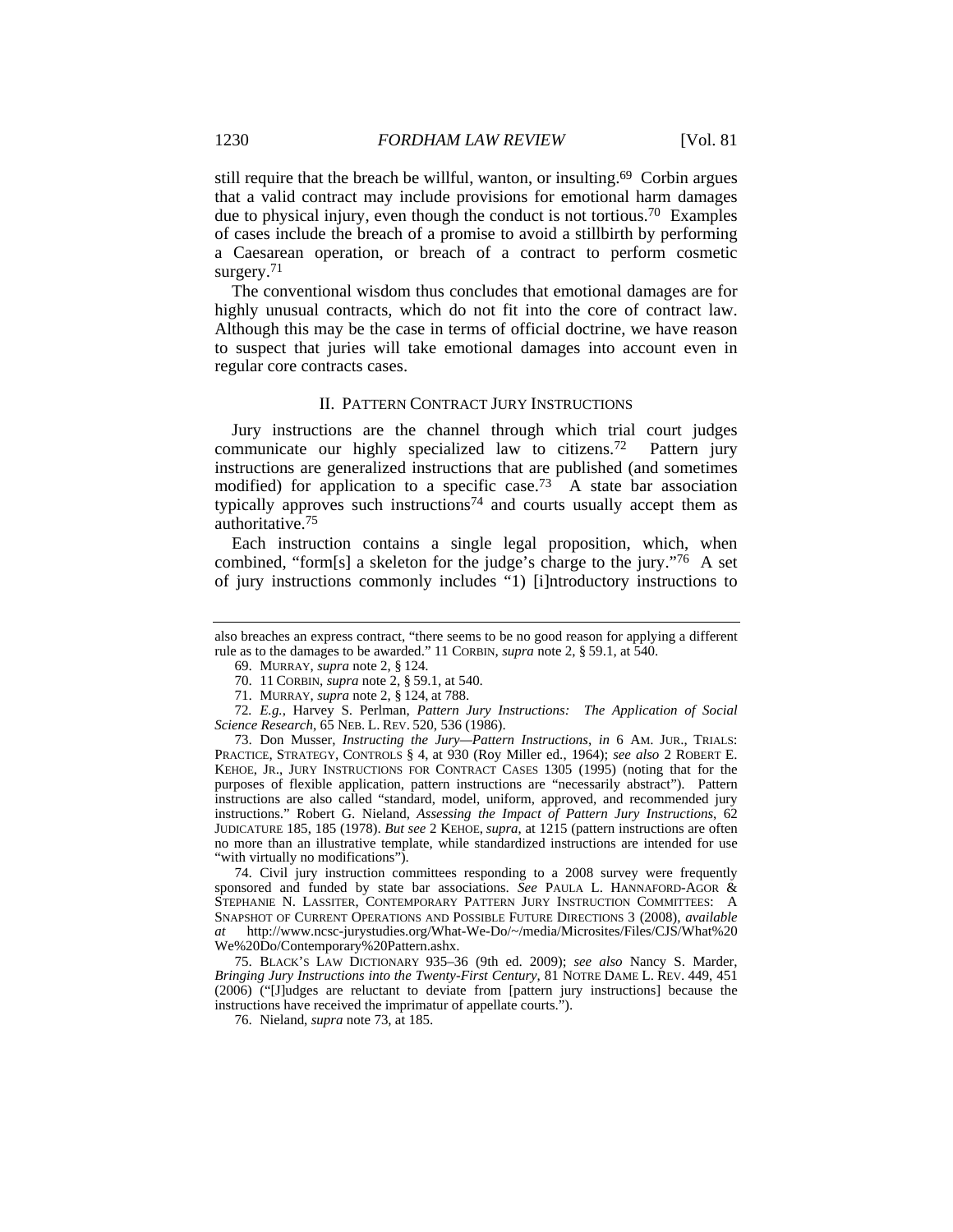explain the jurors' duties, 2) [r]udimentary guidance on legal procedure (principally on burden of proof), 3) [a] statement of the elements of the governing substantive law (including damages), and 4) [c]autionary instructions about processing the evidence."77 To promote flexibility, pattern instructions may include optional parenthetical or bracketed text that users can insert as needed.78 Pattern instructions are often followed by supplementary material, which typically includes selected and annotated commentary, $^{79}$  references to associated statutes, $^{80}$  as well as crossreferences to Restatements and treatises, <sup>81</sup> practice aids, <sup>82</sup> and appellate opinions.83 These materials highlight how the instructions have been previously used and draw attention to cautionary or explanatory items.84

Although jury instructions are intended to inform juries of the applicable law, pattern instructions are generally drafted by legal professionals for a professional audience.85 Pattern instructions are authored by committees of judges,86 judges and practicing lawyers,87 and many other sources.88 Often

79*. E.g.*, Musser, *supra* note 73, § 4, at 930.

80*. E.g.*, JUDICIAL COUNCIL OF CAL. ADVISORY COMM. ON CIVIL JURY INSTRUCTIONS, JUDICIAL COUNCIL OF CALIFORNIA CIVIL JURY INSTRUCTIONS No. 350 (2012).

81*. E.g.*, MISS. JUDICIAL COLL., MISSISSIPPI MODEL JURY INSTRUCTIONS CIVIL § 11:42  $(2d$  ed.  $2009)$ .

82*. E.g.*, ALA. PATTERN JURY INSTRUCTIONS COMM.—CIVIL, 1 ALABAMA PATTERN JURY INSTRUCTIONS CIVIL § 10.36 (2d ed. 1993).

 83. 2 KEHOE, *supra* note 73, at 1301 ("[P]attern instructions frequently serve as an index to appellate case law . . . that may be of particular interest to the reader.").

84. Musser, *supra* note 73, § 4, at 930.

85*. See* Marder, *supra* note 75, at 461 ("[P]attern jury instructions are drafted by professionals who are immersed in the law and who address other professionals similarly trained."); Peter Tiersma, *The Rocky Road to Legal Reform: Improving the Language of Jury Instructions*, 66 BROOK L. REV. 1081, 1084 (2001) (instructions often use wording from cases and statutes which "are written primarily for an audience of lawyers and, thus, have never been intended to be read and understood by the lay public").

86. Marder, *supra* note 75, at 458–59 (noting California as an example of this approach).

87*. Id*. (noting Illinois as an example of this approach).

 88. Judges have collected instructions from their trials and disseminated them as templates for other courts. *E.g.*, 2 KEHOE, *supra* note 73, at 1735 (citing GEORGE TURNER CANN, REQUESTS TO CHARGE IN CIVIL AND CRIMINAL CASES (1909) ("This work was prepared by a Georgia trial judge who reprinted excerpts from unreversed charges which he

 <sup>77. 2</sup> KEHOE, *supra* note 73, at 1188 (citing J. Alexander Tanford, *The Law and Psychology of Jury Instructions*, 69 NEB. L. REV. 71, 74–76 (1990)).

 <sup>78.</sup> Musser, *supra* note 73, § 4, at 930; *e.g.*, CIVIL JURY INSTRUCTIONS COMM. OF THE STATE BAR OF ARIZ., REVISED ARIZONA JURY INSTRUCTIONS (CIVIL) § 17 (4th ed. 2005), *available at* http://www.azbar.org/media/58793/contract.pdf ("The damages you award for breach of contract must be the amount of money that will place [*name of plaintiff*] in the position [*name of plaintiff*] would have been in if the contract had been performed. To determine those damages, you should consider the following: [The profit that [*name of plaintiff*] would have received had the contract been performed;] [The return of the value of the things or services that [*name of plaintiff*] provided to the [*name of defendant*;]] [The value of things or services expended by [*name of plaintiff*] in preparing to perform his part of the contract or in preparing to accept the benefits of [*name of defendant*]'s expected performance;] [Whether [*name of plaintiff*], by not having to perform his part of the contract, has avoided any cost [or loss] which should be deducted from his damages.]" (footnotes omitted)).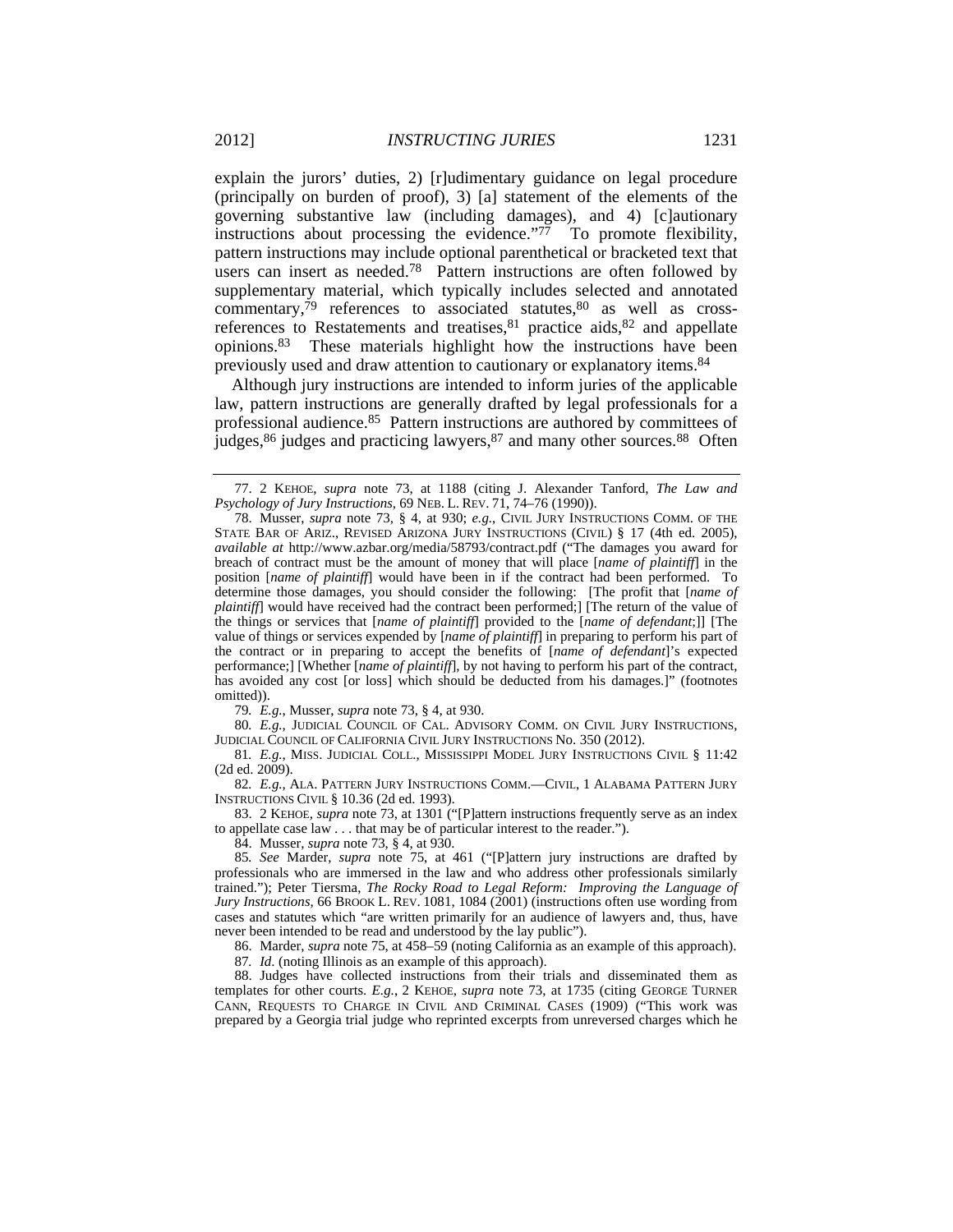pattern instructions track specialized language from statutes<sup>89</sup> or appellate opinions,90 striving to accurately encapsulate the law.91 Standardizing instruction language and content helps avoid reversal and alleviates the burden on judges and lawyers to write new instructions for each case.<sup>92</sup> Additionally, drafters use pattern instructions to remove the judge from the sphere of advocacy by neutralizing the instructions' language.<sup>93</sup>

89*. See* Marder, *supra* note 75, at 451.

90*. See* Bethany K. Dumas, *Jury Trials: Lay Jurors, Pattern Jury Instructions, and Comprehension Issues*, 67 TENN. L. REV. 701, 708–09 (2000).

91*. See* Marder, *supra* note 75, at 460 (noting that drafters "are concerned with the nuances of words and phrases and whether an instruction . . . accurately tracks the requirements of a statute or the elements of a judicial test"); Tiersma, *supra* note 85, at 1084 (calling this approach the "philosophy of much of the original pattern jury instruction movement"). Since the 1970s, many studies have demonstrated that lay jurors do not understand the legal language in jury instructions. *E.g.*, AMIRAM ELWORK, BRUCE D. SALES & JAMES J. ALFINI, MAKING JURY INSTRUCTIONS UNDERSTANDABLE (1982) (recommending psycholinguistic techniques for making jury instructions more understandable to jurors); Robert P. Charrow & Veda R. Charrow, *Making Legal Language Understandable: A Psycholinguistic Study of Jury Instructions*, 79 COLUM. L. REV. 1306 (1979) (finding that subjects understood roughly one-half of the instructions). Some states have taken steps to reform how jury instructions are drafted. *E.g.*, HANNAFORD-AGOR & LASSITER, *supra* note 74, at 9–10 (listing committees in Wisconsin, Vermont, Alabama, Pennsylvania, and Maryland); Dumas, *supra* note 90, at 709–10 (listing committees in District of Columbia, New York, and Tennessee); Marder, *supra* note 75, at 453 (listing committees in Arizona, California, Delaware, and Illinois). Many jurisdictions, however, have resisted change. *E.g.*, *id.* at 452–53.

92*. See, e.g.*, HANNAFORD-AGOR & LASSITER, *supra* note 74, at 2 (pattern instruction committees have been especially successful in reducing the "number of appeals and reversals based on inaccurate instructions"); Marder, *supra* note 75, at 459 (explaining that drafters follow language from statutes or case law to avoid "problems for a trial judge when the case goes up on appeal"); Nieland, *supra* note 73, at 187–88 (citing a survey conducted by the Illinois Judicial Conference (IJC) which found that 700 Illinois appellate decisions between 1930 and 1955 passed on questions of instructions and that 38% resulted in reversals). Based on this study, the IJC recommended that the Illinois Supreme Court establish a committee to write pattern jury instructions. *Id.* (observing that pattern instructions may save time by (1) reducing research necessary in preparing instructions; (2) reducing judicial conference time necessary to settle conflicts over instructions; and (3) eliminating the need to draft instructions entirely).

93*. E.g.*, Musser, *supra* note 73, § 5, at 931; *see also* Marder, *supra* note 75, at 460 (drafters "strive to use 'neutral' language that does not favor plaintiffs or defendants"). *But see* William W. Schwarzer, *Communicating with Juries: Problems and Remedies*, 69 CALIF. L. REV. 731, 737–38 (1981) (arguing that pattern instructions do not completely dampen argumentative jury instructions). Prior to the adoption of pattern instructions, attorneys penned argumentative instructions designed to persuade jurors to render favorable verdicts. *See* HANNAFORD-AGOR & LASSITER, *supra* note 74, at 1 (these argumentative instructions

had given in cases tried in his own courtroom.")). Still other sources of pattern jury instructions include "state bar associations, judicial conferences, state supreme courts, judges' associations, administrative offices, law schools, and trial lawyers' associations." HANNAFORD-AGOR & LASSITER, *supra* note 74, at 1. As of 2008, there were "88 known state pattern jury instruction committees across the nation and nine known federal committees . . . . Seven states have no formal committee, but several of these have some form of pattern jury instructions, which usually have been developed or compiled by a single person." *Id.* at 3.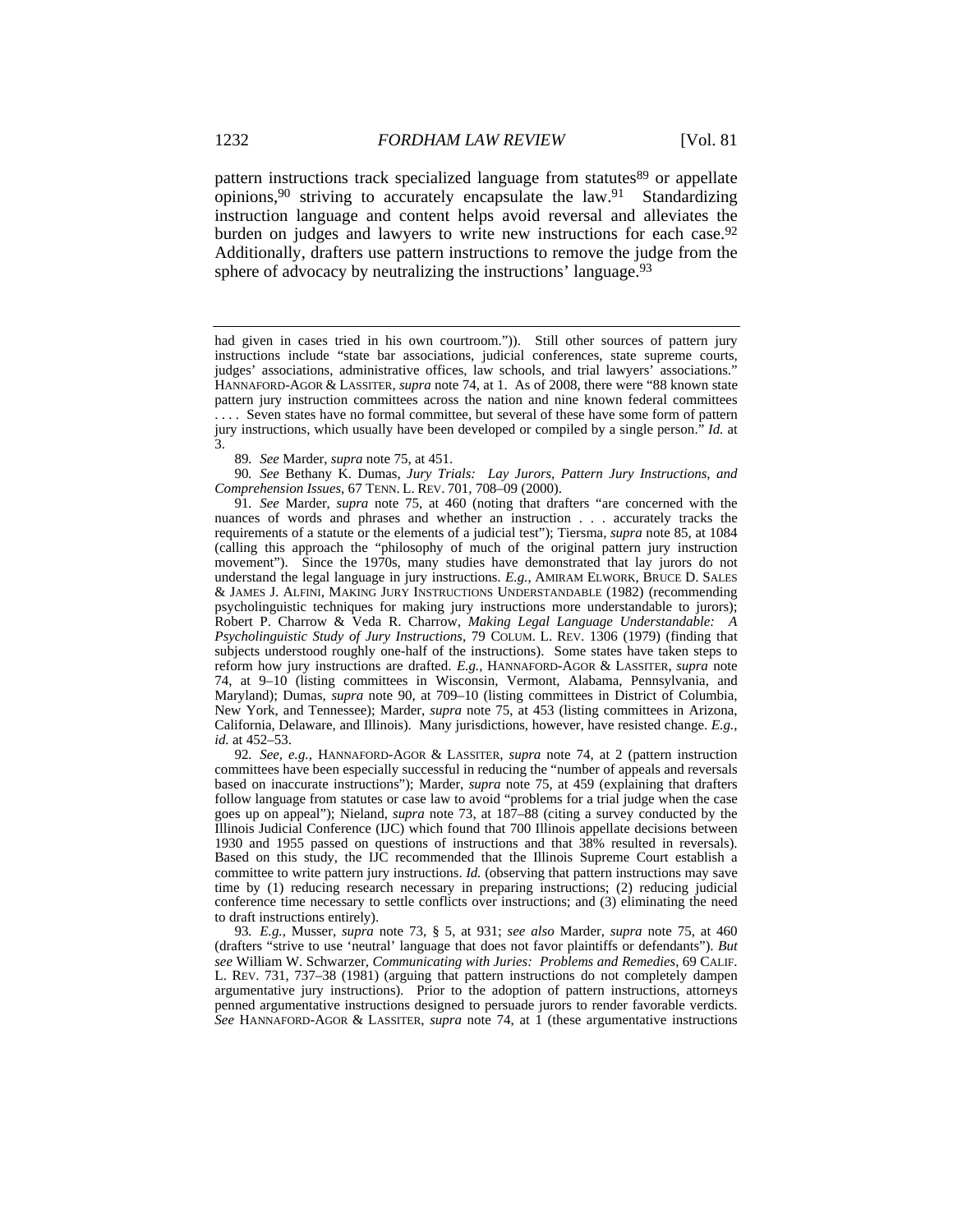Pattern instructions for contract cases developed relatively late.<sup>94</sup> Originally, contract instructions were included in collections of sample instructions that had survived appellate scrutiny.95 The "first wave" of standardized instructions, influenced by the California and Illinois models, however, almost completely omitted contract instructions.<sup>96</sup> Instead, these efforts focused heavily on torts. Indeed, drafting committees were openly skeptical of the feasibility of encapsulating the wide range of issues in contract cases into standardized pattern instructions.97

94. 2 KEHOE, *supra* note 73, at 1295.

95*. Id*. An early work is JOHN PROFATT, A TREATISE ON TRIAL BY JURY INCLUDING QUESTIONS OF LAW AND FACT (H.O. Houghton & Co. 1877). *See* 2 KEHOE, *supra* note 72, at 1218 n.59. "[S]ample instructions differed from patterns in that they usually contained a large amount of jargon and were prepared with a particular set of facts in mind. Their main value was simply that they brought together the primary sources for the preparation of instructions to the jury." Nieland, *supra* note 73, at 186.

 96. 2 KEHOE, *supra* note 73, at 1224. In the late 1930s, judges of the Superior Court of Los Angeles, led by Judge William J. Palmer, compiled the combined experience of over one hundred Los Angeles County trial courts into the first set of pattern instructions, the California Jury Instructions—Civil. *E.g.*, Musser, *supra* note 73, § 2, at 927. The result of their effort was eventually adopted as California's statewide pattern instructions. THE JUDGES OF THE SUPER. COURT OF L.A. CNTY., CAL., BOOK OF APPROVED JURY INSTRUCTIONS (1938). California's pioneering effort influenced other jurisdictions, and the use of pattern instructions spread across the country. *E.g.*, Musser, *supra* note 73, § 2, at 927 ("In a short time [Book of Approved Jury Instructions] came into general use throughout California, and is now also used as a guide in other jurisdictions.").

 In 1955, the Illinois Supreme Court took the unprecedented step of commissioning a committee to draft mandatory pattern jury instructions. *E.g.*, 2 KEHOE, *supra* note 73, at 1222; *see also* Gerald C. Snyder, *Jury Instructions Revolutionized! Illinois Pattern Jury Instructions (IPI)*, 42 CHI. B. REC. 105, 105 (1960) (discussing the Illinois Supreme Court's "pioneer[ing]" commission of the Illinois Supreme Court Committee on Jury Instructions). The ILLINOIS PATTERN JURY INSTRUCTIONS—CIVIL (known as "IPI") "ignited a national wild fire of reform in the 1960s." 2 KEHOE, *supra* note 73, at 1222. Similar to California's experience, what emerged from the Illinois project was "a narrative charge, subdivided into individual instructions that are each limited to a single topic or point of law." *Id.* at 1223.

97*. E.g.*, 2 KEHOE, *supra* note 73, at 1295–96 ("Not only were its concepts difficult to reduce to lay language . . . but contract disputes could generate such a wide range of issues that the potential permutations of pattern instructions seemed staggering."); *see also* Barbara Page, *Utah Uniform Jury Instructions: Readied for Final Distribution*, 5 UTAH L. REV. 149, 151 (1956) ("[O]bviously there is another reason why emphasis should be placed on negligence law. In contracts . . . it is almost impossible to frame suitable generalized instructions."). Additionally, drafters focused on torts because courts were overwhelmed with negligence claims beginning during industrialization and continuing unabated into the mid-twentieth century. 2 KEHOE, *supra* note 73, at 1146–47, 1205–06, 1295 (the need for reform of tort cases dominating dockets caused drafting committees to skip "commercial topics"); *see also* Page, *supra*, at 151 (noting that Utah's new instructions focus on torts because "negligence trials preponderate in our courtrooms"). Pattern instructions were intended to save drafting time and minimize appeals for erroneous instructions. *See supra* notes 88–91 and accompanying text.

were often "confusing, or did not accurately state the law"). These instructions were submitted to the court to be accepted or rejected.

<sup>93</sup>*. E.g.*, Lawrence M. Friedman, *Some Notes on the Civil Jury in Historical Perspective*, 48 DEPAUL L. REV. 201, 205–06 (1998).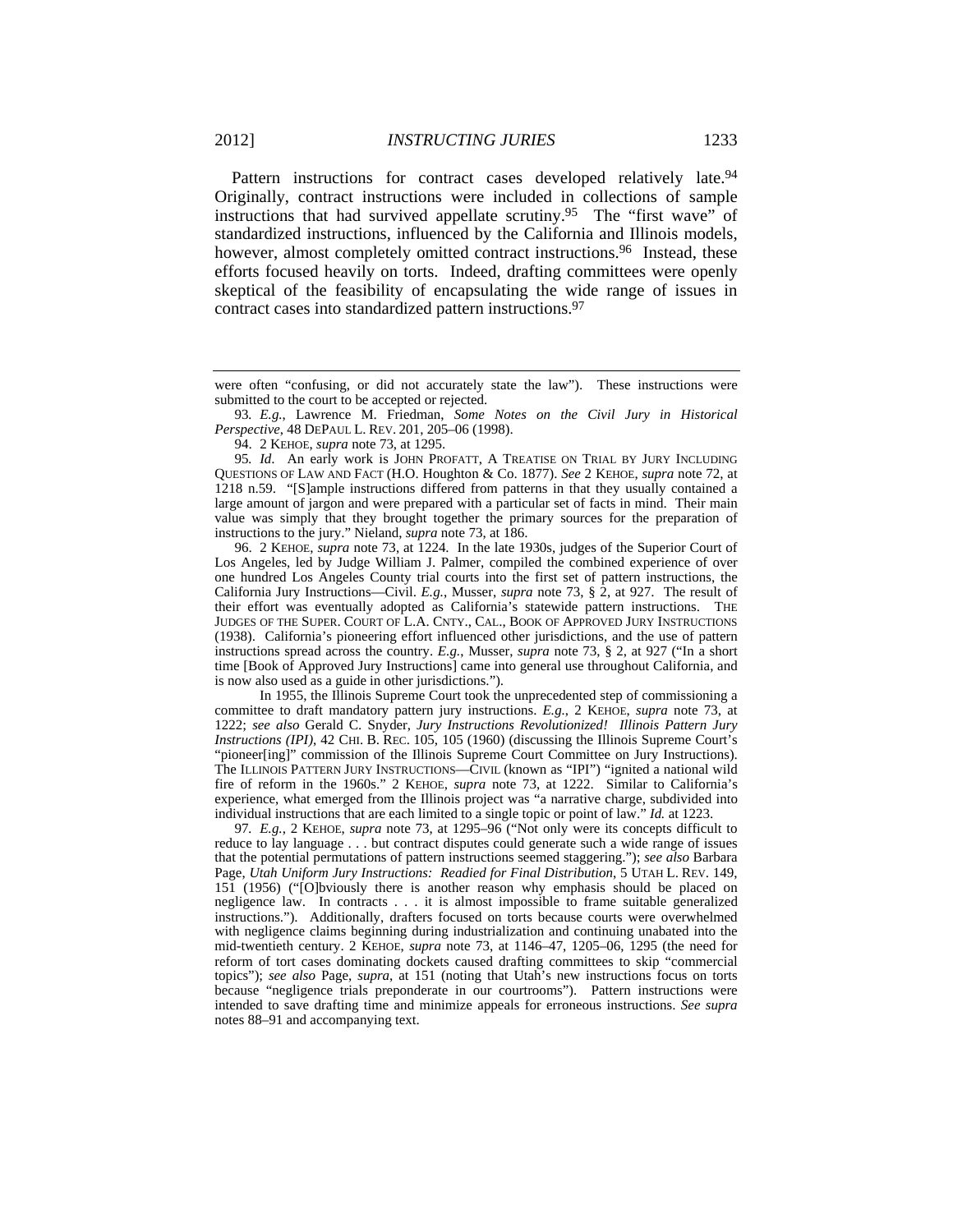As pattern instructions for torts and other legal fields were successfully introduced, drafters grew more confident.98 In 1966, North Dakota published the first set of contracts instructions.<sup>99</sup> A few nearby states soon followed its lead,100 though by the end of the 1970s only twelve other states had drafted contracts instructions.<sup>101</sup> After a rush in the 1980s,<sup>102</sup> contract pattern instructions, approved or otherwise, are currently available in every state.<sup>103</sup>

Despite the relative uniformity of substantive contract principles, contract pattern instructions are highly diverse from state to state.<sup>104</sup> At least one commentator credits this diversity to the elusiveness of the "right" approach to contract instructions and the "stubborn[] idiosyncra[cy]" of those already in existence.105 As Kehoe explains:

Although the rules for determining liability for breach of contract usually coincide with social morality, the conventional legal measures of contract damages are often at odds with what the jury thinks is an appropriate award. Contract law is generally less compensatory than tort law, and yet the court's instructions on damages typically provide little effective guidance for determining the amount to be awarded. They usually tell the jury nothing more than to place the plaintiff in the position it would have occupied if the breach had not occurred. What that means in operation is left to the jury. The amount of damages awarded to the plaintiff is too often derived without any studied deliberations of meaningful instructions  $\ldots$ <sup>106</sup>

 <sup>98. 2</sup> KEHOE, *supra* note 73, at 1295. Kehoe also notes that earlier, less influential publications of contract pattern instructions existed in Illinois, New York, and Florida. *Id.* at 1225–26 n.77.

<sup>99</sup>*. Id.* at 1226.

<sup>100</sup>*.* Colorado, Kansas, and Missouri were the only other states to publish contract instructions in the 1960s. *Id*. at 1298.

<sup>101</sup>*. Id.* Alabama, Idaho, Maryland, Mississippi, New Jersey, North Carolina, Wisconsin, and Virginia. *Id.*

<sup>102</sup>*. Id.* at 1226. Seventeen states published contract instructions between 1980 and 1993: Alaska, Arizona, California, Illinois, Indiana, Massachusetts, Nebraska, New Hampshire, New Mexico, Oklahoma, Oregon, Pennsylvania, South Dakota, Tennessee, Texas, Utah, and Wyoming. *Id.* at 1298.

 <sup>103.</sup> See *infra* note 110 and accompanying text for the availability of pattern contract instructions in the fifty states and District of Columbia. If pattern instruction committees are influenced by other states' efforts, they rarely discuss it in their commentaries. Arkansas is one notable exception. The comment to Arkansas's contract damage instruction cites instructions from Colorado, Illinois, New York, and Texas. ARKANSAS MODEL JURY INSTRUCTIONS § 2442 cmt. (2011).

 <sup>104. 2</sup> KEHOE, *supra* note 73, at 1183.

<sup>105</sup>*. Id.* at 1183, 1296 ("[T]he efforts to standardize jury instructions for the law of contract have been somewhat disappointing . . . .").

 <sup>106. 2</sup> KEHOE, *supra* note 73, at 1023; *see also* George M. Cohen, *The Fault Lines in Contract Damages*, 80 VA. L. REV. 1225, 1228–29 (1994) (discussing the undercompensatory nature of expectation damages); Wilkinson-Ryan & Hoffman, *supra*  note 16, at 1006–07 (noting that expectation damages are undercompensatory both due to the doctrines of limitation and because they do not account for subjective harms).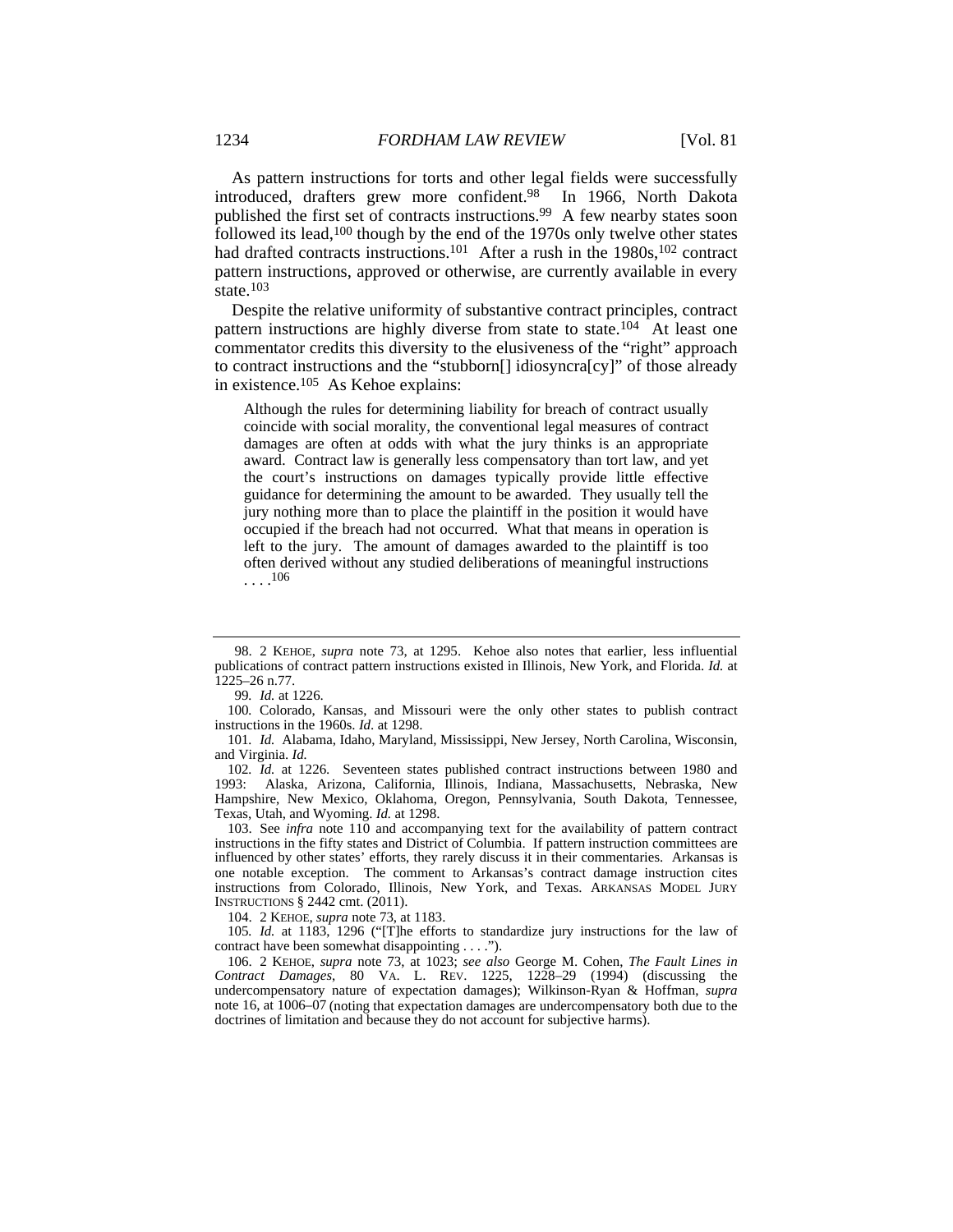Thus, even though modern juries are instructed on contract damages, it is not clear that they receive enough information—or the right information necessary to restrain them from awarding noneconomic damages.<sup>107</sup> In fact, abstract instructions are more likely to pass trial and appellate scrutiny than specific instructions.108 The practice of using instructions that permit the jury to rely on its "innate sense of what would be right or wrong in carrying out promises" has garnered wide acceptance.<sup>109</sup>

#### III. A TYPOLOGY OF CONTRACT JURY INSTRUCTIONS

The extent to which pattern instructions guide juries through the process of awarding damages may significantly influence whether juries will award noneconomic losses. Taking the conventional account at face value, pattern instructions should routinely and explicitly bar juries from awarding noneconomic damages, save perhaps for traditional exceptions. They do not.

We identified pattern instructions for general contract damages in fortyeight states and the District of Columbia.110 Instructions in only one

 108. 2 KEHOE, *supra* note 73, at 1318 (noting, however, a growing dissatisfaction with abstract damage instructions and the possibility of warm reception for closer jury regulation).

 109. *Id.* at 1022–23, 1025 (positing that there is a value to "flexible application of social norms" by jurors in contract law and that "modern contract law continues to embrace more jury-oriented principles of fairness and reasonableness in lieu of the seemingly mechanical rules of classical contract"); *see also* Perlman, *supra* note 72, at 528 (noting that juries historically have been thought to contribute a measure of "community consensus," allowing them "discretion to depart from the judge's view of the case").

 110. *See* Appendix. Multiple pattern instructions are available in many states. Where possible, this Article refers to those pattern instructions that have been approved for use. Where such official pattern instructions are not available, or do not have a general damages instruction, this Article cites nonapproved pattern instructions.

 We could not find pattern contract instructions for general contract damages in three states: Kentucky, Louisiana, and Maine. Kentucky's instructions address specific breaches, such as those involving auto insurance, JOHN S. PALMORE & DONALD P. CETRULO, KENTUCKY JURY INSTRUCTIONS, CIVIL § 39.25 (2006), real estate, *id.* § 39.27, and sales of business supplies, *id.* § 38.04. Section 39.24, "Mitigation of Damages; Breach of Contract Generally" is not on point. *Id.* § 39.24. Similarly, Louisiana's civil jury instructions contain chapters on both contracts and damages, but neither explicitly references contract damages. H. ALSTON JOHNSON, LOUISIANA CIVIL LAW TREATISE—CIVIL JURY INSTRUCTIONS chs. 18– 19 (3d ed. 2011). We inquired with Professor Johnson, Chair of Louisiana's Supreme Court appointed Committee to Study Plain Civil Jury Instructions, who confirmed that Louisiana has no specific contract damage instruction. Email from H. Alston Johnson, Chair, Comm. to Study Plain Civil Jury Instructions, to author (Nov. 20, 2011, 12:41 EST) (on file with author). Meanwhile, Maine's sections on contracts do not contain a general contract damage

 <sup>107. 2</sup> KEHOE, *supra* note 73, at 1023; *cf.* Perlman, *supra* note 72, at 533 ("Jury instructions often employ legal terms in order to structure but not to eliminate the discretion of the jury. These terms are left without bright parameters in order to facilitate the jury's obligation to impose some form of community standard."). *But cf.* Jill S. Gelineau, *Using Jury Instructions To Shape the Trial*, *in* CONDEMNATION 101: FUNDAMENTALS OF CONDEMNATION LAW AND LAND VALUATION 295, 297 (Am. Law Inst. 2007) ("Vague instructions allow the jury to decide the case with little direction: the greater the detail in the instruction, the more control the judge exerts.").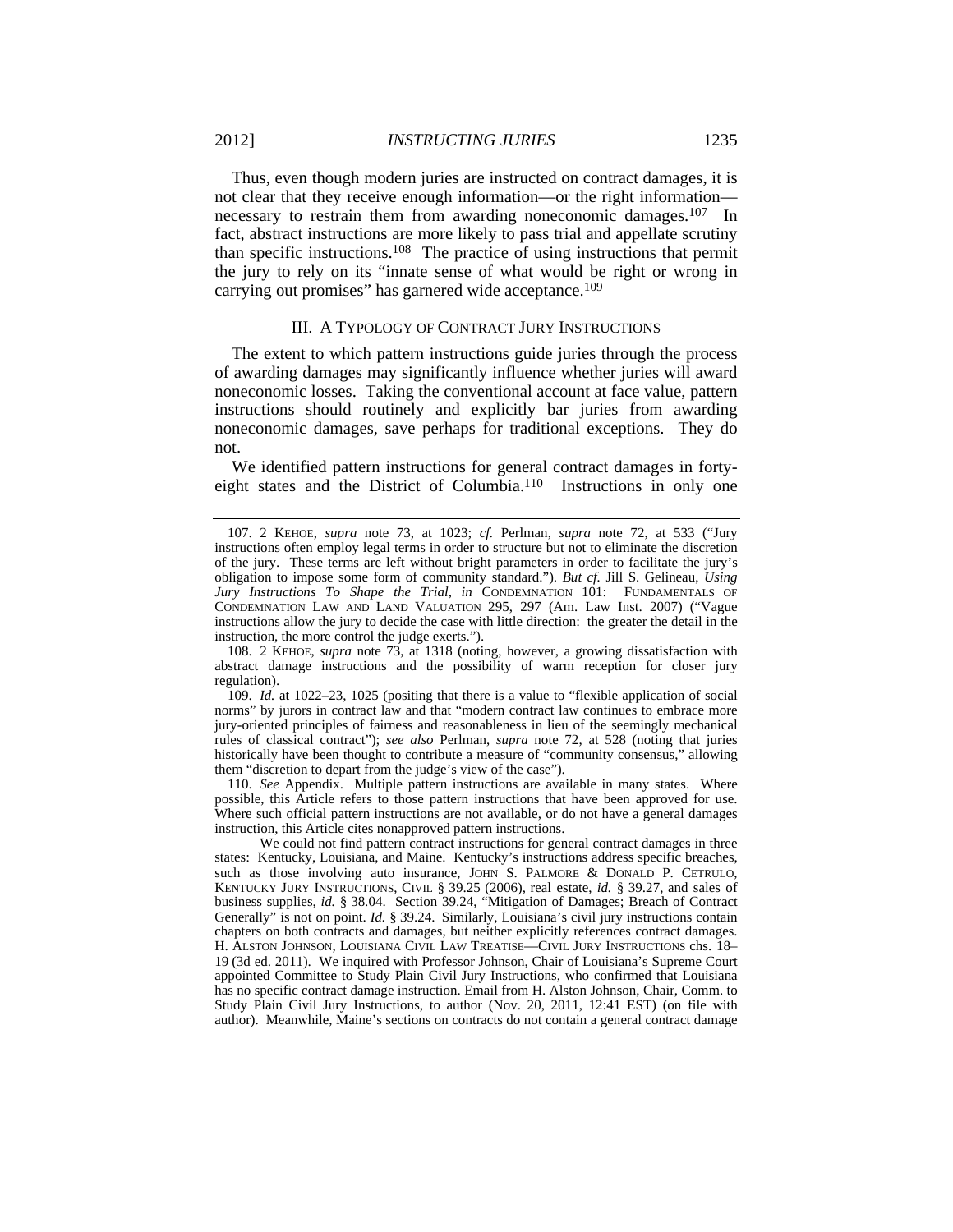state—New Hampshire—explicitly tell juries not to award noneconomic damages.111 No state's pattern instructions surveyed explicitly permitted noneconomic damages, although until quite recently some did.112 The remaining jurisdictions do not address the matter.

instruction. DONALD G. ALEXANDER, MAINE JURY INSTRUCTION MANUAL §§ 7-20 to 7-29 (4th ed. 2011).

 111. SUPERIOR COURT CIVIL JURY INSTRUCTIONS COMM., NEW HAMPSHIRE CIVIL JURY INSTRUCTIONS § 32.46 (Daniel C. Pope ed., 2012) ("You may not award to the plaintiff any damages representing compensation for any mental or emotional distress which the plaintiff claims resulted from the violation of the contract by the defendant. Recovery of such damages in contract actions is not permitted.").

 112. Noneconomic damage instructions were available until recently in Alabama, ALA. PATTERN JURY INSTRUCTIONS COMM.—CIVIL, 1 ALABAMA PATTERN JURY INSTRUCTIONS CIVIL § 10.28 (2d ed. 1993), Colorado, COLO. SUPREME COURT COMM. ON CIVIL JURY INSTRUCTIONS, COLORADO JURY INSTRUCTIONS FOR CIVIL TRIALS § 30:38 (4th ed. 2010) (amended 2004), and North Carolina, 1 N.C. CONFERENCE OF SUPERIOR COURT JUDGES, NORTH CAROLINA PATTERN JURY INSTRUCTIONS FOR CIVIL CASES §§ 517.30, 517.80 (2011). *Cf.* WASH. SUPREME COURT COMM. ON JURY INSTRUCTIONS, 6A WASHINGTON PRACTICE: WASHINGTON PATTERN JURY INSTRUCTIONS CIVIL § 303.01 (5th ed. 2011), *available at*  http://www.courts.wa.gov/index.cfm?fa=home.contentDisplay&location=PatternJuryInstruct ions. These instructions limited noneconomic damages to traditional exceptions based on the nature of the contract and the existence of intentional conduct. *See supra* Part I.A–B.

 Alabama and North Carolina considered the nature of the contract. *See* 1 ALABAMA PATTERN JURY INSTRUCTIONS CIVIL § 10.28 ("Where the contractual duty or obligation is so related with matters of mental concern or apprehensiveness or with the feelings of the party to whom the duty is owed, that a breach of that duty will necessitate or reasonably result in mental anguish or suffering . . . then in such event, if the Plaintiff is entitled to recover, he would be entitled to recover such sum as would reasonably compensate him for such mental anguish . . . ."); NORTH CAROLINA PATTERN JURY INSTRUCTIONS FOR CIVIL CASES § 517.30 ("Before you may award such damages, (*identify party claiming damages*) must prove . . . . that the contract was so personal and so coupled with matters of mental concern or solitude, or with the sensibilities of (*identify party claiming damages*), that it was reasonably foreseeable at the time the contract was made, that a breach of contract could result in mental anguish to (*identify party claiming damages*).").

 Both Colorado and North Carolina focused on the defendant's behavior (i.e., whether there was a willful breach or wanton conduct). *See* COLORADO JURY INSTRUCTIONS FOR CIVIL TRIALS § 30:38 ("If you find that the defendant's breach of contract was willful and wanton, then you may also award plaintiff an amount that will reasonably compensate the plaintiff for any mental suffering that was the natural and probable consequence of the breach."); NORTH CAROLINA PATTERN JURY INSTRUCTIONS FOR CIVIL CASES § 517.30 ("Mental anguish is that distress which may arise when a party's breach is wanton or reckless or when such party's conduct exceeds all bounds usually tolerated by a decent society and the conduct or breach causes mental distress of a very serious nature.").

 Colorado law now prohibits the use of this noneconomic damages instruction for cases filed on or after July 1, 2004. COLO. REV. STAT. ANN. § 13-21-102.5(6)(a) (West 2004); COLORADO JURY INSTRUCTIONS FOR CIVIL TRIALS § 30:38, notes on use 2; *see* Thompson v. Thornton, 198 P.3d 1281 (Colo. App. 2008) (noneconomic losses generally not available in breach of contract case). The Colorado legislature found that noneconomic "awards in civil actions for noneconomic losses or injuries often unduly burden the economic, commercial, and personal welfare of persons in [Colorado]." § 13-21-102.5(6)(a).

Washington's instruction is unique. It appears to permit noneconomic damages, though it is far from explicit. 6A WASHINGTON PRACTICE: WASHINGTON PATTERN JURY INSTRUCTIONS CIVIL § 303.01. Washington's instruction reads in pertinent part: "In order to recover actual damages, the plaintiff has the burden of proving that the defendant breached a contract . . . *and that plaintiff incurred actual [economic] damages* as a result of the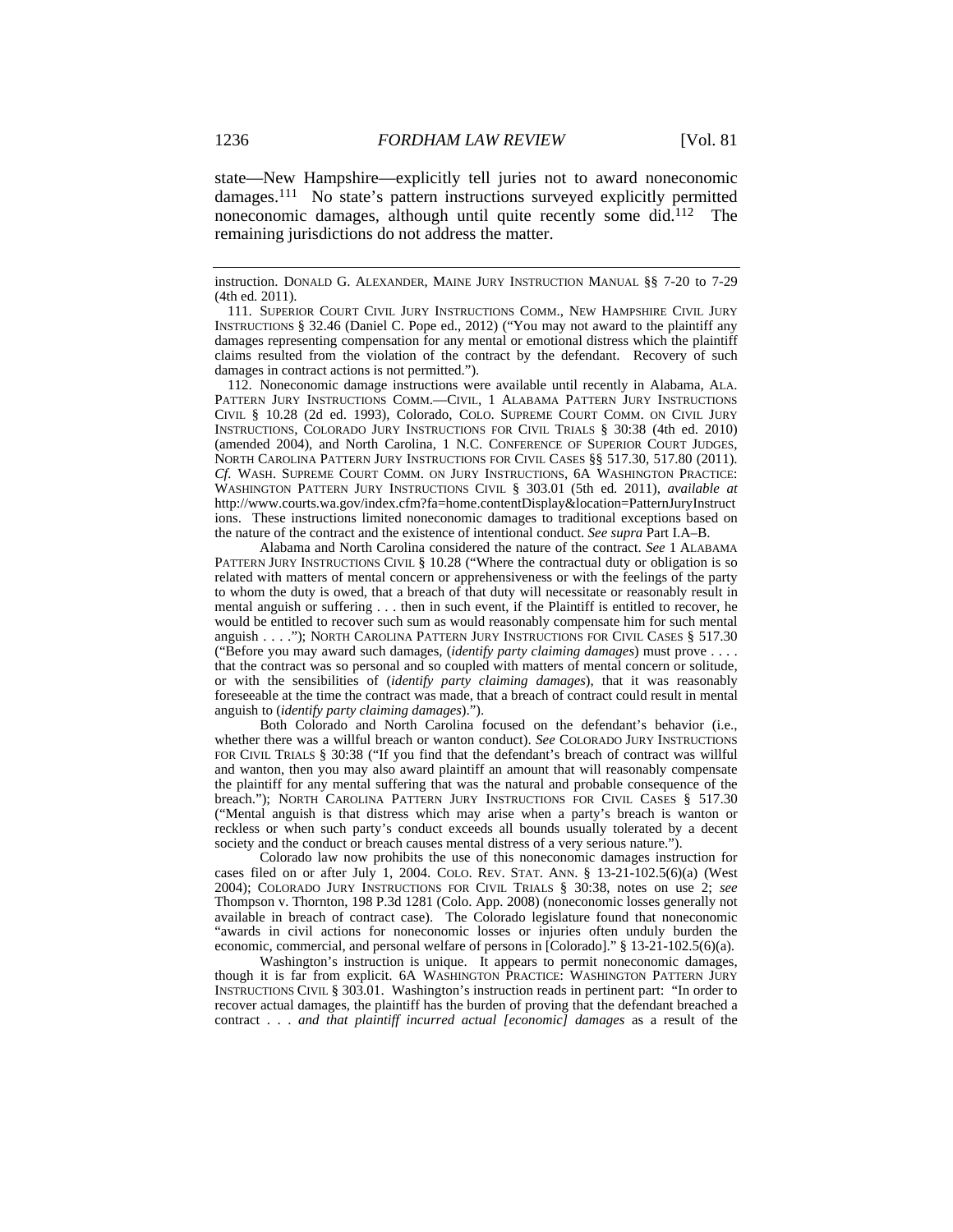The extent to which instructions guide jurors through measuring expectation damages varies greatly. While some take a step-by-step approach, others merely state abstract principles. The differences among them may influence how jurors perceive the availability of recovery for emotional harm. This Article uses this variation in jury instructions to categorize general damage instructions by their likelihood to constrain juries' discretion to award noneconomic losses. Four general models for contract damage instructions emerge: one catchall category and three specific approaches.

In fourteen states, instructions are determined largely on a case-by-case basis.113 A typical example is Colorado, which merely instructs the user to "[i]nsert the proper measure of general damages."114 We imagine that in most cases, the parties will confer and create a list of claimed damages. But

 The comments often include instructions on what needs to be inserted in the bracketed text. Frequently, there is a "menu" of other damage instructions that can be chosen for insertion. For example, in Nebraska "[t]he measure of damages to be inserted in place of the first set of parentheses in the above instruction must be the measure that is appropriate for the kind of breach involved, the pleadings, and the evidence in the case. NJI2d Civ. 4.41 through 4.59 set out the appropriate measures of damages, under Nebraska law, for a number of different, specific kinds of breaches of contract." NEB. SUPREME COURT COMM. ON PRACTICE AND PROCEDURE, 1 NEBRASKA JURY INSTRUCTIONS—CIVIL § 4.40 cmt. (2011–2012).

 In other cases, the to-be-inserted text is left up to the judge and counsel. For example, Alaska's notes on use state that "[i]n most cases, it will be appropriate to give additional instructions telling the jury how to calculate the specific items of the loss of expectation interest." HARVEY S. PERLMAN & STEPHEN A. SALTZBURG, ALASKA CIVIL PATTERN JURY INSTRUCTIONS § 24.09A, use note (2006), *available at* http://courts.alaska.gov/ juryins.htm#24. The user is then referred to the comment, which discusses expectation damages and cites relevant case law. *Id.* cmt. Iowa instructs users to "[l]ist the items of damage claimed and allowable according to the facts of the case." IOWA STATE BAR ASSOC. UNIF. COURT INSTRUCTION COMM., IOWA CIVIL JURY INSTRUCTIONS § 220.1 (2004). The notes to Kansas's instructions require the court to "determine as a matter of law the elements of damage that are properly recoverable under the evidence." PATTERN INSTRUCTION KAN. CIVIL ADVISORY COMM., PATTERN INSTRUCTIONS KANSAS: CIVIL § 124.16 note (4th ed. 2008).

 114. COLO. SUPREME COURT COMM. ON CIVIL JURY INSTRUCTIONS, COLORADO JURY INSTRUCTIONS FOR CIVIL TRIALS § 30:37 (4th ed. 2010).

defendant's breach, and the amount of those damages." *Id.* (emphasis added). Washington uses brackets to indicate alternatives; the adjective "economic" may be inserted or omitted. The notes on use contemplate that this feature will influence whether noneconomic damages are awarded. This section instructs the proponent to "[u]se the limiting adjective 'economic' before 'damages' in the second paragraph, unless the case falls within the exceptions noted in the Comment under the heading 'Mental Distress.'" *Id.* note on use. The comment embraces the conventional exception for noneconomic damages based on contract type. "[D]amages for mental suffering are not recoverable in a contract action except for certain categories of contracts for which a breach is particularly likely to lead to emotional distress." *Id.* cmt.; *see also supra* Part I.A.

 <sup>113.</sup> See Appendix A for details. Approaches vary. Oklahoma asks the user to "set out the appropriate measure of damages." VERNON'S OKLAHOMA FORMS 2D, OKLAHOMA UNIF. JURY INSTRUCTIONS—CIVIL, No. 23.51 (2011), *available at* http://www.oscn.net/applications/ oscn/DeliverDocument.asp?CiteID=435216. Idaho instructs the user to "[i]nsert the elements of damage that have a basis in the evidence." IDAHO CIVIL JURY INSTRUCTIONS § 9.03 (2009), *available at* http://www.isc.idaho.gov/problem-solving/civil-jury-instructions.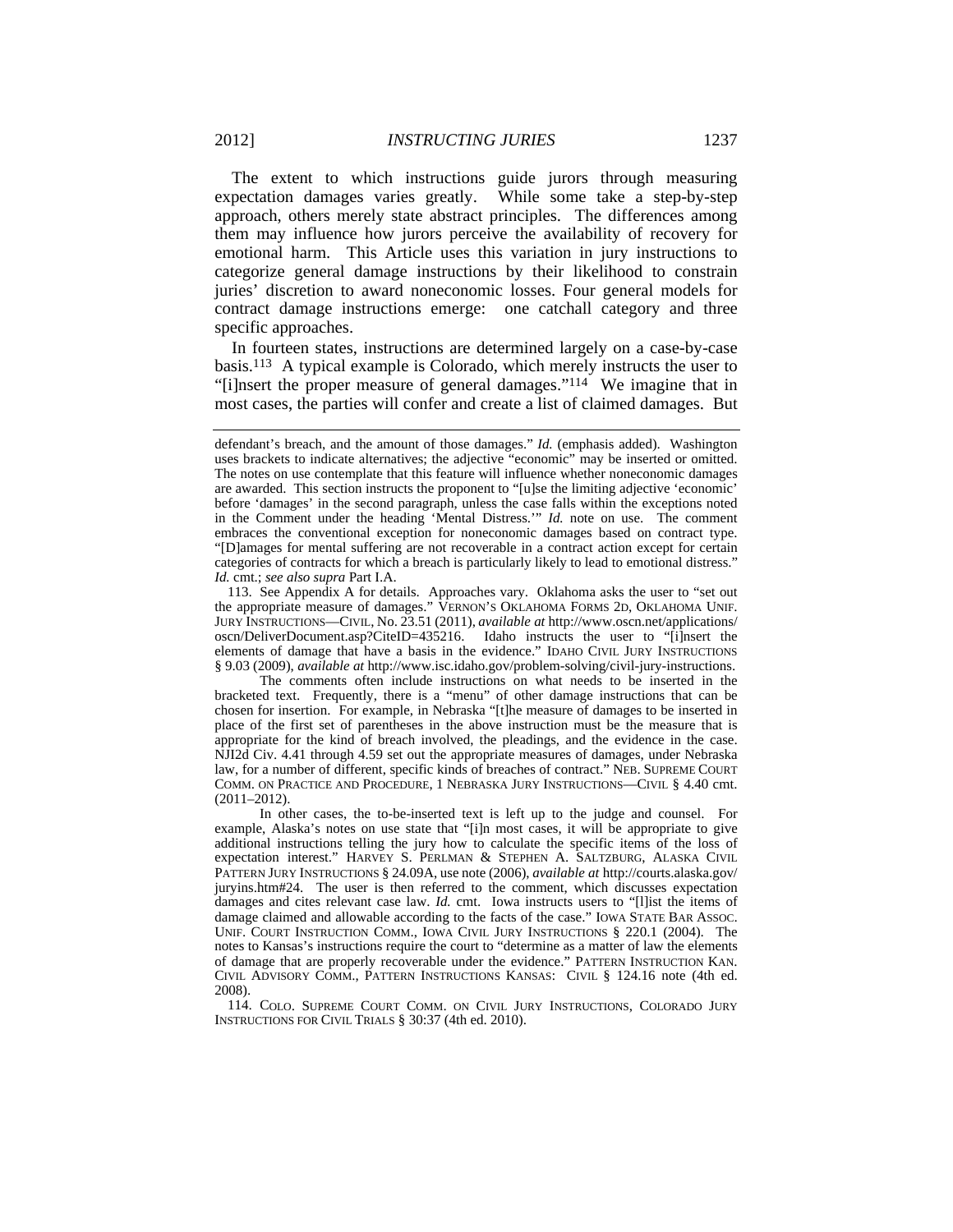it is difficult to generalize from these placeholder or catchall pattern instructions, which we call "Non-Guiding" instructions. We discard them and focus on those pattern instructions that make a more complete attempt to guide the jury in awarding damages. Three approaches remain<sup>115</sup>:

(1) instructions that explicitly instruct juries using a formulaic, traditional expectation damages approach (which we call "Expectation Formula");

(2) instructions that require the jury to put the nonbreaching party in the same position as if the contract had been performed but omit the traditional expectation formula (which we call "Same Position"); and

(3) instructions that merely ask the jury to award damages for harms that directly or naturally flow from, or are otherwise caused by, the breach (which we call "Natural Result").<sup>116</sup>

Figure 1, below, summarizes our categorization. As it illustrates, the instruction categories have geographic correlates—almost all of the plains states, for instance, use Non-Guiding instructions, while the upper Midwest uses the Same Position instruction. These similarities probably indicate the influence of regional legal culture.





 115. There is, of course, overlap. The purpose of the categories is not to suggest that their language is entirely dissimilar from each other. Rather, it is to show three distinct levels in the depth of guidance juries receive from pattern contract damage instructions.

 <sup>116.</sup> See Appendix for details.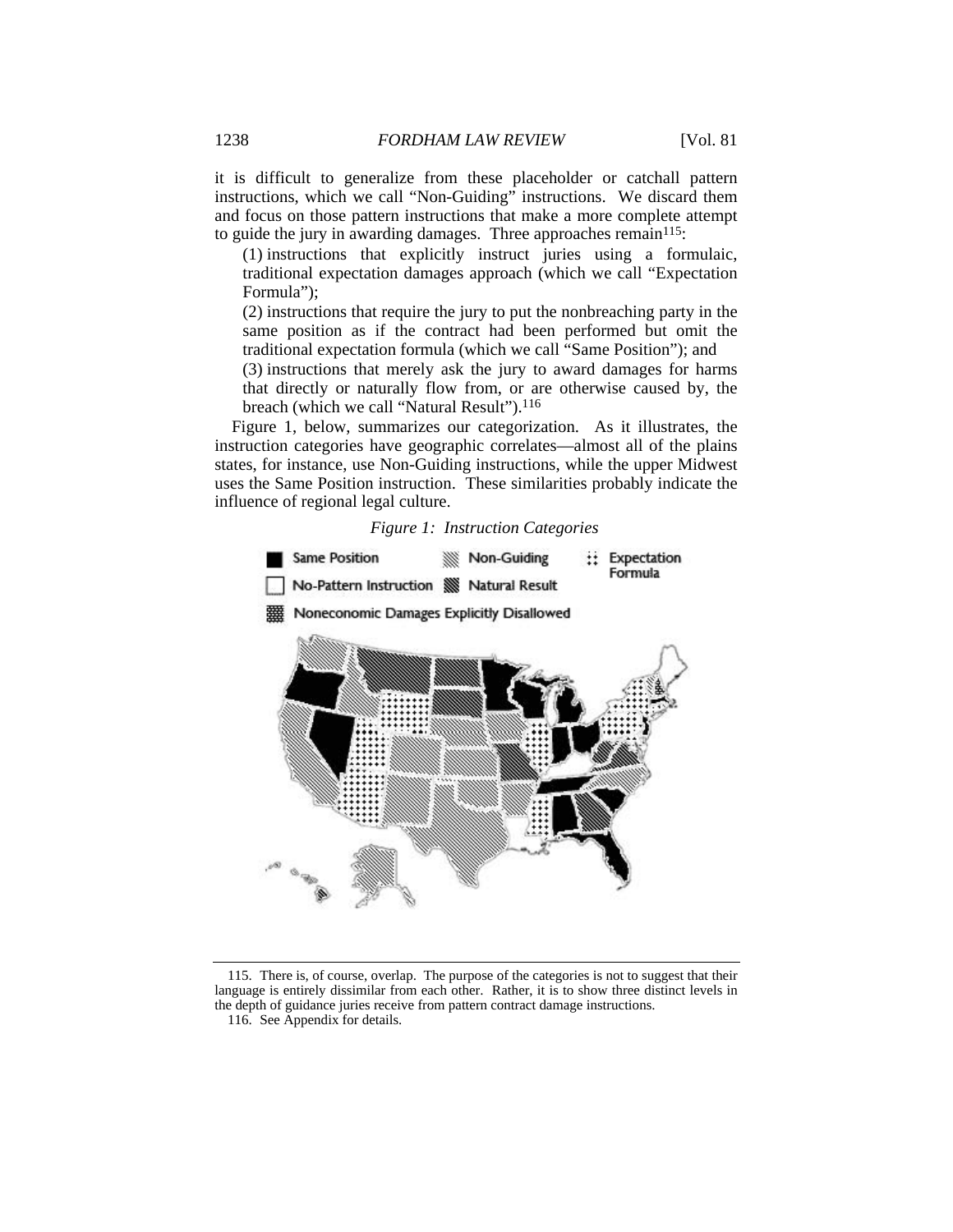#### *A. Expectation Formula*

Expectation Formula instructions are those that both state the intention to place the innocent party in the same position as if the contract had been performed *and* guide the jury through the process of calculating that award. In other words, these instructions state the destination (same position) and provide a roadmap ( $loss + consequential$  and incidental damages – costs saved). Of the three categories, Expectation Formula instructions offer the most guidance in determining damages and may be most likely to constrain the jury's discretion.117

Ten jurisdictions take this approach.<sup>118</sup> The District of Columbia's instruction exemplifies a "pure" expectation calculation:

 The measure of damages for a breach of contract is that amount of money necessary to place the injured party in the same economic position [he] [she] would have been in if the contract had not been breached. To calculate the damages, first determine the amount of money the plaintiff would have received had the contract not been breached. Next, add both incidental damages and consequential damages, if any. Lastly, subtract from that any money [he] [she] saved because [he] [she] did not have to complete the contract.<sup>119</sup>

Expectation Formula instructions in other states differ, but at base they all guide juries through a calculation of damages.120 For instance, Illinois

 On the other hand, Mississippi simply requires the jury to "consider the losses incurred and the gains not realized." MISS. JUDICIAL COLL., MISSISSIPPI MODEL JURY INSTRUCTIONS CIVIL § 11:42 (2d ed. 2009). Wyoming instructs jurors to place the plaintiff in the "*condition* [the plaintiff] would have been in if the other party had adequately performed the contract, less that which was saved by the non-breaching party." CIVIL JURY INSTRUCTIONS COMM OF THE WYO. STATE BAR, WYOMING CIVIL PATTERN JURY INSTRUCTIONS § 15.20 (2011) (emphasis added). In the absence of instructions like

 <sup>117.</sup> To promote clarity, linguists recommend that drafters make use of such an "algorithmic" approach, which "lead[s] the jury in orderly fashion" through the pattern instruction. 2 KEHOE, *supra* note 73, at 1268.

 <sup>118.</sup> *See* Appendix B.

 <sup>119.</sup> STANDARDIZED CIVIL JURY INSTRUCTIONS FOR THE DISTRICT OF COLUMBIA § 11.31 (2012); *see also id.* § 11.31 cmt. (citing RESTATEMENT (SECOND) OF CONTRACTS § 347 (1981)).

 <sup>120.</sup> Other elements of Expectation Formula instructions may also help influence how likely jurors are to award noneconomic damages. For instance, framing damages in monetary or mathematical terms such as instructing juries to award "profits," MD. STATE BAR ASSOC., MARYLAND CIVIL PATTERN JURY INSTRUCTIONS § 10:29 (2008), or to "compute" damages, 2 COMM. ON PATTERN JURY INSTRUCTIONS ASS'N OF JUSTICES OF THE SUPREME COURT OF THE STATE OF N.Y., NEW YORK PATTERN JURY INSTRUCTIONS CIVIL § 4:20 (2d ed. 2012), may act to further dampen juries' sensibilities that breach of contract is morally charged. Other jurisdictions require juries to put the non-breaching party in the same *economic* position it would have occupied but for the breach. *E.g.*, STANDARDIZED CIVIL JURY INSTRUCTIONS FOR THE DISTRICT OF COLUMBIA § 11.31. Utah's jury instructions appear to preclude emotional harm by only allowing juries to consider the "loss of the *benefits* from the contract." ADVISORY COMM. ON CIVIL JURY INSTRUCTIONS, MODEL UTAH JURY INSTRUCTIONS—CIVIL § CV2135 (2d ed. 2011) (emphasis added), *available at* http://www.utcourts.gov/resources/muji/.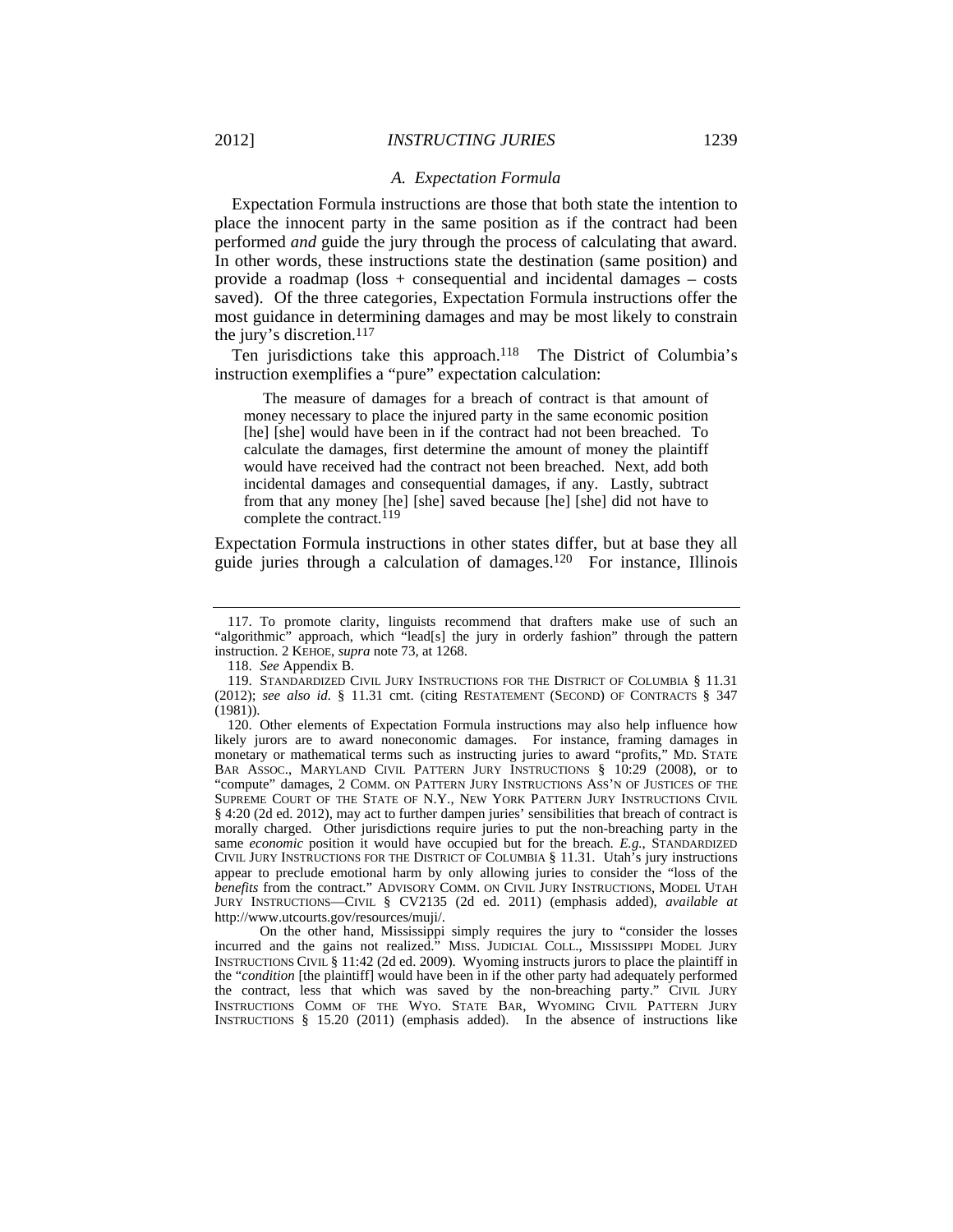requires the jury to calculate damages "by determining the value of the contract benefits [plaintiff's name] did not receive because of [defendant's name]'s breach and then subtracting from that value, the amount you calculate the value of whatever expenses [plaintiff's name] saved because of the breach."121

Other jurisdictions allow juries more discretion. Mississippi jurors, for example, "*can consider* the losses incurred and the gains not realized" due to the breach.122 Expenses saved by the nonbreaching party, however, "*should* be deducted from the amount awarded."123

Still, opinions from Expectation Formula jurisdictions demonstrate that juries may be only imperfectly constrained by step-by-step instructions. Thus, in *Mattuck v. DaimlerChrysler Corp.*, 124 the plaintiff sued an auto manufacturer for breach of warranty when his leased vehicle experienced braking problems after several repairs.<sup>125</sup> The jury awarded the plaintiff \$6,000 for breach of warranty and \$2,500 for aggravation and inconvenience.<sup>126</sup> The defendant appealed, arguing that the plaintiff presented no evidence of damages.<sup>127</sup> The court's charge to the jury, similar to Illinois' pattern instruction, read in pertinent part:

In calculating Plaintiff's damages, you should determine that sum of money that will put the Plaintiff in as good a position as he would have been in if both Plaintiff and Defendant had performed all their promises under Defendant's written limited warranty and as required by law under the implied warranty of merchantability. *The elements of damage claimed* 

121. ILLINOIS PATTERN JURY INSTRUCTIONS CIVIL § 700.13.

 122. MISSISSIPPI MODEL JURY INSTRUCTIONS CIVIL § 11:42 (emphasis added); *see also* REVISED ARIZONA JURY INSTRUCTIONS: CIVIL § 17 ("The damages you award . . . must . . . place [*name of plaintiff*] in the position [*name of plaintiff*] would have been in if the contract had been performed. To determine those damages, *you should consider the following*: [The profit that [*name of plaintiff*] would have received had the contract been performed;] [The return of the value of the things or services that [*name of plaintiff*] provided to the [*name of defendant*;] The value of things or services expended by [*name of plaintiff*] in preparing to perform his part of the contract or in preparing to accept the benefits of [*name of defendant*]'s expected performance;] [Whether [*name of plaintiff*], by not having to perform his part of the contract, has avoided any cost [or loss] which should be deducted from his damages.]" (emphasis added) (footnotes omitted)).

123. MISSISSIPPI MODEL JURY INSTRUCTIONS CIVIL § 11:42 (emphasis added).

127*. Id.*

Maryland or New York's that define losses in monetary terms, juries may consider noneconomic damages to be a "loss incurred" or a "condition" to be rectified.

Further, three jurisdictions in the Expectation Formula category, Arizona, Illinois, and New York, engage subjective moral norms, instructing juries to award damages that will "fairly" compensate the plaintiff. CIVIL JURY INSTRUCTIONS COMM. OF THE STATE BAR OF ARIZ., REVISED ARIZONA JURY INSTRUCTIONS: CIVIL § 17 (4th ed. 2005), *available at* http://www.azbar.org/media/58793/contract.pdf; ILLINOIS PATTERN JURY INSTRUCTIONS CIVIL § 700.13 (2011); NEW YORK PATTERN JURY INSTRUCTIONS § 4:20.

 <sup>124. 852</sup> N.E.2d 485 (Ill. App. Ct. 2006), *vacated*, 877 N.E.2d 1 (Ill. 2007). As our focus is on how juries behave when confronting certain instructions, for our purposes it is of no moment that the court's decision was vacated.

<sup>125</sup>*. Id.* at 488–89.

<sup>126</sup>*. Id.* at 489.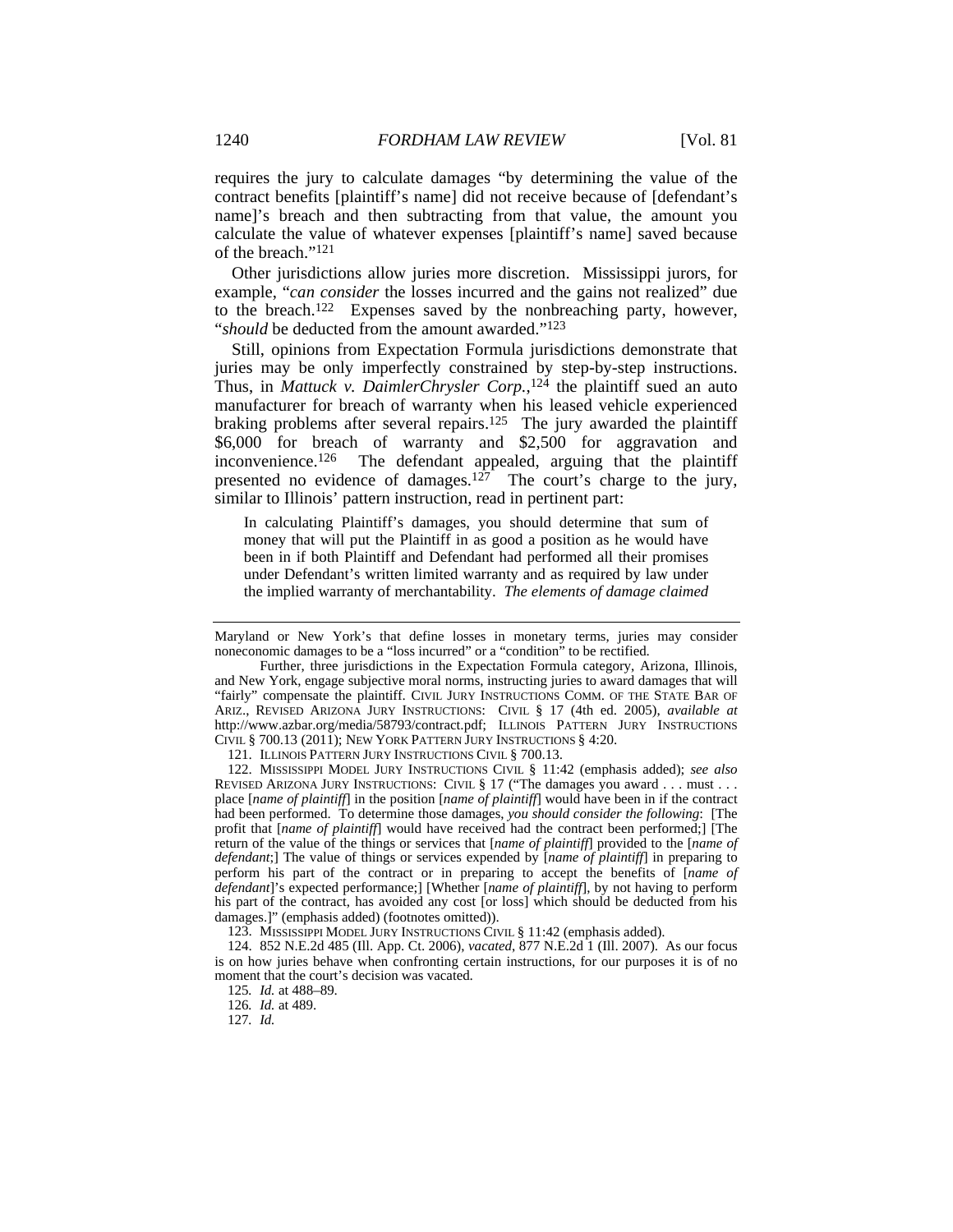*by plaintiff in this case are the difference between the value of the vehicle as it was warranted and the value of the vehicle delivered in its defective state and/or incidental/consequential damages*. 128

The defendant argued that the plaintiff failed to prove the applicable standard of "measureable damages resulting from the breach." $129$  The jury's \$6,000 award for breach of warranty matched the calculation of the plaintiff's expert witness estimating the vehicle's diminution in value.130 The appellate court thus concluded that the jury was "properly instructed on how to weigh plaintiff's damages" and declined to alter the award.<sup>131</sup> But the court failed to comment on the \$2,500 of damages for aggravation and inconvenience.

#### *B. Same Position*

Rhode Island's pattern instruction neatly sums up the traditional purpose of expectation damages: "The underlying rationale on a breach of contract action is to place the innocent party in the position he/she would have been in if the contract had been fully performed."<sup>132</sup> Same Position instructions in fifteen jurisdictions<sup>133</sup> guide jurors no further.<sup>134</sup> Unlike the destination and road map approach of Expectation Formula instructions, Same Position instructions merely state the destination, leaving the jury to find its way.

Alabama is representative:

If you decide that (name of plaintiff) proved [his/her/its] claim against (name of defendant) for breach of contract, you also must decide how much money will reasonably compensate (name of plaintiff) for the harm caused by the breach. . . . The purpose of such damages is to put (name of plaintiff) in as good a position as [he/she/it] would have been if (name of defendant) had not broken the contract.<sup>135</sup>

 132. R.I. BAR ASSOC., SUPERIOR COURT BENCH/BAR COMM., MODEL CIVIL JURY INSTRUCTIONS FOR RHODE ISLAND § 10101 (2d ed. 2003).

133*. See* Appendix C.

<sup>128</sup>*. Id.* at 492–93; *cf.* ILLINOIS PATTERN JURY INSTRUCTIONS CIVIL § 700.13 (2011) ("In calculating [plaintiff's name]'s damages, you should determine that sum of money that will put [plaintiff's name] in as good a position as [he][she][it] would have been in if [both][the] [plaintiff's name] and [defendant's name] had performed all of their promises under the contract.").

<sup>129</sup>*. Mattuck*, 852 N.E.2d at 495.

<sup>130</sup>*. Id.* at 489–92, 495.

<sup>131</sup>*. Id.* at 495.

 <sup>134.</sup> Some Same Position instructions instruct jurors to limit awards to foreseeable and certain harm. *E.g.*, 1 JURY INSTRUCTIONS COMM. OF THE OHIO JUDICIAL CONFERENCE, OHIO JURY INSTRUCTIONS: CIVIL § 501.33 (2009) ("[T]he plaintiff is entitled to damages in the amount sufficient to place him/her in the same position in which he/she would have been if the contract had been fully performed by the defendant *to the extent that the damages are reasonably certain and reasonably foreseeable*." (emphasis added)). Although these factors may temper jurors' discretion to some extent, they stop short of a road map calculation of damages.

 <sup>135.</sup> ALA. PATTERN JURY INSTRUCTIONS COMM.—CIVIL, 1 ALABAMA PATTERN JURY INSTRUCTIONS CIVIL § 10.36 (2d ed. 1993).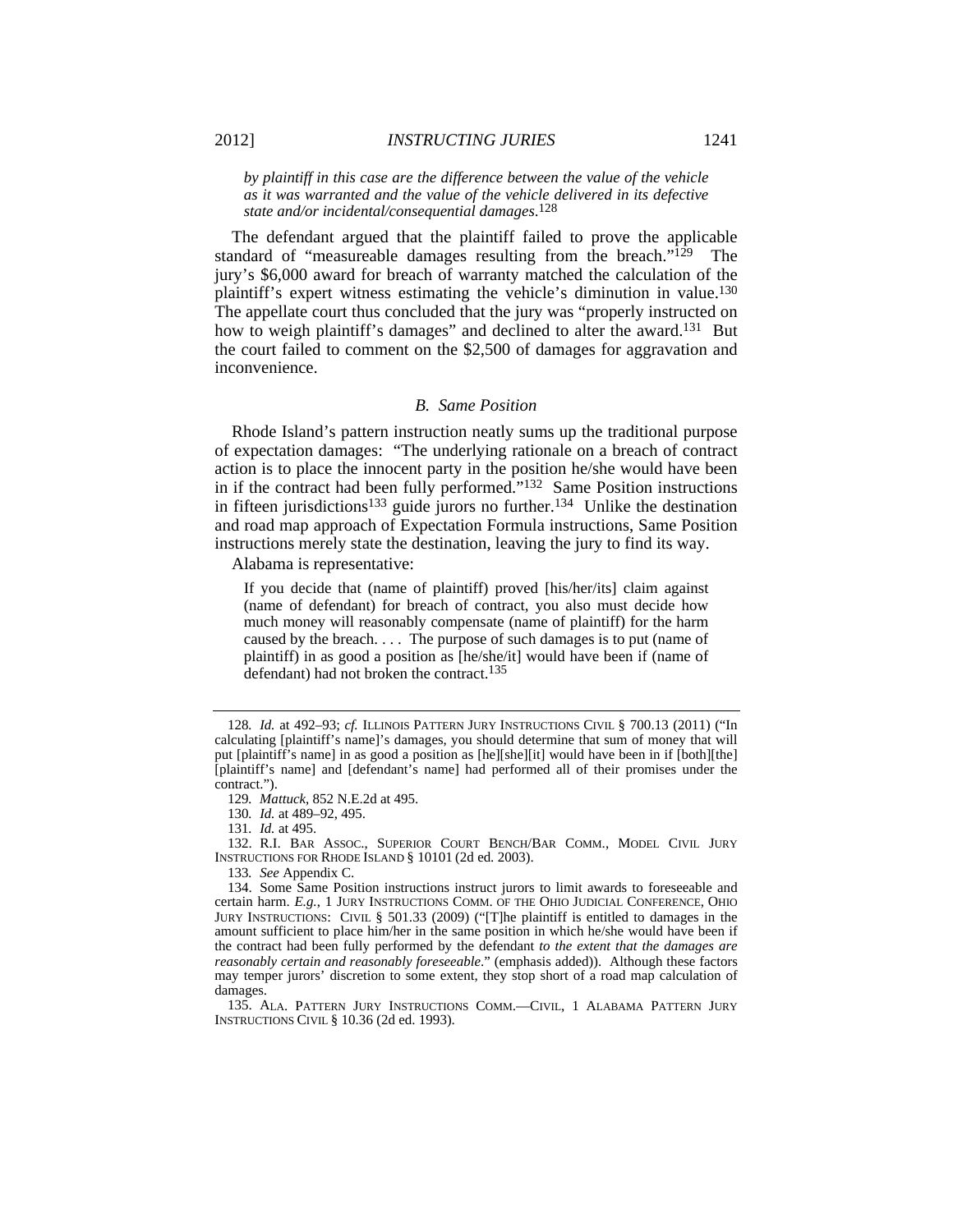The wording of such instructions varies.<sup>136</sup> Jurors are asked to put the nonbreaching party in the "same position"<sup>137</sup> or "as good a position"<sup>138</sup> as if the breach had not occurred. Other versions admonish the jury not to put the innocent party in a better position than if the contract had been fulfilled.<sup>139</sup> Some instructions combine approaches.<sup>140</sup> At base, all Same Position instructions provide the jury with an abstract target and little guidance on how to reach it.

Case law illustrates the operation of Same Position instructions at the trial level. In *Tri State Grease & Tallow Co. v. BJB, LLC*,<sup>141</sup> the defendant BJB argued that a Same Position instruction was an incomplete measure of damages.142 The jury awarded Tri-State \$478,890 in lost profits for breach of a covenant not to compete.143 The award was higher than the loss of  $$469,163.40$  estimated by the plaintiff's co-owner.<sup>144</sup> It was also significantly higher than the estimate given by plaintiff's accountant, who testified that the firm's net profit during the relevant time period was merely \$37,750.145

BJB moved for a new trial because the trial court declined to read its proposed jury instructions on lost-profit damages.146 The trial court denied the motion, stating that its proposed instruction would be duplicative with the instruction given, which "closely tracked" Minnesota's pattern instruction on contract damages.<sup>147</sup> The instruction given read, in pertinent

139*. E.g.*, TENNESSEE PATTERN JURY INSTRUCTIONS—CIVIL § 14.70 (2010) ("The plaintiff is not entitled to be put in a better position by a recovery of damages for breach of contract than would have been realized had there been full performance.").

141. No. A10-1560, 2011 WL 2518954 (Minn. Ct. App. June 27, 2011).

 143. Special Verdict Form at 5, Tri-State Grease & Tallow Co. v. BJB, LLC, No. CV-08- 1060, 2010 WL 1751800 (Minn. Dist. Ct. Apr. 12, 2010), 2010 WL 1739466.

146*. Id.* at \*6.

<sup>136</sup>*. Cf.* 1 KEHOE, *supra* note 73, at 772–73 (noting there is no particular standard for the wording of benefit of the bargain instructions).

<sup>137</sup>*. E.g.*, SUPERIOR COURT OF DEL., PATTERN JURY INSTRUCTIONS FOR CIVIL PRACTICE IN THE SUPERIOR COURT OF THE STATE OF DELAWARE § 22.24 (2006), *available at* http://courts.delaware.gov/Superior/pattern/pattern.stm ("[T]he other party is entitled to compensation in an amount that will place it in the same position it would have been in if the contract had been properly performed.").

<sup>138</sup>*. E.g.*, COMM. ON MODEL CIVIL JURY INSTRUCTIONS, MICHIGAN MODEL CIVIL JURY INSTRUCTIONS § 142.31 (2011), *available at* http://www.courts.michigan.gov/courts/ michigansupremecourt/mcji/pages/contracts.aspx ("Contract damages are intended to give the party the benefit of the party's bargain by awarding him a sum of money that will, to the extent possible, put [him/her/it] in as good a position as [he/she/it] would have been in had the contract been fully performed.").

<sup>140</sup>*. E.g.*, IND. JUDGES ASSOC., 1 INDIANA MODEL CIVIL JURY INSTRUCTIONS No. 3313 (2011) ("[T]he measure of [*plaintiff*]'s damages is the amount that would put [*plaintiff*] in the same position [he][she][it] would have been in had the contract been fulfilled. [*Plaintiff*] may only recover the loss actually suffered and should not be placed in a better position than if [*defendant*] had not breached the contract.").

 <sup>142.</sup> *Id.* at \*6.

<sup>144</sup>*. Tri State Grease & Tallow Co.*, 2011 WL 2518954, at \*3.

<sup>145</sup>*. Id.*

<sup>147</sup>*. Id.*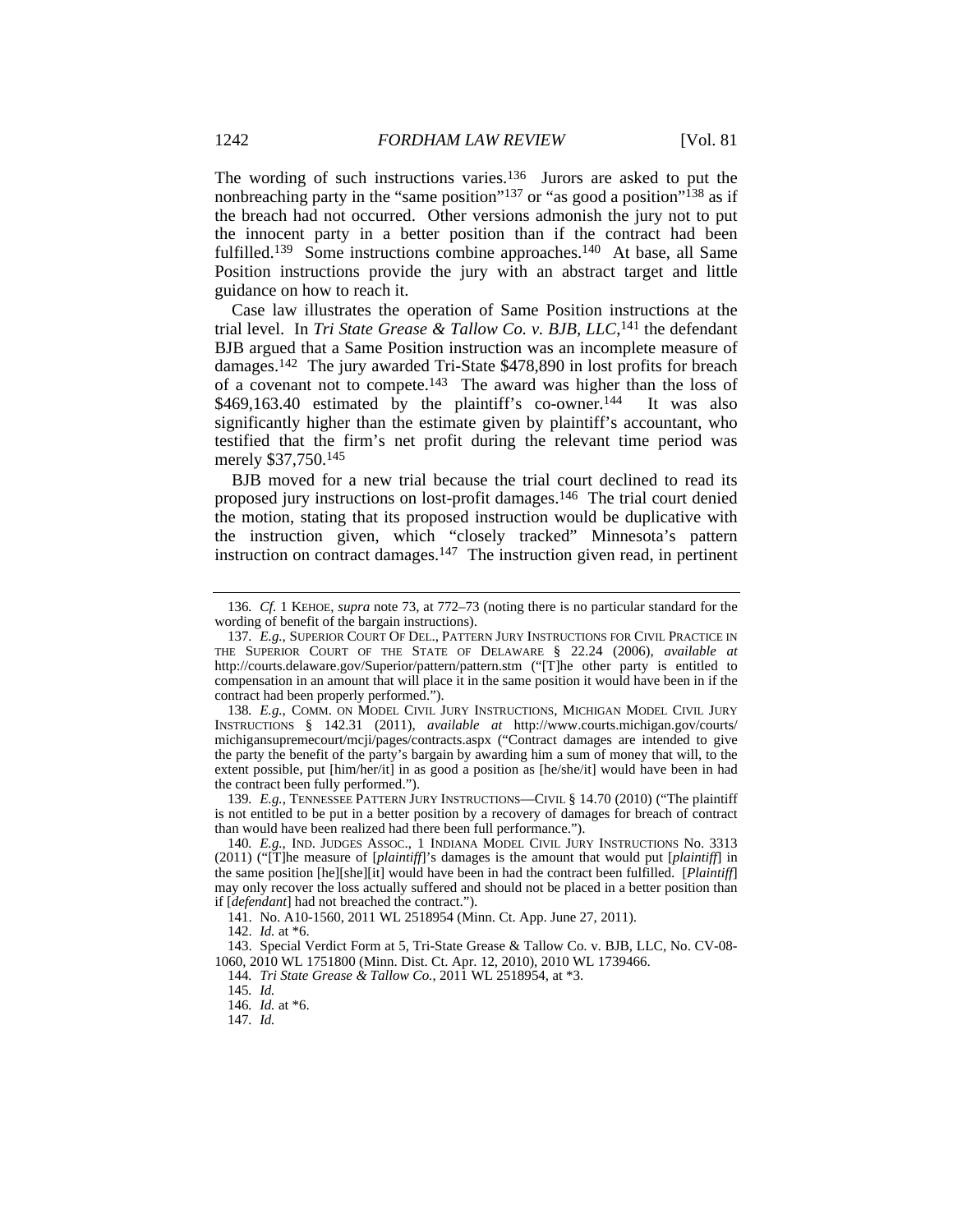part: "[Y]ou are to determine the amount of money that will fairly and adequately compensate Tri-State ... for damages caused by BJB's ... breach of contract. The damages award, if any, should put Tri-State . . . in the position it would have been in, had BJB . . . not breached the contract."148

The defendant appealed, arguing that this instruction was incomplete because it failed to "provide the jury specific guidance on lost-profits damages."149 The appeals court, affirming the judgment, noted that lostprofit damages in Minnesota shared the same principles as general damages.150 Lost profits must be: (1) the "natural and probable consequence" of the breach; (2) reasonably certain; and (3) not be speculative, remote, or conjectural.<sup>151</sup> The court stated that these principles were communicated to the jury by the instruction given, obviating the need for more specific instructions.<sup>152</sup>

### *C. Natural Result*

Pattern contract damage instructions in eight states jettison the Same Position destination as well as the Expectation Formula road map.153 Instead, these jurisdictions use abstract language that grants juries considerable discretion and provides little guidance on how to measure damages.154 We call these "Natural Result" instructions.

 <sup>148.</sup> Final Jury Instructions at 7–8, *Tri-State Grease & Tallow Co.*, No. CV-08-1060, 2010 WL 1751800, 2010 WL 1739299.

<sup>149</sup>*. Tri State Grease & Tallow Co.*, 2011 WL 2518954, at \*6.

<sup>150</sup>*. Id.*

<sup>151</sup>*. Id.*

<sup>152</sup>*. Id.*

<sup>153</sup>*. See* Appendix D.

 <sup>154.</sup> Commentators have noted the prevalence of abstract pattern instructions. *See, e.g.*, 2 KEHOE, *supra* note 73, at 1295 (noting recent enthusiasm for abstract pattern instructions). As with Natural Result instructions, abstract instructions generally "stop short of telling the jury what to do with the legal rule that is presented in the instruction." *Id.* at 1306. Many of these instructions contain phrases similar to traditional descriptions of the foreseeability limitation on contract damages, such as requiring damages that are likely to result in the "ordinary course of things." *E.g.*, STATE BAR OF S.D., SOUTH DAKOTA PATTERN JURY INSTRUCTIONS CIVIL § 50-70-10 (2009); *see also* Conner v. S. Nev. Paving, Inc., 741 P.2d 800, 801 (Nev. 1987) ("Damages from a breach of contract should be such as may fairly and reasonably be considered as arising naturally, or were reasonably contemplated by both parties at the time they made the contract." (citing Hadley v. Baxendale, (1854) 156 Eng. Rep. 145 (Ex.) 151)); RESTATEMENT (SECOND) OF CONTRACTS § 351 (1981) ("Damages are not recoverable for loss that the party in breach did not have reason to foresee as a *probable result* of the breach when the contract was made. (2) Loss may be foreseeable as a probable result of a breach because it follows from the breach (a) in the *ordinary course of events* . . . ." (emphasis added)); RESTATEMENT (FIRST) OF CONTRACTS § 330 (1932) ("In awarding damages, compensation is given for only those injuries that the defendant had reason to foresee as a *probable result* of his breach when the contract was made. If the injury is one that follows the breach in the *usual course of events*, there is sufficient reason for the defendant to foresee it . . . ." (emphasis added))*.*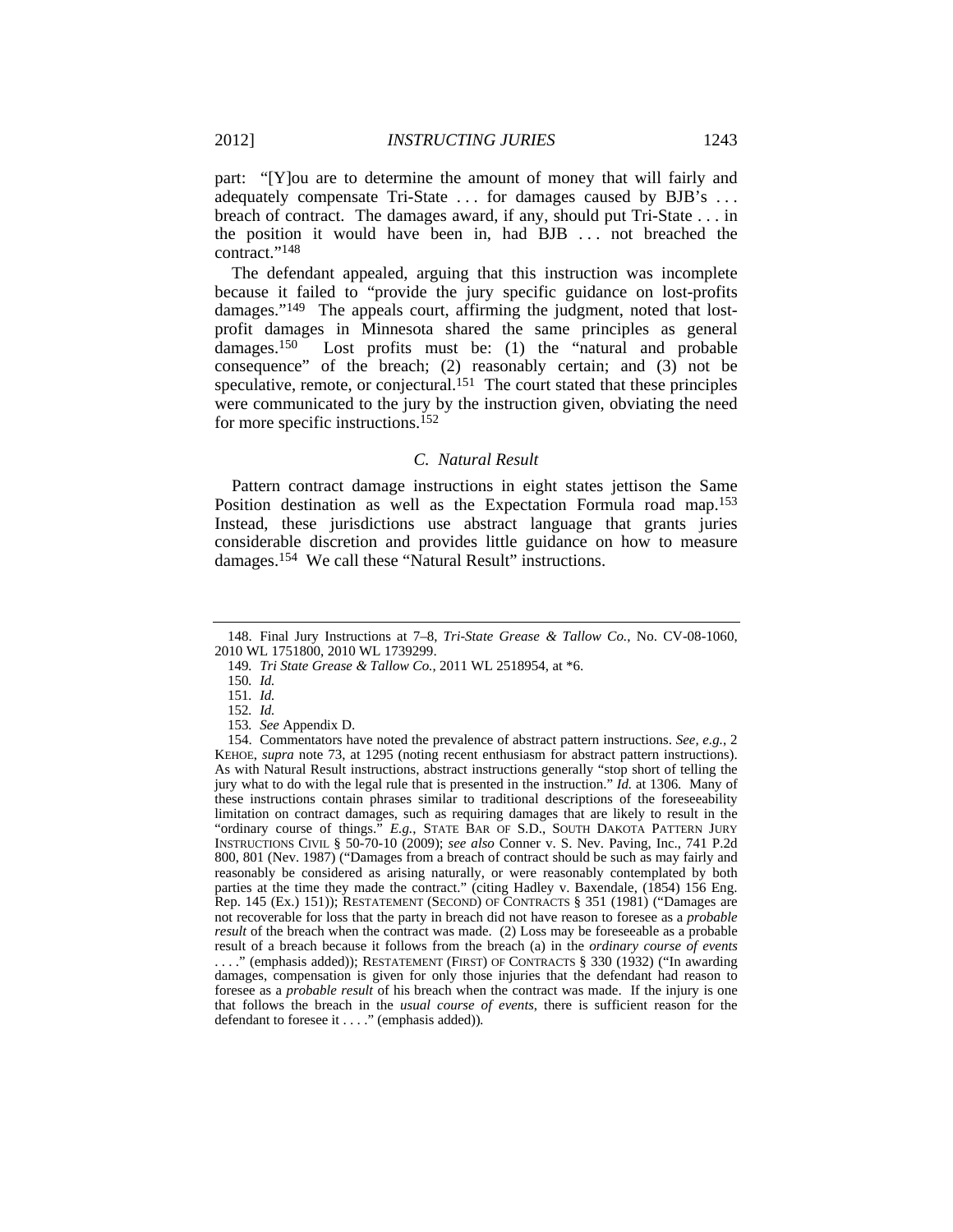Virginia's instruction is representative: "If you find your verdict for the plaintiff, then he is entitled to recover as damages all of the losses he sustained [,including gains prevented,] that are a *natural and ordinary result* of the breach and that he has proved by the greater weight of the evidence."<sup>155</sup>

Other states use similarly vague language.156 Juries are instructed to award recovery for damages that "arise naturally,"157 those that occur within the "ordinary"<sup>158</sup> or "usual"<sup>159</sup> course of things, and those that are "likely to result,"<sup>160</sup> or are "probable and natural."<sup>161</sup> Juries may also be instructed to award damages "proximately caused" by the breach.<sup>162</sup>

*C.C. Payne v. Ace House Movers, Inc.*, 163 demonstrates a defendant's failed attempt to assign error to the broad wording of a Natural Result instruction and to advocate for the use of an Expectation Formula-type alternative. The plaintiff homeowner hired the defendant moving company to relocate his house,164 and the house and its foundation were damaged during the move.<sup>165</sup>

The plaintiff sought \$2,544.09 for repairs due to breach of contract.<sup>166</sup> The jury returned a verdict of \$4,000.167 The sole instruction read: "[Should the jury find for the plaintiff,] they should allow him such sum as

 157. COUNCIL OF SUPERIOR COURT JUDGES OF GA., 1 GEORGIA SUGGESTED PATTERN JURY INSTRUCTIONS: CIVIL CASES § 18.010 (2007).

 158. STATE BAR OF S.D., SOUTH DAKOTA PATTERN JURY INSTRUCTIONS CIVIL § 50-70-10 (2009); STATE BAR ASS'N OF N.D., NORTH DAKOTA PATTERN JURY INSTRUCTIONS—CIVIL § C-74.00 (2008), *available at* http://www.sband.org/PatternJuryInstruction.

159. 1 GEORGIA SUGGESTED PATTERN JURY INSTRUCTIONS: CIVIL CASES § 18.010.

160. SOUTH DAKOTA PATTERN JURY INSTRUCTIONS CIVIL § 50-70-10; NORTH DAKOTA PATTERN JURY INSTRUCTIONS—CIVIL § C-74.00.

161. NORTH DAKOTA PATTERN JURY INSTRUCTIONS—CIVIL § C-74.00.

162*. Id.*

164*. Payne*, 112 S.E.2d at 450.

165*. Id.*

166*. Id.* at 451.

167*. Id.*

 <sup>155.</sup> SUPREME COURT OF VA. MODEL JURY INSTRUCTION COMM., 2-45 VIRGINIA MODEL JURY INSTRUCTIONS—CIVIL No. 45.500 (2011) (emphasis added).

 <sup>156.</sup> In addition to providing little guidance as to the proper measure of damages, many Natural Result jurisdictions use morally subjective language, instructing the jury to award damages that "fairly" compensate the plaintiff for the breach. *E.g.*, CIVIL PATTERN JURY INSTRUCTIONS COMM., HAWAII STANDARD CIVIL JURY INSTRUCTIONS No. 15.10 (2009), *available at* http://www.courts.state.hi.us/docs/legal\_references/jury\_instructions\_civil.pdf. Such elements provide juries even greater discretion and may further encourage noneconomic damages.

 <sup>163. 112</sup> S.E.2d 449 (W. Va. 1960); *see also* Jones v. Panhandle Distribs*.*, Inc., 792 P.2d 315, 323, n.8 (Idaho 1990) (Natural Result instruction prompting the court to declare that "any award of damages made by the Court would have been far less than the award made, and it would have been sufficiently less to convince me that the award of compensatory damages could only be the result of passion and prejudice." (internal quotation marks omitted)).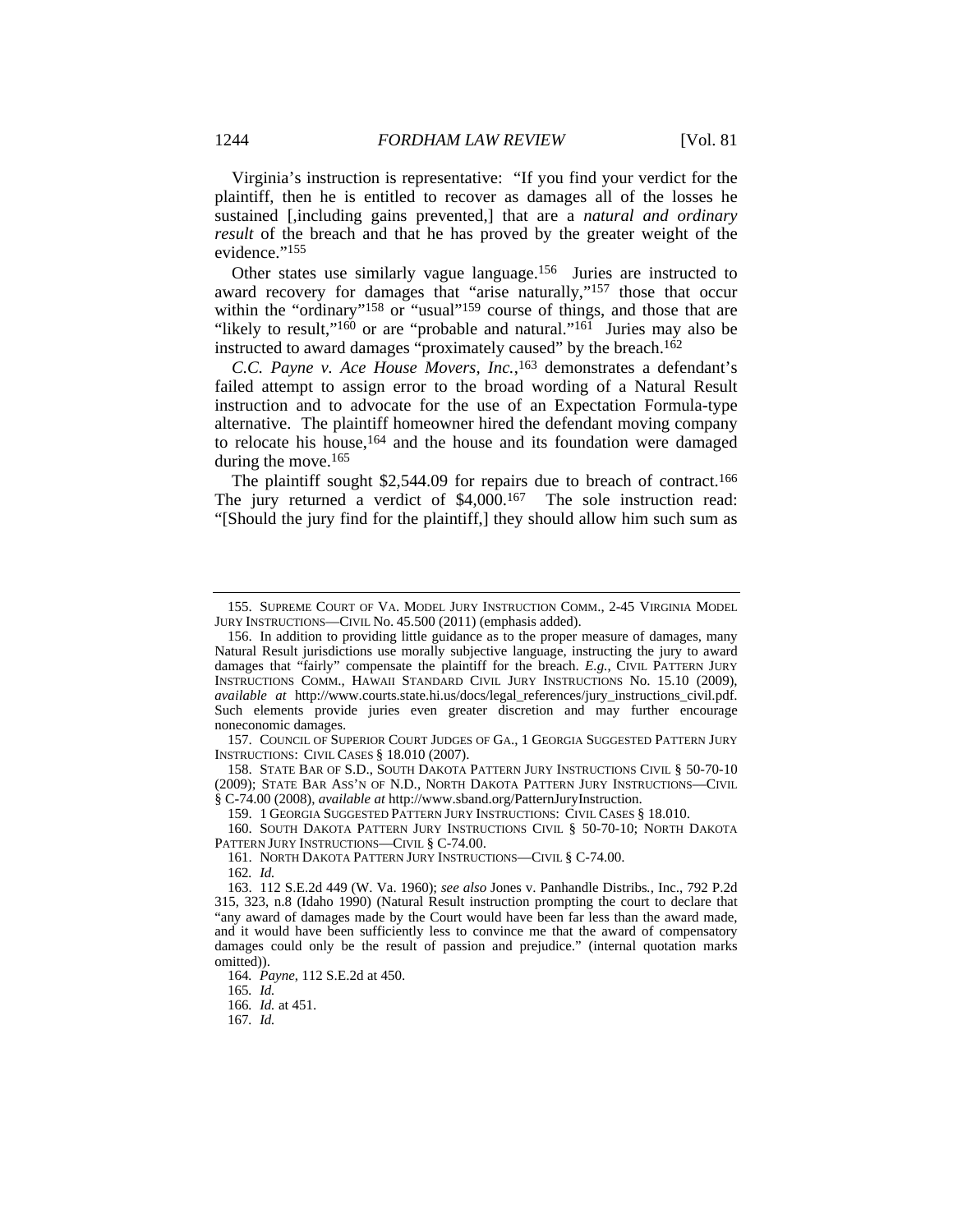the evidence shows will fairly compensate him for the loss sustained by him by reason of the damage done him."168

The defendant objected that the instruction did not reflect "the true rule for ascertainment of damages in an action of assumpsit."169 Instead, the defendant urged that "the proper measure of damages . . . is the difference between the fair market value of the property immediately before the injury and the fair market value thereof immediately following the injury, plus necessary and reasonable expenses incurred by the owner in connection with the injury."<sup>170</sup>

The court rejected the defendant's argument, reasoning that the defendant's suggested instruction was for tort cases, not contract.171 The court stated that the proper measure of damages was the reasonable cost of repairs necessary due to the damage, and thus the instruction was proper even though it did not "define any specific measure of recovery."172 Ultimately, the court found the jury's verdict excessive and granted a new trial but stopped short of blaming the instruction.173

Missouri provides an illuminating study of Natural Result instructions. Its rich case law interprets and ultimately defends its general damage instruction, section 4.01 of the Missouri Approved Jury Instructions (MAI 4.01).174 This attention is likely due to MAI 4.01's abstract nature175 and the fact that use of Missouri pattern instructions is mandatory.176

MAI 4.01 reads, in pertinent part:

If you find in favor of plaintiff, then you must award plaintiff such sum as you believe will fairly and justly compensate plaintiff for any damages you believe plaintiff sustained [and is reasonably certain to sustain in the future] as a *direct result* of the occurrence mentioned in the evidence.177

Soon after its adoption, the Missouri Supreme Court in *Boten v*. *Brecklein*<sup>178</sup> gave MAI 4.01 the dubious distinction of being appropriate

170*. Id.*

 175. 2 KEHOE, *supra* note 73, at 1224 n.74 ("Plainly . . . this tort oriented instruction fails to convey the proper measure of contract damage.").

 176. MISSOURI SUPREME COURT RULE 70.02(b) INSTRUCTIONS TO JURIES, *available at* http://www.courts.mo.gov/courts/ClerkHandbooksP2RulesOnly.nsf/c0c6ffa99df4993f86256 ba50057dcb8/0ca70015354b0dcf86256ca600521567?OpenDocument.

 177. MISSOURI APPROVED JURY INSTRUCTIONS (CIVIL) § 4.01 (emphasis added) (footnotes omitted).

<sup>168</sup>*. Id.* at 450. This language is identical to the jury instructions for West Virginia. *See* 2B INSTRUCTIONS FOR VIRGINIA AND WEST VIRGINIA § 26-103 (2001).

<sup>169</sup>*. Payne*, 112 S.E.2d at 450.

<sup>171</sup>*. Id.* at 450–51.

<sup>172</sup>*. Id.* at 451.

<sup>173</sup>*. Id.*

<sup>174</sup>*.* MO. SUPREME COURT COMM. ON JURY INSTRUCTIONS, MISSOURI APPROVED JURY INSTRUCTIONS (CIVIL) § 4.01 (Stephen H. Ringkamp et al. eds., 7th ed. 2012).

 <sup>178. 452</sup> S.W.2d 86 (Mo. 1970).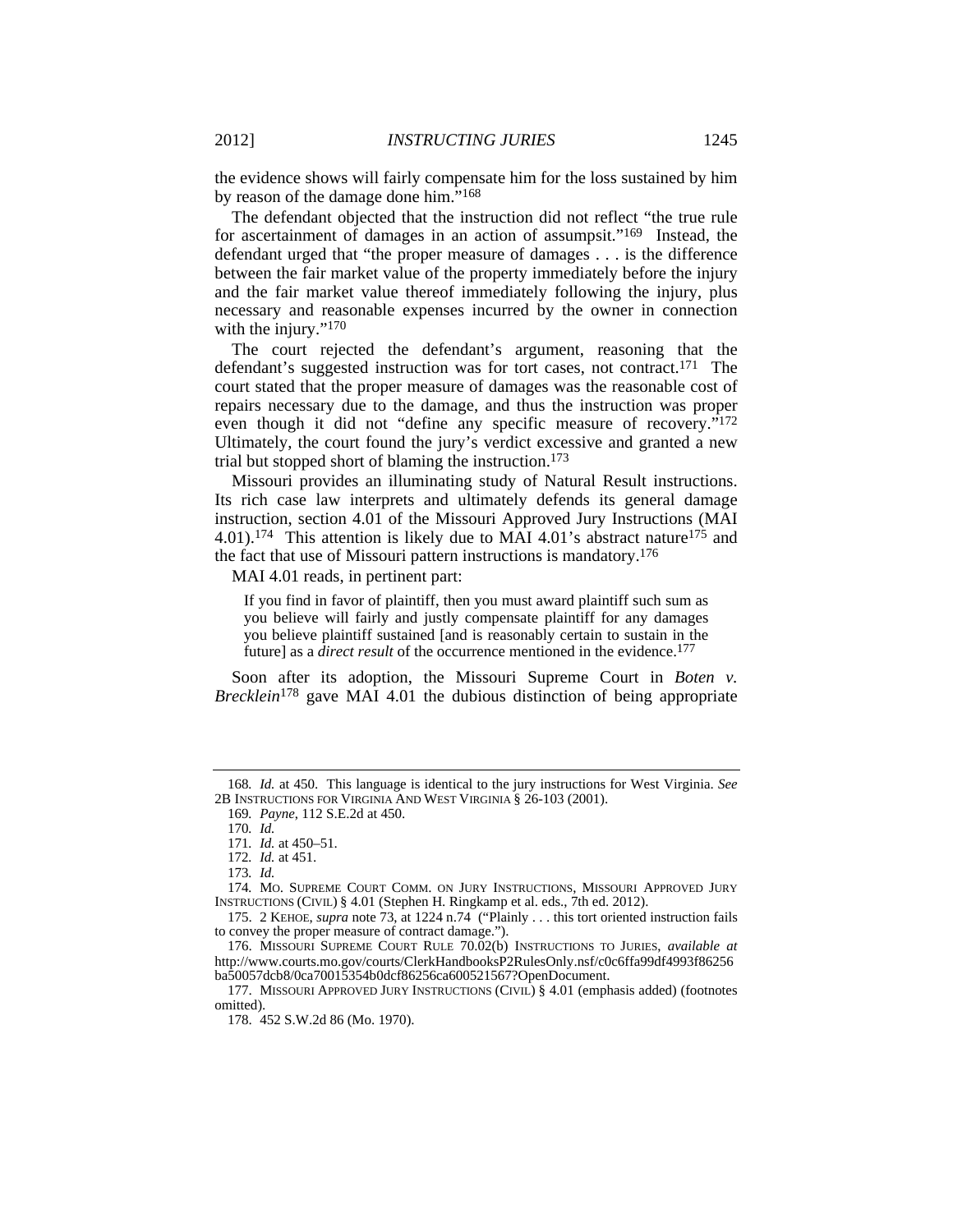until a "more detailed" instruction was drafted.179 The defendants, appealing a jury verdict for breach of contract, claimed that MAI 4.01 was too general for contract claims and only appropriate for tort cases.180 The court disagreed, characterizing MAI 4.01 as "a short, simple, general instruction which directs an award which will fairly compensate plaintiffs for their damages."181 Further, because the trial court used MAI 4.01, the court reasoned that it did not need to "precisely delineate the measure of damages."182 The court ultimately rejected the defendant's argument that the jury award was excessive and evidenced jury bias.183

Missouri courts strict adherence to pattern instructions appeared to loosen in *Crank v. Firestone Tire & Rubber Co*. 184 In *Crank*, the plaintiff brought his car to the defendant, a mechanic, to have an oil filter installed.<sup>185</sup> Later, the gasket between the oil filter and engine ruptured, ruining the engine and rendering the car worthless.186 Plaintiff incurred additional damages including missed income, car rental, and interest on money borrowed to pay the repair bill.187 According to the plaintiff, his entire damages totaled \$4,759.45.188 The jury awarded him \$7,000, leading the court to conclude that "prejudice . . . is obvious."189 The court determined that the pattern instruction did not instruct the jury on damages reasonably contemplated at the time of contracting and remanded for retrial on the damages issue.190

#### IV. AN EXPERIMENT AND DISCUSSION

### *A. Methodology*

To test the influence that differing jury instructions might have on actual verdict awards, we undertook a simple survey experiment, asking subjects to read about a simple breach of contract problem:

 <sup>179.</sup> *Id.* at 93. Although MAI 4.01 was revised in 2002, the 1970 instruction is nearly identical to the current version. Instruction No. 6 given in *Boten* reads: "If you find the issues in favor of plaintiffs, then you must award the plaintiffs such sum as you believe will fairly and justly compensate plaintiffs for any damages you believe they sustained as a direct result of the defendants' termination of said contract." *Id.* at 92.

<sup>180</sup>*. Id.* at 93.

<sup>181</sup>*. Id.* Despite its conclusion, the court announced more familiar measures of general damages in its analysis: "the amount which will compensate the injured person for the loss which a fulfillment of the contract would have prevented . . . . the value of the performance of the contract . . . the position [the injured party] would have been in had the contract been performed . . . . the benefit of his bargain . . . ." *Id.*

<sup>182</sup>*. Id.*

<sup>183</sup>*. Id.* at 97.

 <sup>184. 692</sup> S.W.2d 397 (Mo. Ct. App. 1985).

<sup>185</sup>*. Id.* at 399.

<sup>186</sup>*. Id.* at 400.

<sup>187</sup>*. Id.* 188*. Id.* at 403.

<sup>189</sup>*. Id.*

<sup>190</sup>*. Id.*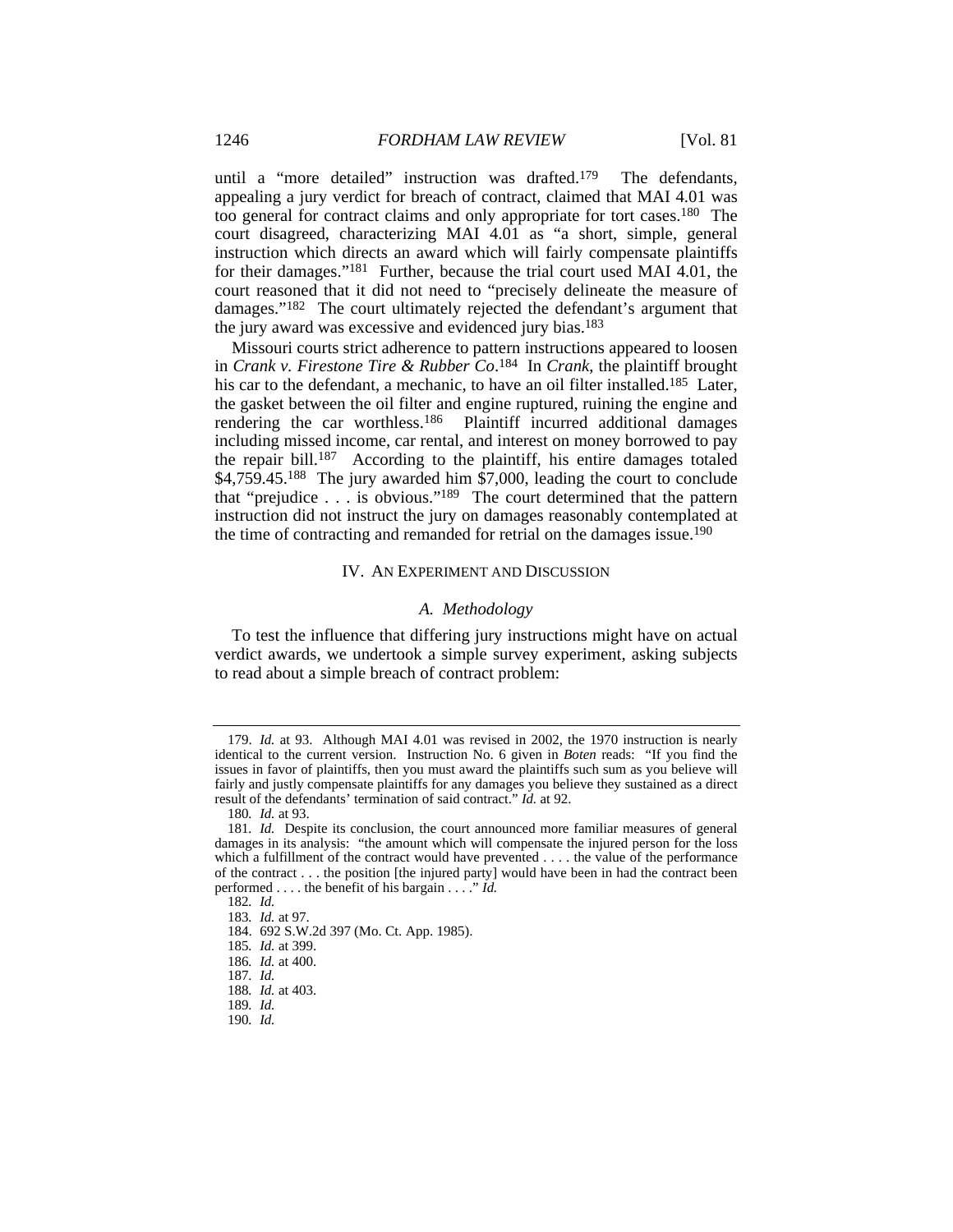Please imagine that Sally is a homeowner. She was preparing to put her home on the market. Before she sold her house, Sally wanted to fix the plumbing in two bathrooms.

 According to a reliable realtor, having modern plumbing in the bathroom would increase the sale price by \$7,000 in total. Sally contacted a local plumber, John, who suggested that he could do the job for \$5,000. Sally's house is old and requires certain kinds of pipes, which John agreed to use. John and Sally signed a contract agreeing to the date, price, and nature of the service. Sally's payment was due on installation, and the work was to be done right before the first open house.

 When purchasing materials for the job, John decided to save money with cheap silicone piping rather than the costly copper pipe that Sally's house needed.

 On the morning before the open house, Sally turned on the sink in one of the bathrooms. Water sputtered wildly, and then leaked out of the vanity. Sally could not reach John so she called a local contractor. That contractor was able to fix the problem, but it cost \$8,000 because of the damage and the short notice. Sally had not yet paid John's fee.

 Sally sued John for breach of contract. The court found that John breached the contract because he failed to install the appropriate pipes.

 The only question left for you—the jury in the case—is what John owes Sally.

We assigned subjects to three conditions, telling them that the relevant law looked like the (1) Expectation Formula, <sup>191</sup> (2) Same Position, <sup>192</sup> or (3) Natural Result.193 For each condition, we asked subjects to indicate the amount that they would award in damages as a juror, their assignment of the morality of the promisor's conduct, and their prediction of how satisfied the promisee would be with their verdict.194

 <sup>191. &</sup>quot;The measure of damages for a breach of contract is that amount of money necessary to place Sally in the same economic position she would have been in if the contract had not been breached. To calculate the damages, first determine the amount of money Sally would have received had the contract not been breached. Next, add the amount of incidental and consequential damages, if any. Incidental damages include any costs Sally incurred while making reasonable efforts to avoid losses, whether the efforts were successful or not. Consequential damages include damages resulting from the breach, such as injury to persons or property. Lastly, subtract from that any money Sally saved because John did not have to complete the contract. How much would you award Sally in damages?"

 <sup>192. &</sup>quot;Now that Sally has proved her claim against John for breach of contract, you also must decide how much money will reasonably compensate Sally for the harm caused by the breach. This compensation is called 'damages.' The purpose of such damages is to put Sally in as good a position as she would have been if John had not broken the contract. How much would you award Sally in damages?"

 <sup>193. &</sup>quot;Sally is entitled to recover as damages all of the losses she sustained, including gains prevented that are a natural and ordinary result of the breach. How much would you award Sally in damages?"

 <sup>194.</sup> Subjects had to award damages prior to viewing pages asking them to assign scores for morality or to predict satisfaction. Therefore, their damage awards were not influenced by these subsequent questions.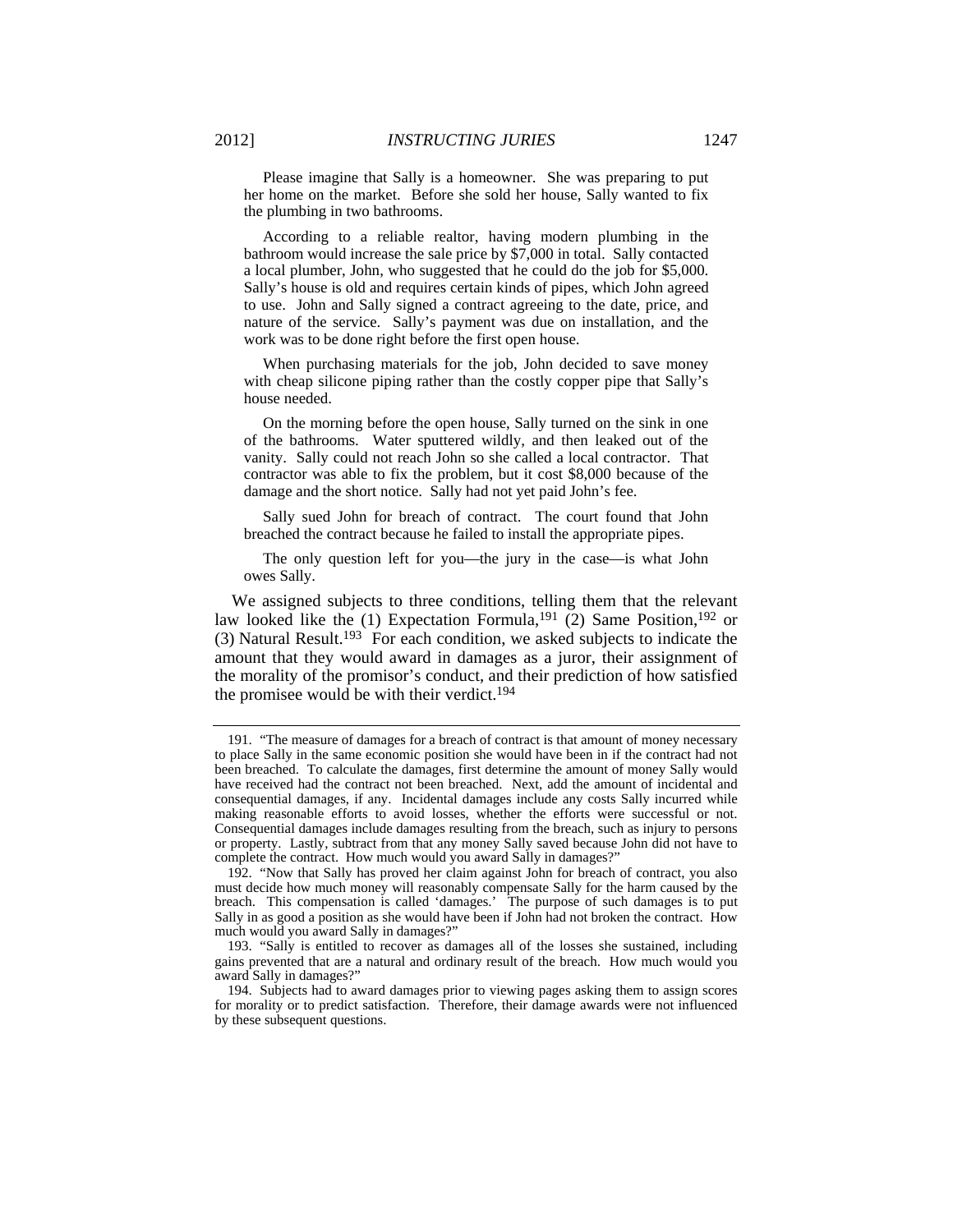Next, for each of our three main conditions, we added an alternative scenario, where the subjects were told—in addition to the information conveyed above—that the breach of contract had occasioned a specified emotional harm:

During the trial, Sally testified as follows:

\*\*\*

Q: How did John's breach of contract make you feel?

S: I felt betrayed. It's frustrating because you really have to go on someone's word when you hire them. I'm not a plumber—I just have to trust him. And his word was no good. Now it's going to be harder to trust people.

Thus, we assigned subjects to six total conditions: an emotionally inflected and an emotionally neutral version of each of the three damage instructions.

We recruited subjects from Amazon Mechanical Turk, paying them between \$0.70 and \$0.90 per competed survey.195 A total of 409 subjects successfully completed a survey<sup>196</sup>: 208 (50.9%) were men. The average age in the pool was thirty-three, and subjects ranged from eighteen to seventy-three. Across all conditions, 332 subjects (81%) self-identified as White/non-Hispanic; 27 (6.6%) self-identified as Asian/Pacific Islander; and 20 (4.8%) self-identified as Black/African American.197

### *B. Results*

Figure 2 reports summary statistics consisting of the mean damages for each condition. As Figure 2 illustrates, in two of the three conditions, subjects in the "emotional" condition awarded greater damages than in the "standard" condition. Further, Figure 2 demonstrates that subjects in the Natural Result jurisdiction awarded much more in damages than in either of the Expectation Formula or Same Position jurisdictions.

 <sup>195.</sup> Recent research supports the use of Amazon Mechanical Turk in psychology experiments like this one. Gabriele Paolacci, Jesse Chandler & Panagiotis G. Ipeirotis, *Running Experiments on Amazon Mechanical Turk*, 5 JUDGMENT & DECISION MAKING 411 (2010); David G. Rand, *The Promise of Mechanical Turk: How Online Labor Markets Can Help Theorists Run Behavioral Experiments*, 229 J. THEORETICAL BIOLOGY 172 (2012).

 <sup>196.</sup> We recruited 651 subjects from Amazon Mechanical Turk. We eliminated eightyfour subjects because they had previously been exposed to a similar stimuli in a previous experiment by one of the authors. An additional seventy-eight subjects failed a manipulation check, in which we asked subjects how much Sally had agreed to pay John in the contract; any subject who did not provide the correct answer (\$5,000) was dropped. Finally, we eliminated subjects who completed the survey in an excessively short period of time (less than two minutes). These manipulation checks are especially important when dealing, as we are here, with anonymous internet respondents. *See generally* Daniel M. Oppenheimer, Tom Meyvis & Nicolas Davidenko, *Instructional Manipulation Checks: Detecting Satisficing To Increase Statistical Power*, 45 J. EXPERIMENTAL SOC. PSYCHOL. 867 (2009).

 <sup>197.</sup> The remaining twelve subjects were in other ethnic categories.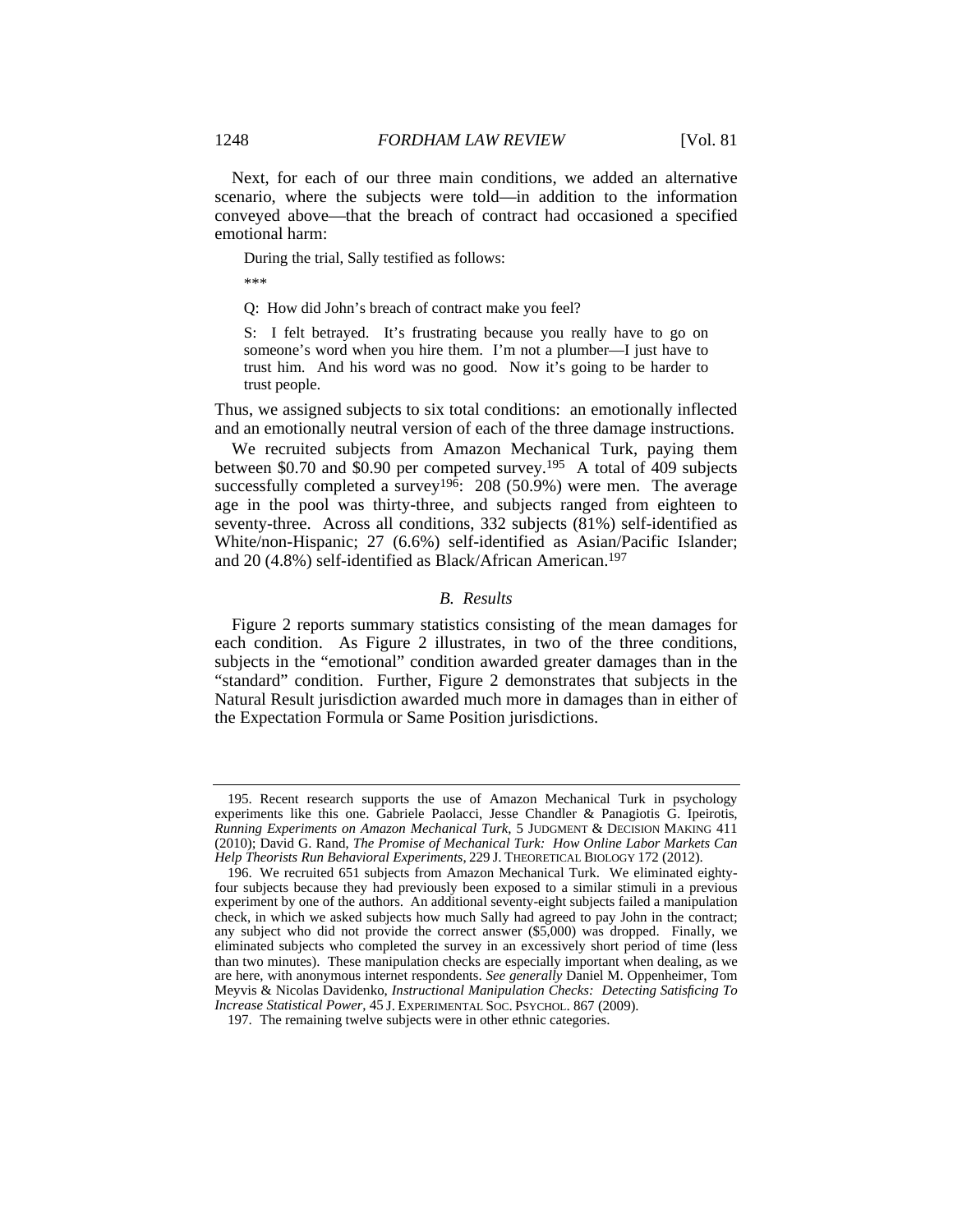



■ Emotional Testimony ■ Standard Testimony

One can analyze these data in a variety of ways. Though traditionally social psychologists have used analysis of variance (ANOVA) and related approaches for experimental models, a more comprehensive approach relies on multiple regression.198 Here, our dependent variable is continuous, making a linear regression both convenient and easy to interpret.

In the linear regression reported in Table 1 below, we regress damages awarded against a variety of control variables, including dummies for the experimental conditions, and control variables including the age, ethnicity, education,199 and gender. We omit the standard expectation formula condition: thus, all results refer to that baseline.

 <sup>198.</sup> Charles M. Judd, *Everyday Data Analysis in Social Psychology: Comparisons of Linear Models*, *in* HANDBOOK OF RESEARCH METHODS IN SOCIAL AND PERSONALITY PSYCHOLOGY 370, 371 (Harry T. Reis & Charles M. Judd eds., 2000). *See generally*  CHARLES M. JUDD, GARY H. MCCLELLAND & CAREY S. RYAN, DATA ANALYSIS: A MODEL COMPARISON APPROACH (2d ed. 2009).

 <sup>199.</sup> We questioned subjects about their educational attainment. In our pool, 2.5% lacked a high school degree, 12% graduated high school, 30% attended college but do not have a degree, 8.5% have an associate's degree, 31% a bachelor's degree, 12% a master's degree, 2.5% a professional degree, and 2% a doctoral degree.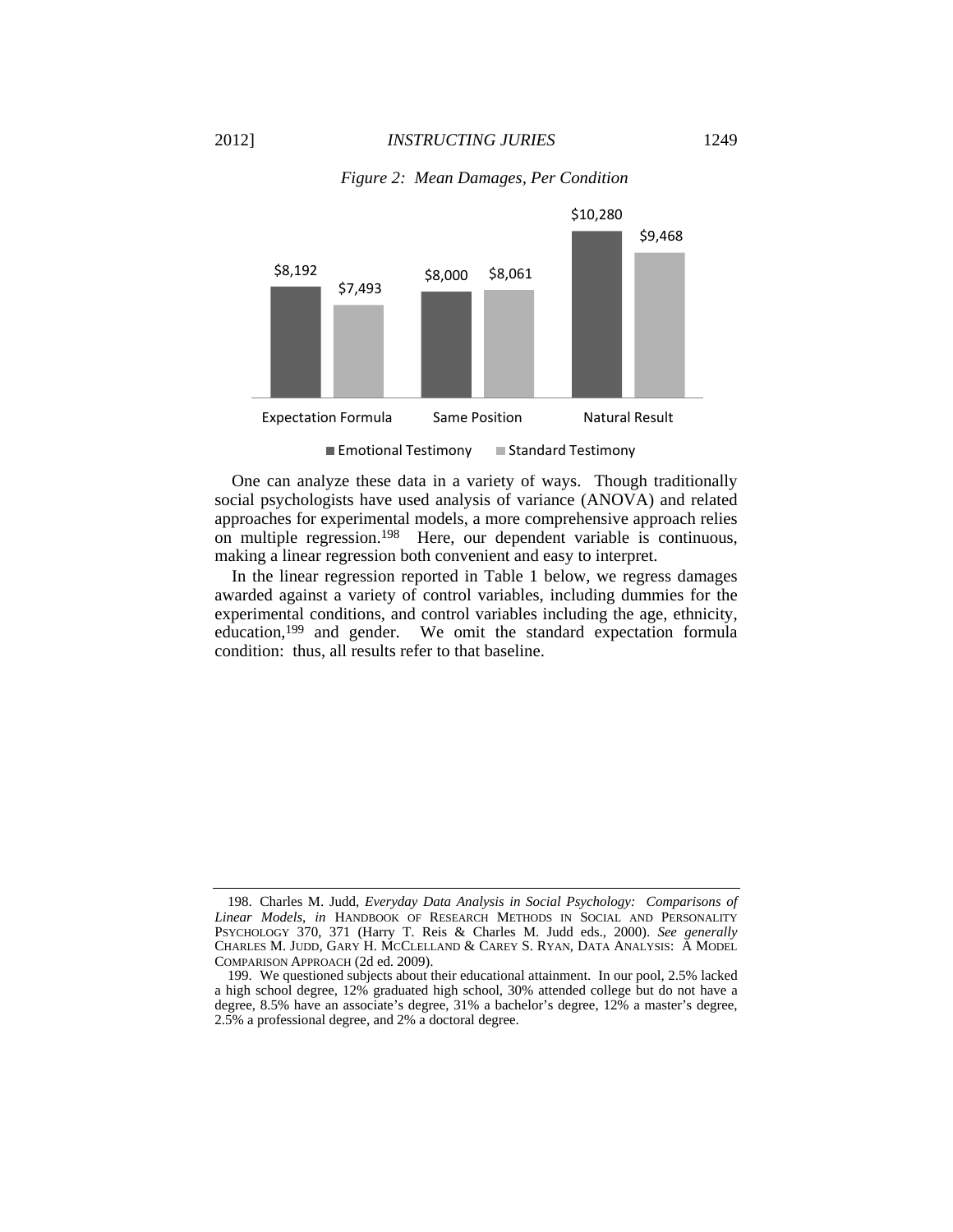| Twore It haller can leave Ite group to the contract the state |           |           |
|---------------------------------------------------------------|-----------|-----------|
| <b>Emotional Expectation Formula</b>                          | 833.82    | (713.70)  |
| <b>Emotional Same Position</b>                                | 508.67    | (691.5)   |
| <b>Standard Same Position</b>                                 | 778.71    | (731.12)  |
| <b>Emotional Natural Result</b>                               | 2502.32** | (719.85)  |
| <b>Standard Natural Result</b>                                | 2214.50** | (714.56)  |
| Male                                                          | 829.54*   | (424.73)  |
| Age                                                           | $-35.18*$ | (18.41)   |
| Other controls                                                | Yes       |           |
| Constant                                                      | 8543.001  | (1732.79) |
| $\mathbf{R}^2$                                                | 0.0924    |           |
|                                                               |           |           |

*Table 1: Multivariate Regression Analysis* 

 $N = 406$ . Dependent variable is Damages. Standard errors are in parentheses. Bold type indicates that the predictor coefficient or change in *F* statistic is significant, those with \*\* denoting significance where  $p <$ 0.05, and  $*$  denoting significance where  $p < 0.10$ .

Interpreting this regression is straightforward. Both versions of the Natural Result condition produce damage estimates that are significantly more—both in practical and statistical terms—than either the Same Position or the Expectation Formula instructions. Indeed, the coefficients imply that holding all else equal, Natural Result instructions (in the standard condition) will result in \$2,214.50 more in damages than the Expectation Formula—an increase of over 40%. Or to put it differently: the Natural Result instruction motivates subjects to be *much more generous to promisees than either of the other two conditions.*

A corollary is that the Same Position and the Expectation Formula do not produce statistically distinguishable damage results from one another. Moreover, although the emotional variants produce higher damages than the standard variants in both the Expectation Formula and Natural Result conditions, the differences are not statistically significant.200

Some of our controls produce marginally significant results, though not in ways that are easy to explain *ex ante*. There is a modest effect for age (older respondents award fewer dollars in damage) and for gender (male respondents award more in damages than female respondents). We find no significant effects for educational attainment or ethnicity.<sup>201</sup>

 <sup>200.</sup> A t-test produces the same result. For the differences between versions of the Expectation Formula, we find  $t = 0.9340$ , and  $p = 0.1760$ . For the differences between versions of the Same Position instruction, we find  $t = -0.0896$ , and  $p = 0.5356$ . For the differences between versions of the Natural Result instruction, we find  $t = 1.1034$ , and  $p =$ 0.1359. However, and crucially, given the large standard deviations, the sample sizes (all < 100) are much too low for us to confidently conclude that we have avoided Type II error. A basic power calculation suggests that with standard deviations of  $\sim$ 500 and means of ~9,000, we would require 500 observations in each condition to confidently test the null hypothesis.

 <sup>201.</sup> In an additional prompt, we asked individuals to report on their perception of the moral wrongfulness of the promisor's conduct. We found, as expected, that individuals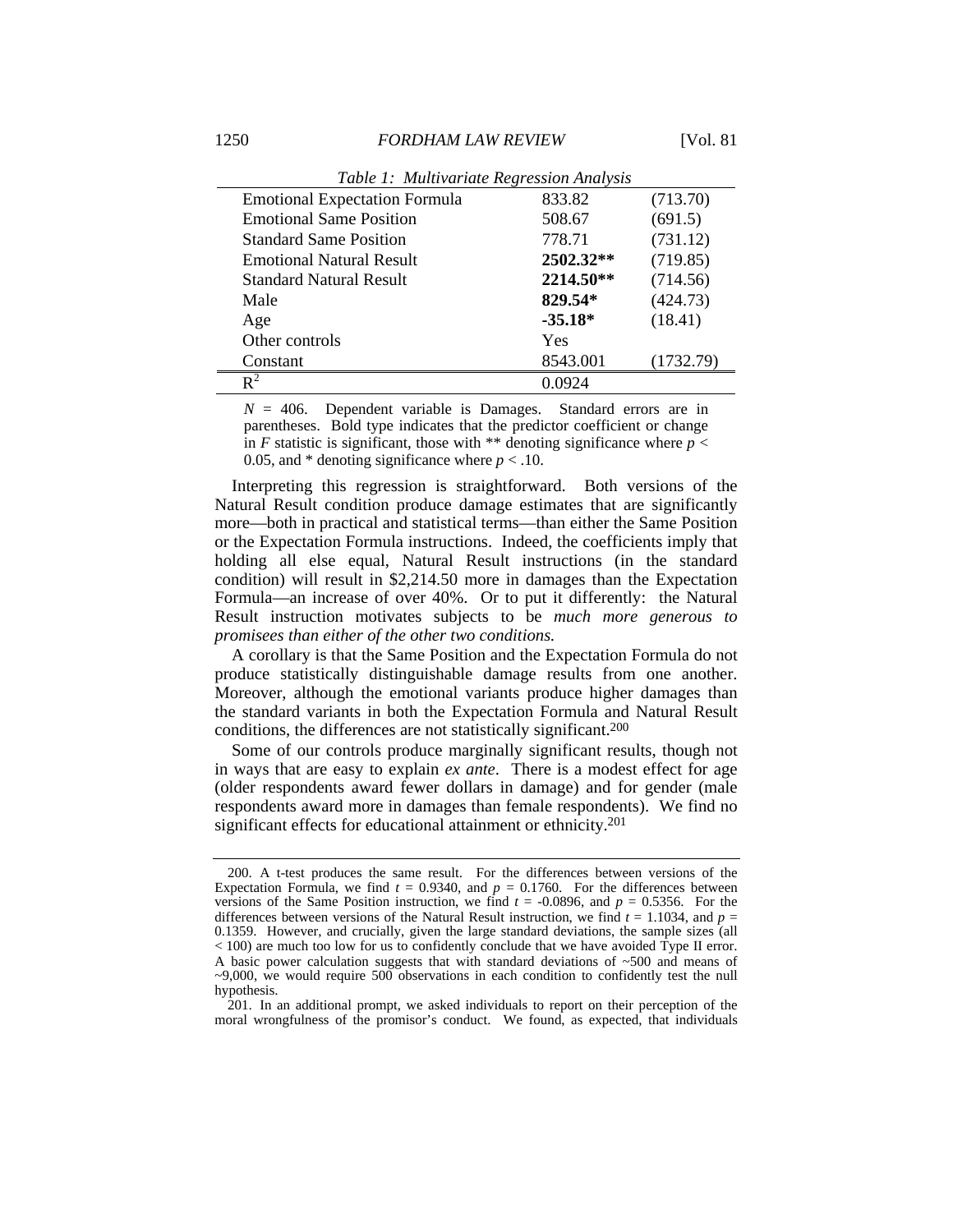#### *C. Discussion*

This very simple survey experiment illustrates the power of pattern jury instructions to shape damage awards. We highlight several results in this subsection.

First, although their wordings differed, the Same Position and Expectation Formula would produce basically equivalent jury outcomes. This suggests that the two kinds of instructions, which together represent the overwhelming majority of jurisdictions with instructions available, should be viewed as interchangeable. To a degree, this finding undermines a justification for the formulaic approach, which sacrifices lay clarity to purportedly achieve greater compliance and predictability.

Second, according to the most parsimonious understanding, the amount of money necessary to put Sally in the position she would have been in had the contract been performed is \$3,000: calculated as the difference between \$8,000 (her loss in value) and \$5,000 (what she saved by not paying John).202 But mean award in the standard Expectation Formula condition was \$7,498: a whopping 150% increase.<sup>203</sup>

There are at least two ways to frame such excessive awards. Clearly, in all conditions—even in the Standard Expectation Formula—our subjects were likely to award more in damages than necessary to put the promisee in the position she would have been in had the contract been performed.204 Reworking Figure 2 to calculate the difference between the observed awards and those that the expectation interest alone would apparently justify, we find a significant premium in every experiment.

reported higher amounts of moral outrage in emotional variants of conditions. However, the differences were not significant. The only significant effect was age; younger subjects were less likely to find the breach morally offensive.

 <sup>202.</sup> Or, the difference between the market value of services at the time of breach (\$8,000) and the price of those services at the time of contracting (\$5,000).

 <sup>203.</sup> For the purposes of expositional simplicity, we ignored a possible set-off that would reduce the damage award as a consequence of the promisee in effect being insured against her contract becoming a losing one.

 <sup>204.</sup> In an open-ended essay, subjects offered various explanations for their awards. One pointed out "John could have caused Sally more problems later. This kind of behavior makes me very angry." Another pointed to the "inconvenience factor."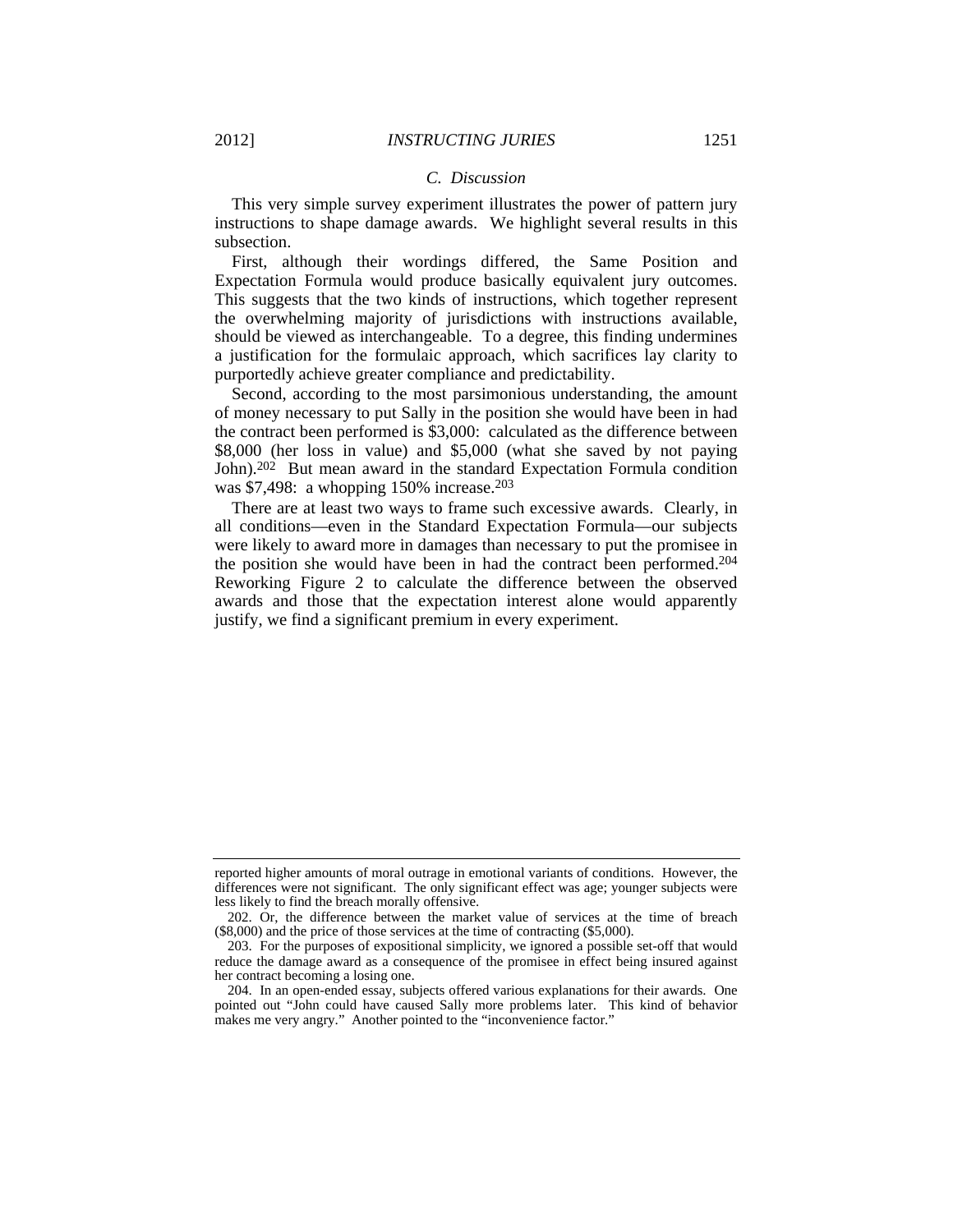



 $\blacksquare$  Emotional Testimony  $\blacksquare$  Standard Testimony

From one perspective, subjects appeared to use Sally's \$8,000 loss as their anchor—especially in the Expectation Formula and Same Position instructions.205 Rather than incorporating Sally's expected profit, subjects awarded her *reliance* costs*.* Only in the Natural Result condition did subjects award an additional amount for lost profits—while failing to subtract what Sally would have paid.

A complementary explanation attributes the observed premiums in part to subjects compensating noneconomic losses. Notably, in two of the conditions Sally's emotional losses produced higher damage awards, though such differences were not statistically significant. In addition, the Natural Result instruction—which provides the most latitude for jurors to express their intuitions by referring to just and fair compensation—had significantly higher awards than the other instructions. The anchoring rationale described above would not explain this difference.

In sum, we have found *some* evidence that pattern jury instructions used in almost all American states do not constrain juries to the promisee's bargained-for benefit particularly well. Rather, juries may be permitted to express their feeling that damage verdicts alone are unlikely to make promisees whole.206

 205. This anchoring effect is well known from experiments on tort law damages. *See, e.g.*, Cass R. Sunstein, Daniel Kahneman, David Schkade & Ilana Ritov, *Predictably Incoherent Judgments*, 54 STAN. L. REV. 1153, 1167–70 (2002).

<sup>206</sup>*. See* Tess Wilkinson-Ryan & Jonathan Baron, *Moral Judgment and Moral Heuristics in Breach of Contract*, 6 J. EMPIRICAL LEGAL STUD. 405, 423 (2009).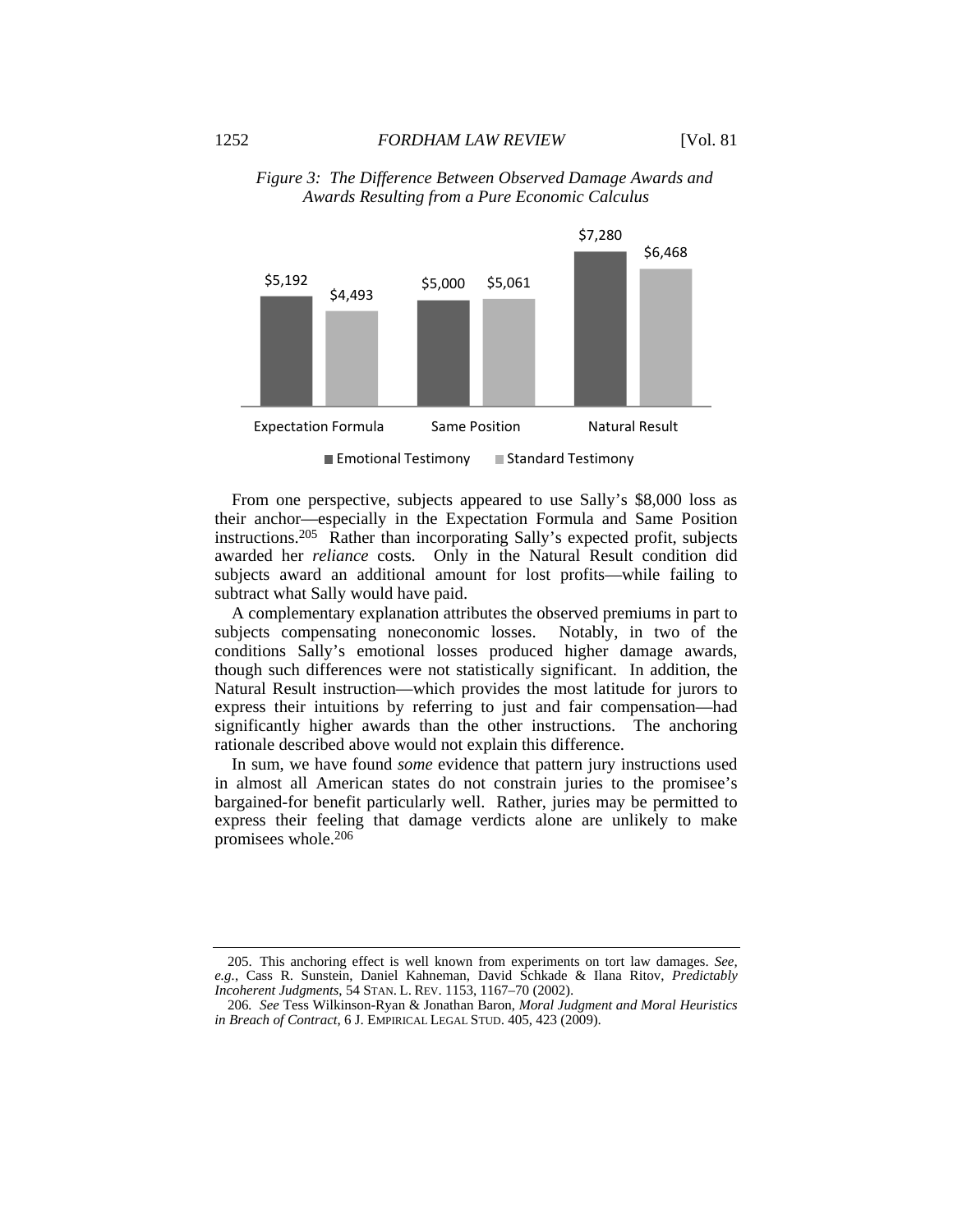#### **CONCLUSION**

The conventional story of noneconomic contract damages is too simple. In that story, almost no contract cases will end with an award of noneconomic damages. Only rare cases—the kind that end up torturing 1Ls in our perverse casebooks—engender righteous recoveries of emotional losses. In this way, we protect the contract law adjudication system from overcompensation and whimsy, while dampening the public emotional stakes of breach.207

We accept that in *most* jurisdictions, judges will deny *most* forms of noneconomic damages, if the right motion is presented at the right moment in the life of the case. But litigations that result in considered appellate opinions are not just rare: they are exceptional.208 Most cases settle in the shadow of an expected jury verdict. And those expected jury verdicts relate to pattern instructions. As we have demonstrated, contract pattern instructions are significantly less restrictive of noneconomic losses than the treatises would have led us to believe. Controlled testing found that almost no experimental subjects awarded the promisee's bare economic expectation. Rather, they usually awarded more when provided with information about emotional losses, and they were especially likely to do so when instructed with the Natural Result prompt—common in eight States.

We thus provide a more realistic picture of how contract litigation may proceed in actual cases. Because jurists lack a full set of information about contract dispositions, whether in federal or state court, $209$  our work, which combines experimental findings and real world jury instructions, sheds important light on an understudied area of law. It could serve as a model for studying jurisdictional variation in other areas of contract doctrine, especially those practically consequential issues of interpretation, material breach, and defenses. Indeed, all of us who would seek to generalize about contract "law" should work to understand how it is translated to lay fact finders. We may find a more complex and interesting world than the treatises have led us to imagine.

<sup>207</sup>*. See* Wilkinson-Ryan & Hoffman, *supra* note 16, at 1008.

<sup>208</sup>*. See* David A. Hoffman, Alan J. Izenman & Jeffrey R. Lidicker, *Docketology*, *District Courts*, *and Doctrine*, 85 WASH. U. L. REV. 681, 710 (2007) (noting a small percentage of cases resulting in opinion or appeal).

<sup>209</sup>*. Cf*. Marc Galanter, *Contract in Court; Or Almost Everything You May or May Not Want To Know About Contract Litigation*, 2001 WIS. L. REV. 577, 581–83 (providing a general look at contract cases).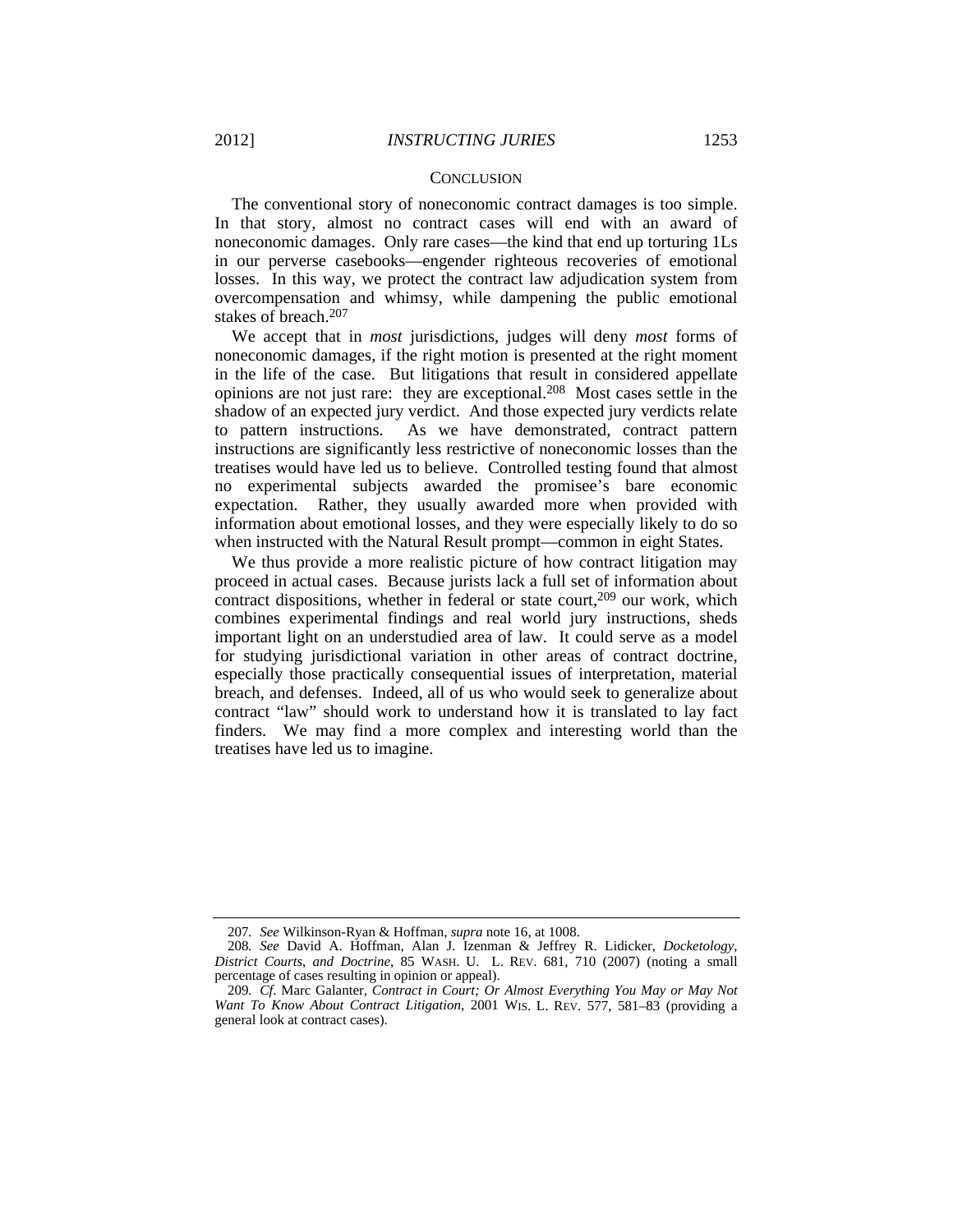## APPENDIX: PATTERN CONTRACT DAMAGE INSTRUCTIONS

| Alaska:     | HARVEY S. PERLMAN & STEPHEN A. SALTZBURG,<br>ALASKA CIVIL PATTERN JURY INSTRUCTIONS § 24.09A<br>(2011), <i>available at http://courts.alaska.gov/juryins.</i><br>htm#24 ("[Now I will explain to you how to measure<br>damages requested by the plaintiff so that the plaintiff<br>will be in the same position that the plaintiff would have<br>been in if the defendant had kept (his) (her) (its) promise:<br>[insert proper measure of damages].]").                                                                                                   |
|-------------|------------------------------------------------------------------------------------------------------------------------------------------------------------------------------------------------------------------------------------------------------------------------------------------------------------------------------------------------------------------------------------------------------------------------------------------------------------------------------------------------------------------------------------------------------------|
| Arkansas:   | ARK. SUPREME COURT COMM. ON JURY<br><b>INSTRUCTIONS-CIVIL, ARKANSAS MODEL JURY</b><br>INSTRUCTIONS $\S$ 2442 (2011) ("The element(s) of<br>damage that [plaintiff] claims [is] [are]:"), cited in<br>Carrick Trucking Inc. v. Nietert, No. 09-2053, 2010 WL<br>1856299, at *7 (W.D. Ark. April 30, 2010); QHG of<br>Springdale, Inc. v. Archer, 373 S.W.3d 318, 323 (Ark.<br>Ct. App. 2009); ARKANSAS MODEL JURY<br>INSTRUCTIONS—CIVIL, § 2442 note on use ("Complete"<br>this instruction with the measure(s) of damages permitted<br>by law $\dots$ ."). |
| California: | JUDICIAL COUNCIL OF CAL. ADVISORY COMM. ON CIVIL<br><b>JURY INSTRUCTIONS, JUDICIAL COUNCIL OF CALIFORNIA</b><br>CIVIL JURY INSTRUCTIONS No. 350 (2012) ("[Name of<br><i>plaintiff</i> must prove the amount of [his/her/its]<br>damages according to the following instructions."); id.<br>directions for use ("This instruction should always be<br>read before any of the following specific damages<br>instructions.").                                                                                                                                 |
| Colorado:   | COLO. SUPREME COURT COMM. ON CIVIL JURY<br>INSTRUCTIONS, COLORADO JURY INSTRUCTIONS FOR<br>CIVIL TRIALS § 30:37 (4th ed. 2010) ("If actual damages<br>have been proved, you shall award: 1 (Insert the proper<br>measure of general damages that have been proved<br>depending on the kind of contract involved) $($ ; and) 2<br>(Insert the proper measure of any recoverable special<br>damages that have been proved.)").                                                                                                                               |

*A. Non-Guiding Instructions*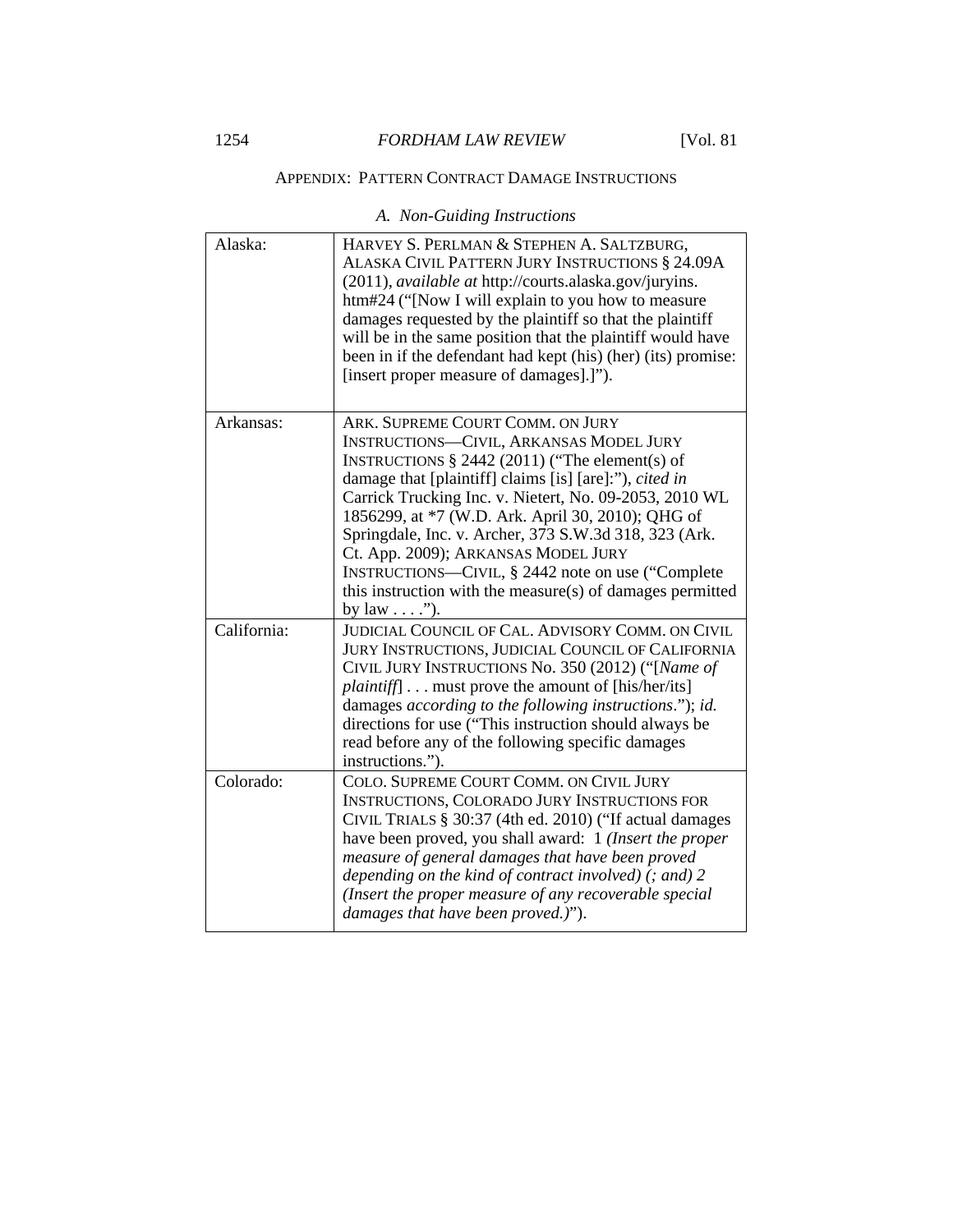| Idaho:          | IDAHO CIVIL JURY INSTRUCTIONS § 9.03 (2009),<br>available at http://www.isc.idaho.gov/problem-<br>solving/civil-jury-instructions ("[T]he jury must<br>determine the amount of money that will reasonable [sic]<br>and fairly compensate the plaintiff for any of the<br>following elements of damages proved by the evidence<br>to have resulted from the defendant's breach of contract:<br>[Insert the elements of damage that have a basis in the<br>evidence].").                                                       |
|-----------------|------------------------------------------------------------------------------------------------------------------------------------------------------------------------------------------------------------------------------------------------------------------------------------------------------------------------------------------------------------------------------------------------------------------------------------------------------------------------------------------------------------------------------|
| Iowa:           | <b>IOWA STATE BAR ASSOC. UNIF. COURT INSTRUCTIONS</b><br>COMM., IOWA CIVIL JURY INSTRUCTIONS § 220.1 (2004)<br>("In your consideration of the damages, you may<br>consider the following: (List the items of damage<br>claimed and allowable according to the facts of the<br>case.)").                                                                                                                                                                                                                                      |
| Kansas:         | PATTERN INSTRUCTIONS KAN. CIVIL ADVISORY COMM.,<br>PATTERN INSTRUCTIONS KANSAS: CIVIL § 124.16 (4th<br>ed. 2008) ("In determining plaintiff's damages you<br>should consider any of the following elements of damage<br>that you find were the result of the breach: (List the<br>elements of damage claimed by plaintiff here)."); id.<br>notes on use ("The court should determine as a matter of<br>law the elements of damage that are properly recoverable<br>under the evidence, and each element should be listed."). |
| Nebraska:       | NEB. SUPREME COURT COMM. ON PRACTICE AND<br>PROCEDURE, 1 NEBRASKA JURY INSTRUCTIONS-CIVIL<br>§ 4.40 (2d ed. 2010) ("If you find in favor of the plaintiff<br>on then you must determine the amount of plaintiff's<br>damages. (Here insert the proper measure of general<br>damages.) (Here insert the proper measure of special<br>damages.).").                                                                                                                                                                            |
| New Mexico:     | NEW MEXICO UNIF. JURY INSTRUCTIONS-CIVIL § 13-<br>843 (2011), available at http://www.nmonesource.com/<br>nmpublic/gateway.dll/?f=templates&fn=default.htm<br>("([P]laintiff's) claims for damages are: (NOTE: Here)<br>insert the proper elements of damages.)"); id. directions<br>for use ("Common elements of damages may be<br>inserted $\dots$ .").                                                                                                                                                                    |
| North Carolina: | 1 N.C. CONFERENCE OF SUPERIOR COURT JUDGES,<br>NORTH CAROLINA PATTERN JURY INSTRUCTIONS FOR<br>CIVIL CASES § 503.09-.54 (2011) (listing multiple direct<br>damage instructions for specific types of breach and<br>inviting the user to "state any other type of damage<br>supported by the evidence").                                                                                                                                                                                                                      |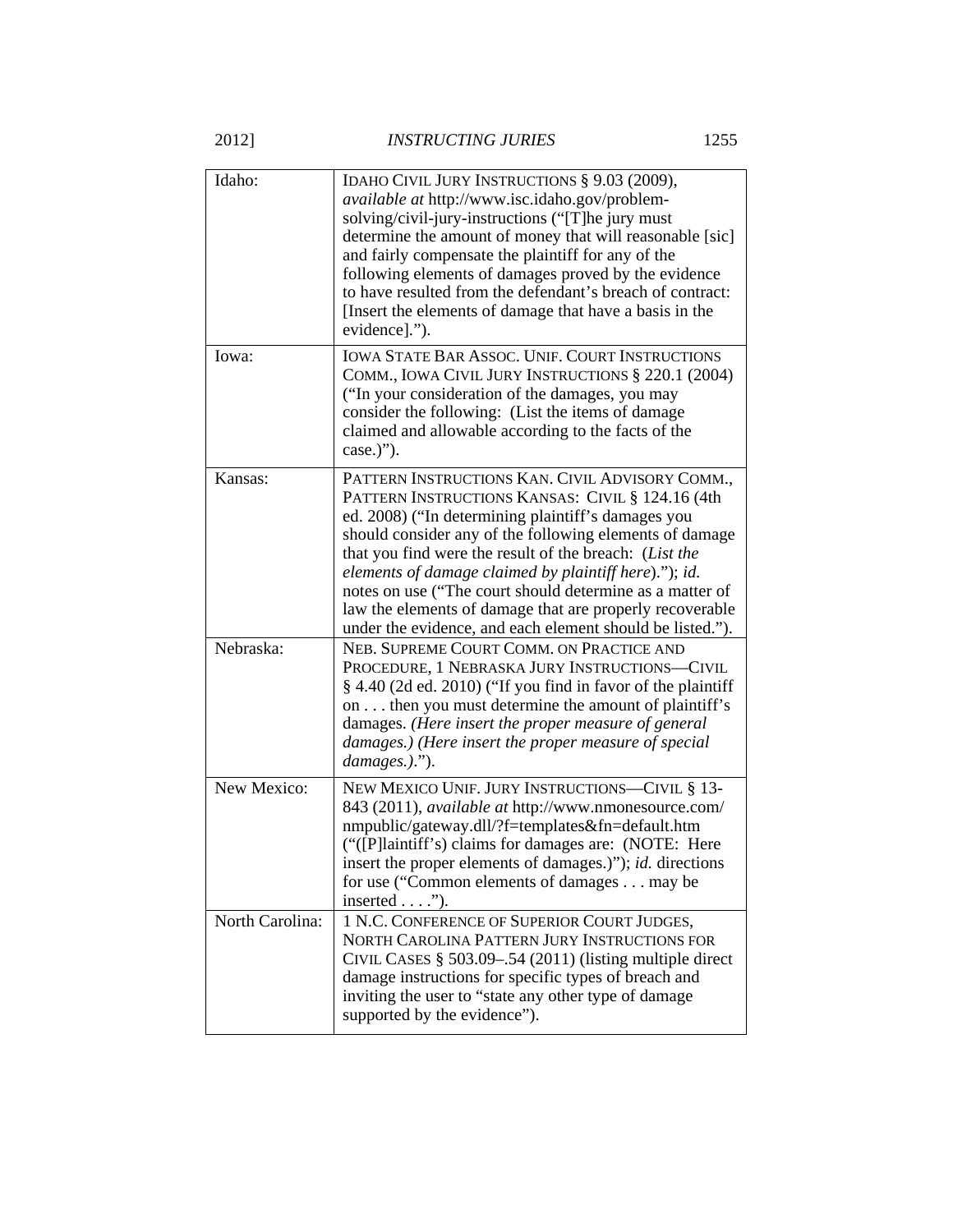1256 *FORDHAM LAW REVIEW* [Vol. 81

| Oklahoma: | VERNON'S OKLAHOMA FORMS 2D, OKLAHOMA UNIF.<br>JURY INSTRUCTIONS-CIVIL, No. 23.51 (2011), available<br>at http://www.oscn.net/applications/oscn/Deliver<br>Document.asp?CiteID=435216 ("In this case, the amount<br>of damages should be determined as follows: [set out the<br>appropriate measure of damages]."), cited with approval<br>in Elmore v. Doenges Bros. Ford, Inc., 21 P.3d 65, 72-<br>73 (Okla. Civ. App. 2000).                                                                                                                                                                                                                                                                                                                                                                                                                                                                                                                                                                                                       |
|-----------|--------------------------------------------------------------------------------------------------------------------------------------------------------------------------------------------------------------------------------------------------------------------------------------------------------------------------------------------------------------------------------------------------------------------------------------------------------------------------------------------------------------------------------------------------------------------------------------------------------------------------------------------------------------------------------------------------------------------------------------------------------------------------------------------------------------------------------------------------------------------------------------------------------------------------------------------------------------------------------------------------------------------------------------|
| Texas:    | COMM. ON PATTERN JURY CHARGES OF THE STATE BAR<br>OF TEX., TEXAS PATTERN JURY CHARGES: BUSINESS,<br>CONSUMER, INSURANCE, EMPLOYMENT § 115.2 (2010)<br>("Consider the following elements of damages $\dots$<br>[Insert appropriate instructions. See samples and<br>$instructions \ldots$ ").                                                                                                                                                                                                                                                                                                                                                                                                                                                                                                                                                                                                                                                                                                                                         |
| Vermont:  | VT. PLAIN ENGLISH CIVIL JURY INSTRUCTIONS COMM.,<br>MODEL INSTRUCTIONS FROM THE VERMONT PLAIN<br>ENGLISH CIVIL JURY INSTRUCTIONS COMM. § 11.0<br>(2008), available at http://www.vtbar.org/UserFiles/<br>Files/WebPages/Attorney%20Resources/juryinstructions/<br>civiljuryinstructions/index.htm ("[I]f you decide for<br>[Name of Plaintiff], you must award [Name of Plaintiff]<br>an amount of money that you believe will put [him/her],<br>as nearly as possible, in the position [he/ she] would have<br>occupied if the [describe event at issue, like 'car<br>accident,' or state 'events described at trial'] had not<br>happened. Here are some further instructions to help<br>you do that:" (emphasis added)). We confirmed that<br>§ 11.0 is intended to cover both contract and torts claims<br>with the Vermont Plain English Civil Jury Instruction<br>Committee. Email from Daniel P. Richardson, Vt. Plain<br>English Civil Jury Instructions Comm., to author (Nov.<br>20, 2011 3:23 EST) (on file with author). |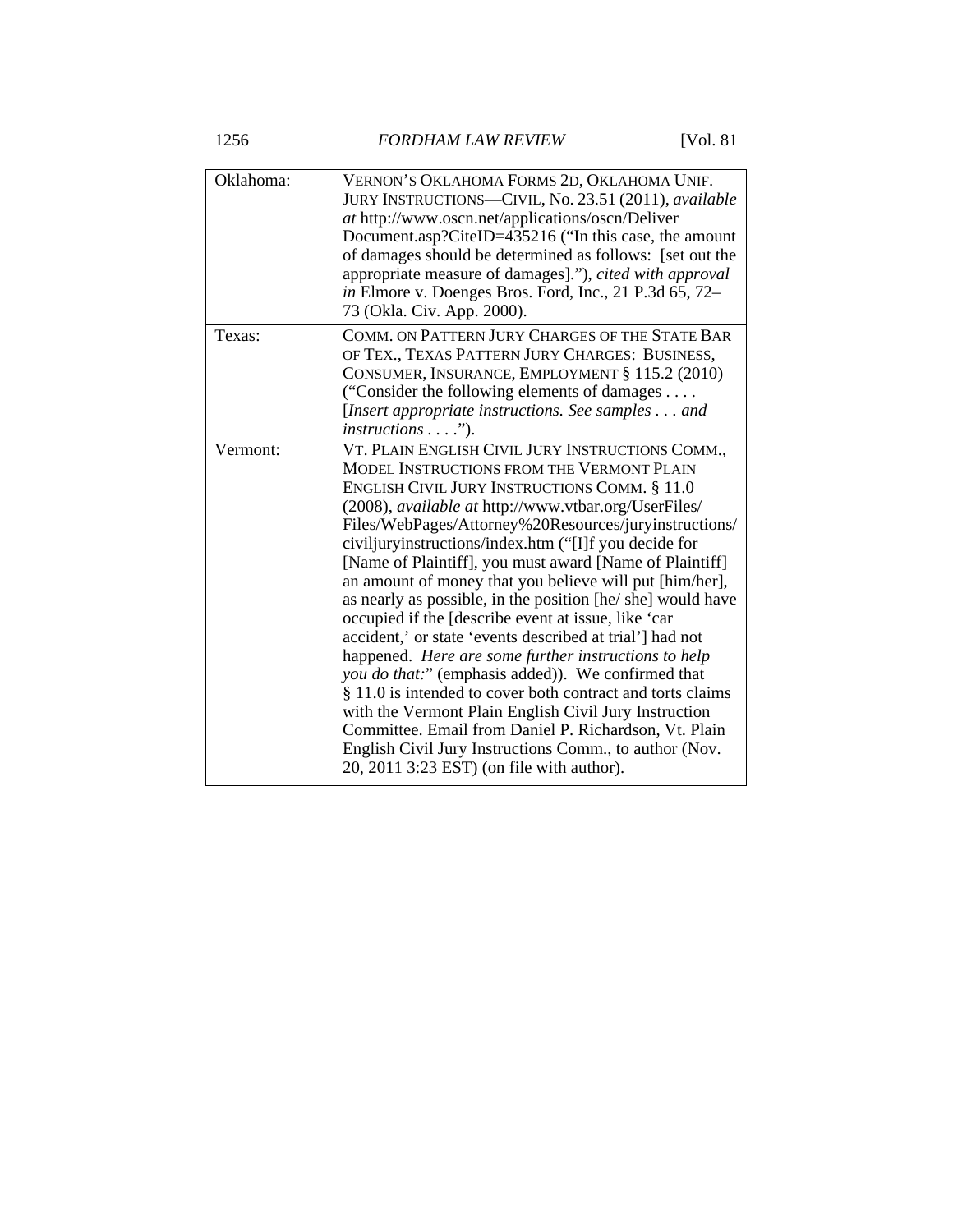2012] *INSTRUCTING JURIES* 1257

| Washington: | WASH. SUPREME COURT COMM. ON JURY                                      |
|-------------|------------------------------------------------------------------------|
|             |                                                                        |
|             | <b>INSTRUCTIONS, 6A WASHINGTON PRACTICE:</b>                           |
|             | <b>WASHINGTON PATTERN JURY INSTRUCTIONS CIVIL</b>                      |
|             | § 303.01 (5th ed. 2011), <i>available at http://www.courts.</i>        |
|             | wa.gov/index.cfm?fa=home.contentDisplay&location=P                     |
|             | atternJuryInstructions. The Note on Use for                            |
|             | Washington's pattern instruction refers the user to                    |
|             | § 303.03 for "an explanation of direct damages." Id. note              |
|             | on use. Section 303.03 states: "With regard to the                     |
|             | breach of contract claim[s] of [plaintiff] [defendant], in             |
|             | your determination of damages you are to use the                       |
|             | following measure of damages, in the amounts proved by                 |
|             | [ <i>plaintiff</i> ] [ <i>defendant</i> ]: (here insert the measure of |
|             | damages appropriate to the type of contract breach). Id.               |
|             | § 303.03.                                                              |

|  | <b>B.</b> Expectation Formula Instructions |  |
|--|--------------------------------------------|--|
|--|--------------------------------------------|--|

| Arizona:                 | CIVIL JURY INSTRUCTIONS COMM. OF THE STATE BAR<br>OF ARIZ., REVISED ARIZONA JURY INSTRUCTIONS: CIVIL<br>§ 17 (4th ed. 2005), <i>available at http://www.azbar.org/</i><br>media/58793/contract.pdf. Arizona guides juries through<br>the measure of damages, but only asks them to<br>"consider" lost profits and avoided costs. Id. It is a<br>closer call than other Expectation Formula instructions. |
|--------------------------|----------------------------------------------------------------------------------------------------------------------------------------------------------------------------------------------------------------------------------------------------------------------------------------------------------------------------------------------------------------------------------------------------------|
| Connecticut:             | CIVIL JURY INSTRUCTIONS COMM., CONNECTICUT CIVIL<br>JURY INSTRUCTIONS § 4.5-6 (2008), available at<br>http://www.jud.ct.gov/JI/Civil/part4/4.5-6.htm.                                                                                                                                                                                                                                                    |
| District of<br>Columbia: | MATTHEW BENDER & CO., STANDARDIZED CIVIL JURY<br><b>INSTRUCTIONS FOR THE DISTRICT OF COLUMBIA § 11.31</b><br>(2011), cited in E. Capitol View Cmty. Dev. Corp. v.<br>Robinson, 941 A.2d 1036, 1038 (D.C. 2008).                                                                                                                                                                                          |
| Illinois:                | ILLINOIS PATTERN JURY INSTRUCTIONS CIVIL § 700.13<br>(2011).                                                                                                                                                                                                                                                                                                                                             |
| Maryland:                | MD. STATE BAR ASSOC., MARYLAND CIVIL PATTERN<br>JURY INSTRUCTIONS § 10:29 (2009), cited in Goldman,<br>Skeen & Wadler, P.A. v. Cooper, Beckman & Tuerk,<br>L.L.P., 712 A.2d 1, 13–14 (Md. Ct. Spec. App. 1998).                                                                                                                                                                                          |
| Mississippi:             | MISS. JUDICIAL COLL., MISSISSIPPI MODEL JURY<br>INSTRUCTIONS CIVIL § 11:42 (2d ed. 2009); see also<br>Harrison v. Walker, 91 So. 3d 41, 46-47 (Miss. Ct. App.<br>2011) (upholding a similar instruction).                                                                                                                                                                                                |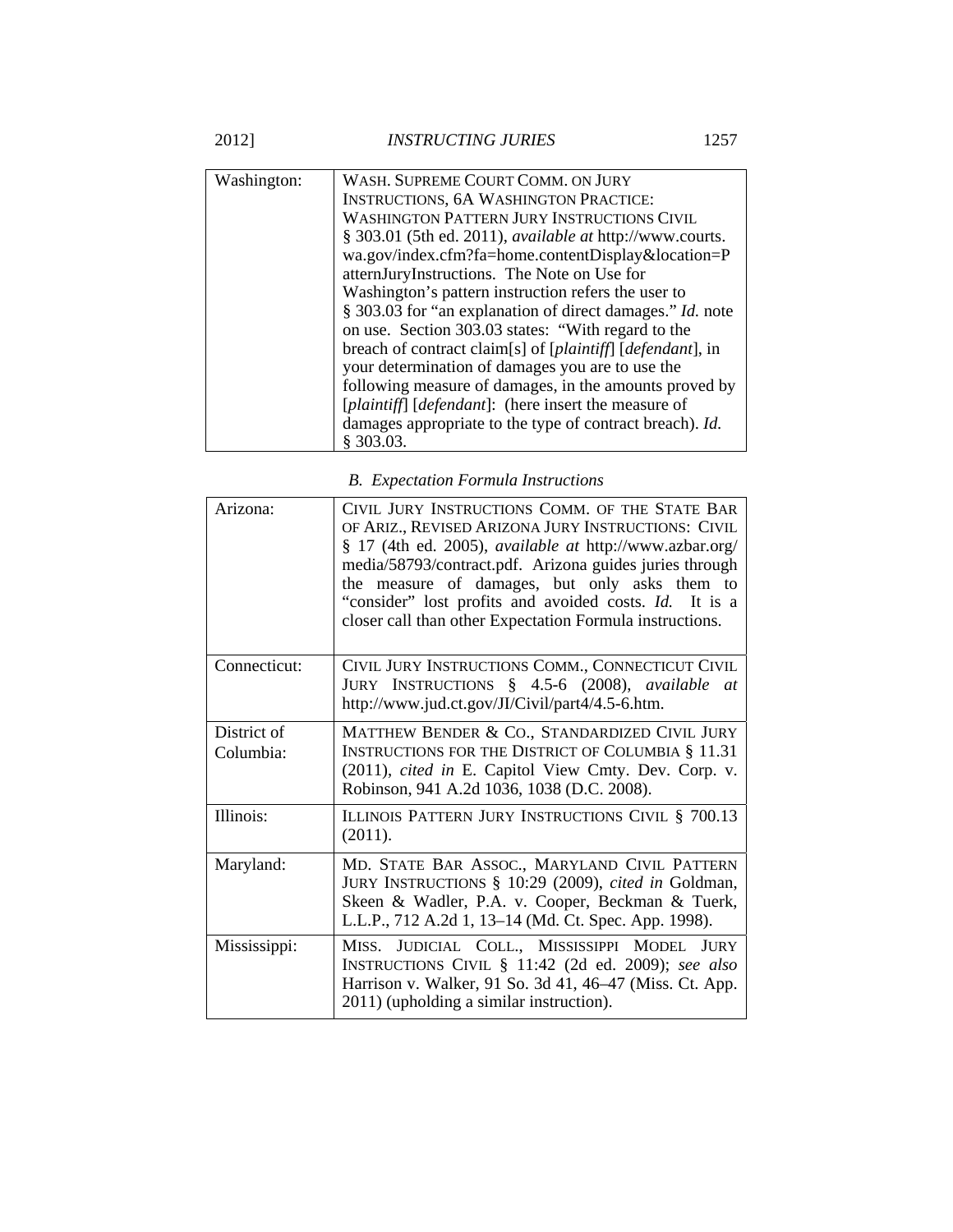1258 *FORDHAM LAW REVIEW* [Vol. 81

| New York:     | 2 COMM. ON PATTERN JURY INSTRUCTIONS ASS'N OF<br>JUSTICES OF THE SUPREME COURT OF THE STATE OF<br>N.Y., NEW YORK PATTERN JURY INSTRUCTIONS CIVIL<br>§ 4:20 (2d ed. 2012). New York's damage instruction<br>reads as though it is specific to cases involving builder<br>contractors. The comment points out that this is intended<br>as a hypothetical example. <i>Id.</i> cmt. |
|---------------|---------------------------------------------------------------------------------------------------------------------------------------------------------------------------------------------------------------------------------------------------------------------------------------------------------------------------------------------------------------------------------|
| Pennsylvania: | PENNSYLVANIA SUGGESTED STANDARD CIVIL JURY<br>INSTRUCTIONS § 19.270 (4th ed. 2011).                                                                                                                                                                                                                                                                                             |
| Utah:         | ADVISORY COMM. ON CIVIL JURY INSTRUCTIONS,<br>MODEL UTAH JURY INSTRUCTIONS-CIVIL § CV2135<br>(2d ed. 2011), <i>available at http://www.utcourts.gov/</i><br>resources/muji/.                                                                                                                                                                                                    |
| Wyoming:      | CIVIL JURY INSTRUCTIONS COMM. OF THE WYO. STATE<br>BAR, WYOMING CIVIL PATTERN JURY INSTRUCTIONS<br>§ 15.20 (2011); see also Alpine Climate Control, Inc. v.<br>DJ's, Inc., 78 P.3d 685, 690 (Wyo. 2003) (citing a<br>similar instruction).                                                                                                                                      |

# *C. Same Position*

| Alabama:  | ALA. PATTERN JURY INSTRUCTIONS COMM.-CIVIL, 1<br>ALABAMA PATTERN JURY INSTRUCTIONS CIVIL § 10.36<br>(2d ed. 1993).                                                                                                                                                                                                                                                                                                                                                                         |
|-----------|--------------------------------------------------------------------------------------------------------------------------------------------------------------------------------------------------------------------------------------------------------------------------------------------------------------------------------------------------------------------------------------------------------------------------------------------------------------------------------------------|
| Delaware: | SUPERIOR COURT OF DEL., PATTERN<br><b>JURY</b><br><b>INSTRUCTIONS FOR CIVIL PRACTICE IN THE SUPERIOR</b><br>COURT OF THE STATE OF DELAWARE $\S$ 22.24 (2006),<br>available at http://courts.delaware.gov/Superior/pattern/<br>pattern.stm.                                                                                                                                                                                                                                                 |
| Florida:  | FRANK VALDES, 1 FLORIDA FORMS OF<br><b>JURY</b><br>INSTRUCTION § 34.02 (Matthew Bender & Co. 2012).<br>Florida has a set of civil pattern instructions approved by<br>the Florida Supreme Court; however, it does not have a<br>contracts. FLA. STANDARD<br>section<br><b>IURY</b><br>$\Omega$<br>INSTRUCTIONS COMM.: CIVIL, FLORIDA STANDARD<br>JURY INSTRUCTIONS IN CIVIL CASES (2008), available at<br>http://www.floridasupremecourt.org/civ_jury_instruction<br>s/instructions.shtml. |
| Indiana:  | IND. JUDGES ASSOC., 1 INDIANA MODEL CIVIL JURY<br><b>INSTRUCTIONS No. 3313 (LexisNexis Matthew Bender</b><br>2011); see also Malott v. State Farm Mut. Auto. Ins. Co.,<br>798 N.E.2d 924, 925–927 (Ind. Ct. App. 2004)<br>(instruction used but not cited).                                                                                                                                                                                                                                |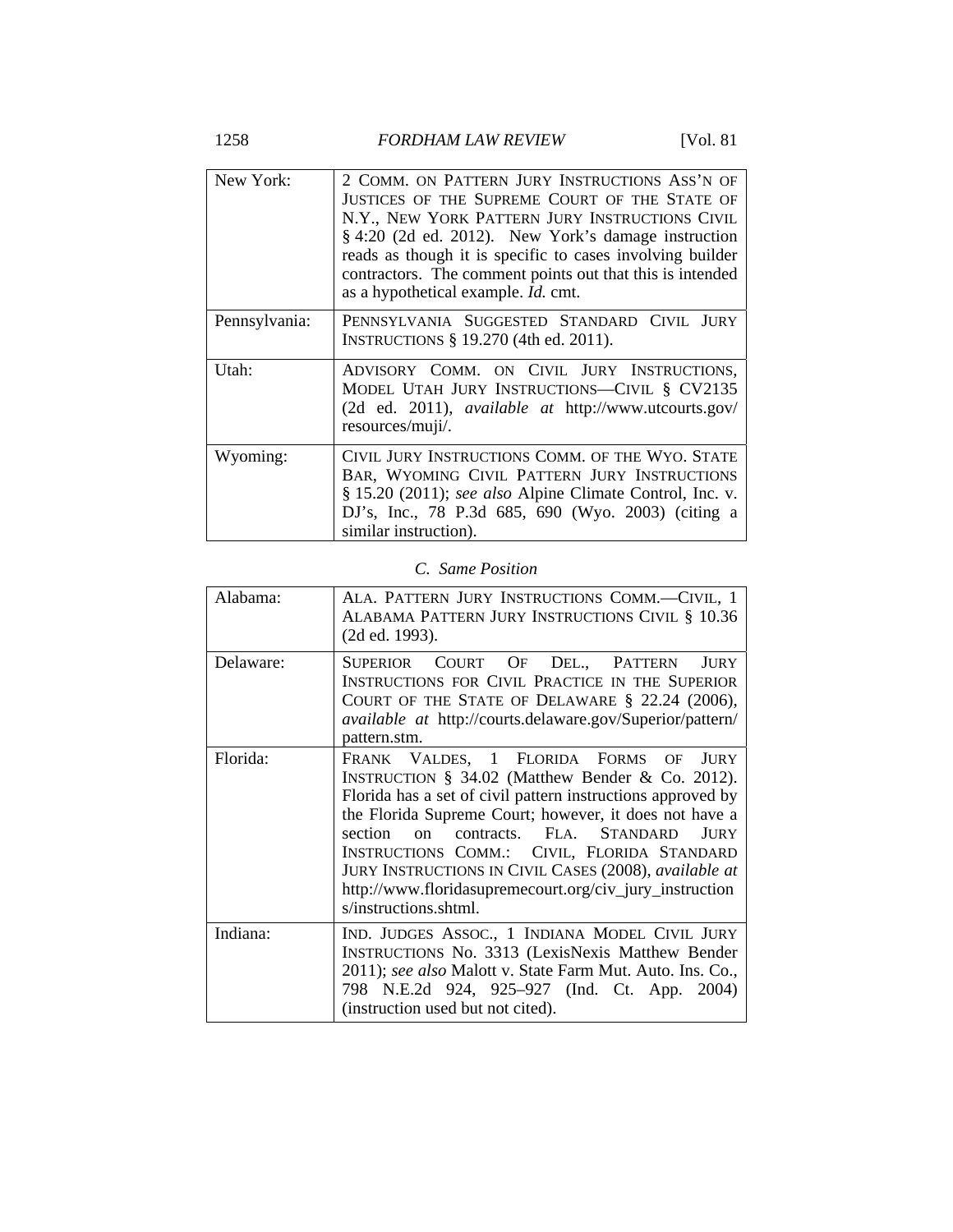2012] *INSTRUCTING JURIES* 1259

| Massachusetts:  | STEVEN D. ANDERSON ET AL., MASS. CONTINUING<br>LEGAL EDUC. INC., 2 MASSACHUSETTS SUPERIOR<br>COURT CIVIL PRACTICE JURY INSTRUCTIONS §§ 14.9-<br>14.9.1 (2008).                                                                                                                                                                                                                                                      |
|-----------------|---------------------------------------------------------------------------------------------------------------------------------------------------------------------------------------------------------------------------------------------------------------------------------------------------------------------------------------------------------------------------------------------------------------------|
| Michigan:       | <b>MODEL</b><br><b>CIVIL</b><br><b>JURY</b><br>COMM.<br>INSTRUCTIONS,<br>ON<br>MICHIGAN MODEL CIVIL JURY INSTRUCTIONS § 142.31<br>(2011), <i>available at http://www.courts.michigan.gov/</i><br>courts/michigansupremecourt/mcji/pages/contracts.aspx;<br>see also Riley v. State Farm Fire & Cas. Co., No.<br>276195, 2008 WL 4367473, at *2 (Mich. Ct. App. Sept.<br>25, 2008) (instruction used but not cited). |
| Minnesota:      | MINN. DIST. JUDGES ASSOC., COMM. ON CIVIL JURY<br>INSTRUCTION GUIDES, 4A MINN. PRACTICE:<br>MINN.<br>JURY INSTRUCTION GUIDES: CIVIL § 20.60 (5th ed.<br>2006), cited in Tri State Grease & Tallow Co. v. BJB,<br>LLC, No. A10-1560, 2011 WL 2518954, at *6 (Minn.<br>Ct. App. June 27, 2011).                                                                                                                       |
| Nevada:         | STATE BAR OF NEV., NEVADA JURY INSTRUCTIONS-<br>CIVIL § 13CN.46 (2011).                                                                                                                                                                                                                                                                                                                                             |
|                 |                                                                                                                                                                                                                                                                                                                                                                                                                     |
| New Jersey:     | MODEL CIVIL JURY CHARGES COMM., NEW JERSEY<br>MODEL CIVIL JURY CHARGES § 8.45 (2009).                                                                                                                                                                                                                                                                                                                               |
| Ohio:           | 1 JURY INSTRUCTIONS COMM. OF THE OHIO JUDICIAL<br>CONFERENCE,<br><b>OHIO</b><br>JURY<br><b>INSTRUCTIONS-CIVIL</b><br>§ 501.33 (2009), cited in Hylant Grp., Inc. v. Cummings,<br>No. 3:10CV1782, 2011 WL 767399, at *2 (N.D. Ohio<br>Feb. 28, 2011); see also Aey Electric v. Battaglini, 2004<br>WL 2808408, at *6 (Ohio Ct. App. 2004) (approving but<br>not citing to instruction).                              |
| Oregon:         | OR. STATE BAR UNIF. CIVIL JURY INSTRUCTIONS<br>COMM., OREGON UNIF. CIVIL JURY INSTRUCTIONS No.<br>65.18 (2005).                                                                                                                                                                                                                                                                                                     |
| Rhode Island:   | R.I. BAR ASSOC., SUPERIOR COURT BENCH/BAR COMM.,<br>MODEL CIVIL JURY INSTRUCTIONS FOR RHODE ISLAND<br>§ 10101 (2d ed. 2003).                                                                                                                                                                                                                                                                                        |
| South Carolina: | RALPH KING ANDERSON, JR., ANDERSON'S SOUTH<br>CAROLINA REQUESTS TO CHARGE-CIVIL § 19-27<br>(2009).                                                                                                                                                                                                                                                                                                                  |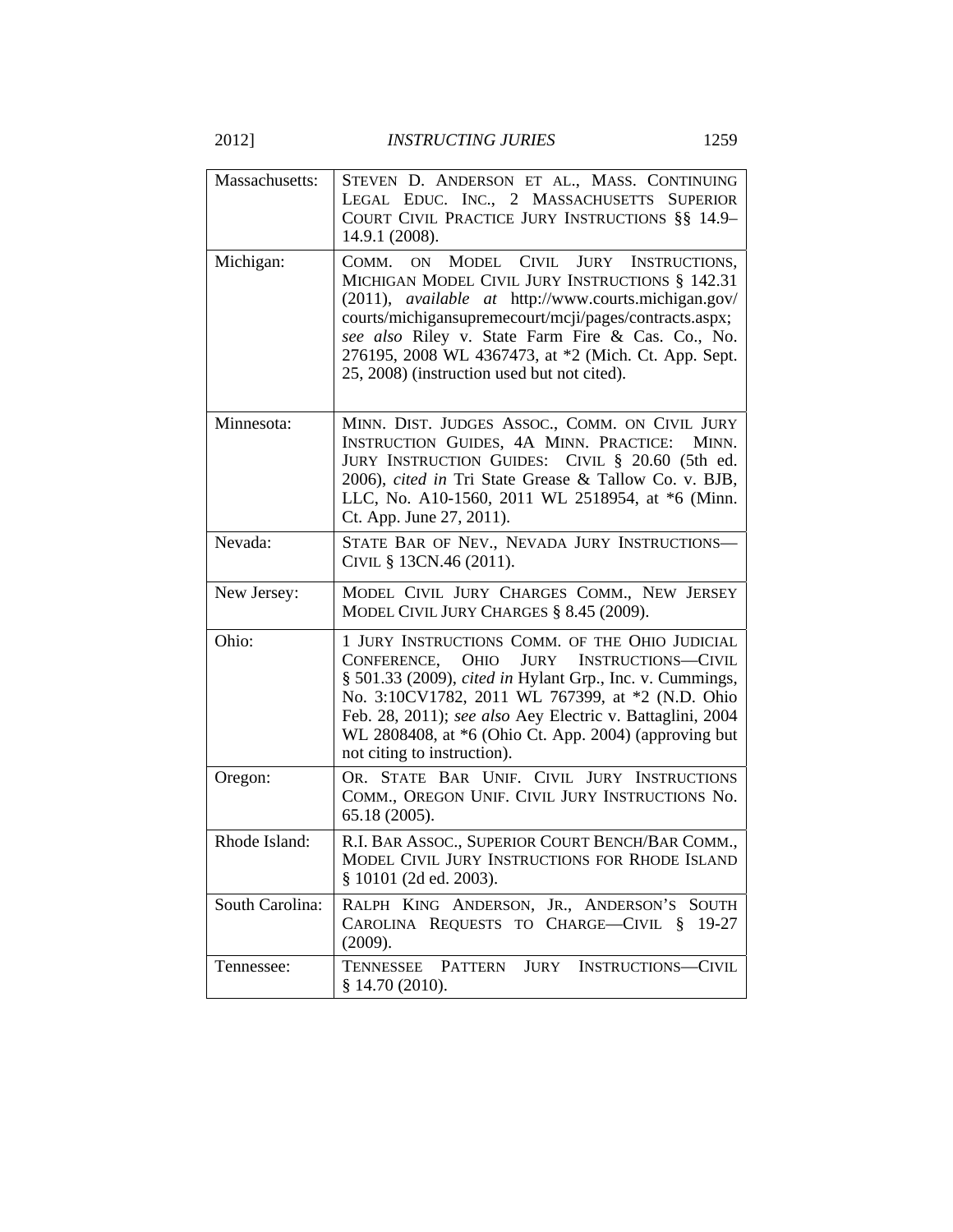1260 *FORDHAM LAW REVIEW* [Vol. 81

| Wisconsin: | WISCONSIN JURY INSTRUCTIONS: CIVIL § 3735 (2002),       |
|------------|---------------------------------------------------------|
|            | cited in Magestro v. N. Star Envtl. Constr., 649 N.W.2d |
|            | $722, 727$ (Wis. Ct. App. 2002).                        |

## *D. Natural Result*

| Georgia:      | COUNCIL OF SUPERIOR COURT JUDGES OF GA., 1<br>GEORGIA SUGGESTED PATTERN JURY INSTRUCTIONS:<br>CIVIL CASES § 18.010 (2007); see also Commercial &<br>Military Sys. Co. v. Sudimat, C.A., 599 S.E.2d 7, 14 (Ga.<br>Ct. App. 2004) (approving but not citing to instruction);<br>Pool Mkts. S. Inc. v. Coggins, 392 S.E.2d 552, 554 (Ga.<br>Ct. App. 1990) (approving but not citing to instruction).                                                                         |
|---------------|----------------------------------------------------------------------------------------------------------------------------------------------------------------------------------------------------------------------------------------------------------------------------------------------------------------------------------------------------------------------------------------------------------------------------------------------------------------------------|
| Hawaii:       | CIVIL PATTERN JURY INSTRUCTIONS COMM., HAWAII<br>STANDARD CIVIL JURY INSTRUCTIONS No. 15.10 (2009),<br>available at http://www.courts.state.hi.us/docs/legal_<br>references/jury_instructions_civil.pdf.                                                                                                                                                                                                                                                                   |
| Missouri:     | MO. SUPREME COURT COMM. ON JURY INSTRUCTIONS,<br>MISSOURI APPROVED JURY INSTRUCTIONS (CIVIL) § 4.01<br>(Stephen H. Ringkamp et al. eds., 7th ed. 2012).                                                                                                                                                                                                                                                                                                                    |
| Montana:      | <b>STATE</b><br>BAR,<br><b>MONTANA</b><br><b>PATTERN</b><br>MONT.<br>JURY<br>INSTRUCTIONS: CIVIL § 25.43 (2d ed. 2003); see also<br>Biing Song Lee v. Kane, 893 P.2d 854, 857–58 (Mont.<br>1995) (noting that the district court gave identical<br>instructions in Stensvad v. Miners & Merch. Bank of<br>Roundup, 640 P.2d 1303 (Mont. 1982)); State Bank of<br>Townsend v. Maryann's, Inc., 664 P.2d 295, 303 (Mont.<br>1983) (upholding nearly identical instructions). |
| North Dakota: | STATE BAR ASS'N OF N.D., NORTH DAKOTA PATTERN<br>JURY INSTRUCTIONS-CIVIL § C-74.00 (2008), available<br>at http://www.sband.org/PatternJuryInstruction/.                                                                                                                                                                                                                                                                                                                   |
| South Dakota: | STATE BAR OF S.D., SOUTH DAKOTA PATTERN JURY<br>INSTRUCTIONS CIVIL § 50-70-10 (2009); see also Von<br>Sternberg v. Caffee 692 N.W.2d 549, 555 (S.D. 2005)<br>(upholding but not citing to instruction).                                                                                                                                                                                                                                                                    |
| Virginia:     | SUPREME COURT OF VA. MODEL JURY INSTRUCTIONS<br>COMM., 2-45 VIRGINIA MODEL JURY INSTRUCTIONS-<br>CIVIL No. 45.500 (2011); see also Reese Merrifalls LLC<br>v. Park's Rest. Enters., No. CL-2009-17180, 2011 Va.<br>Cir. LEXIS 50, at *2-4 (Va. Cir. Ct. Mar. 17, 2011)<br>(upholding an instruction with similar wording).                                                                                                                                                 |